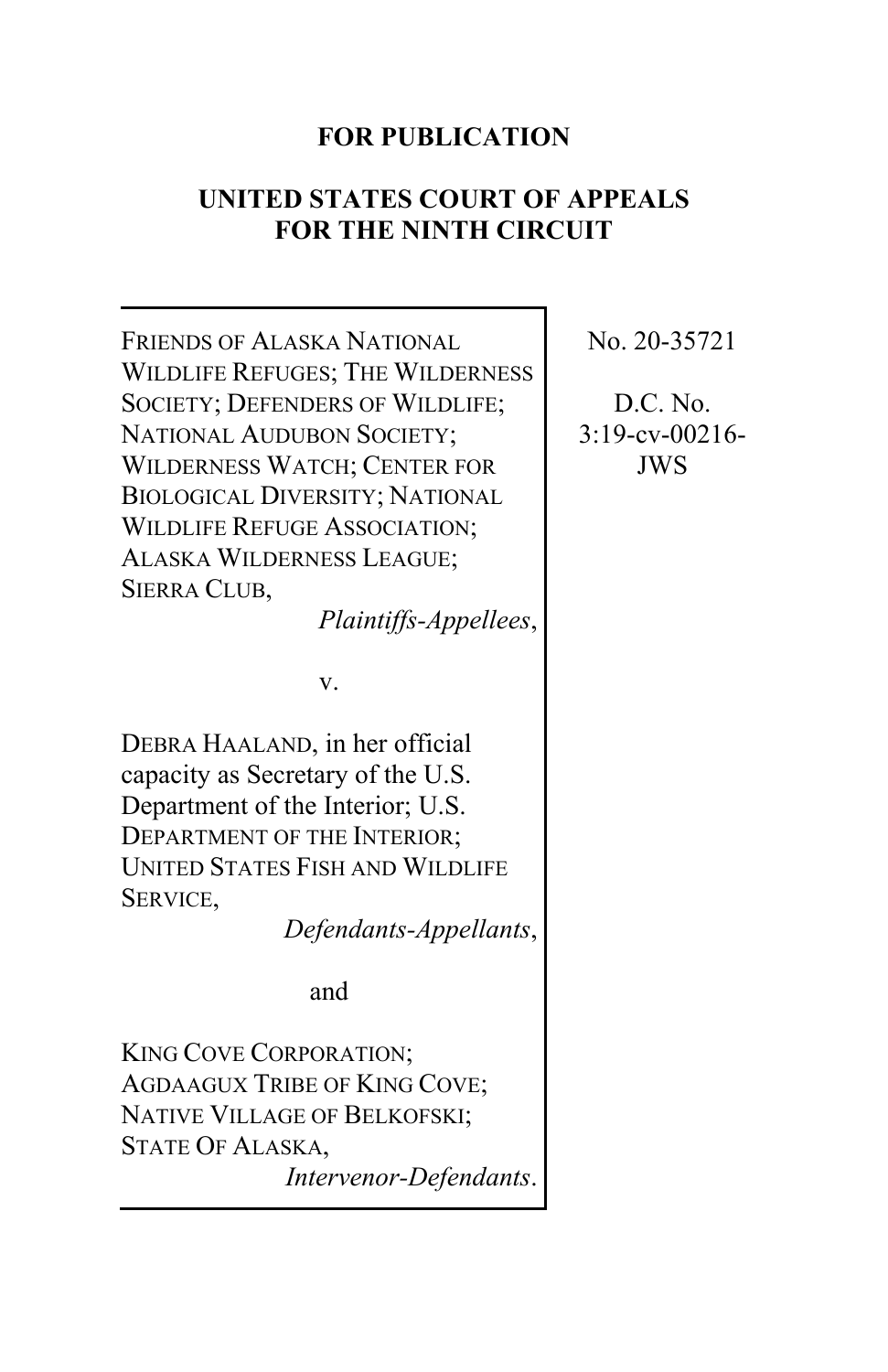FRIENDS OF ALASKA NATIONAL WILDLIFE REFUGES; THE WILDERNESS SOCIETY; DEFENDERS OF WILDLIFE; NATIONAL AUDUBON SOCIETY; WILDERNESS WATCH; CENTER FOR BIOLOGICAL DIVERSITY; NATIONAL WILDLIFE REFUGE ASSOCIATION; ALASKA WILDERNESS LEAGUE; SIERRA CLUB,

*Plaintiffs-Appellees*,

v.

DEBRA HAALAND, in her official capacity as Secretary of the U.S. DEPARTMENT OF THE INTERIOR; U.S. DEPARTMENT OF THE INTERIOR; UNITED STATES FISH AND WILDLIFE SERVICE,

*Defendants*,

STATE OF ALASKA, *Intervenor-Defendant*,

and

KING COVE CORPORATION; AGDAAGUX TRIBE OF KING COVE; NATIVE VILLAGE OF BELKOFSKI, *Intervenor-Defendants-Appellants*. No. 20-35727

D.C. No. 3:19-cv-00216- JWS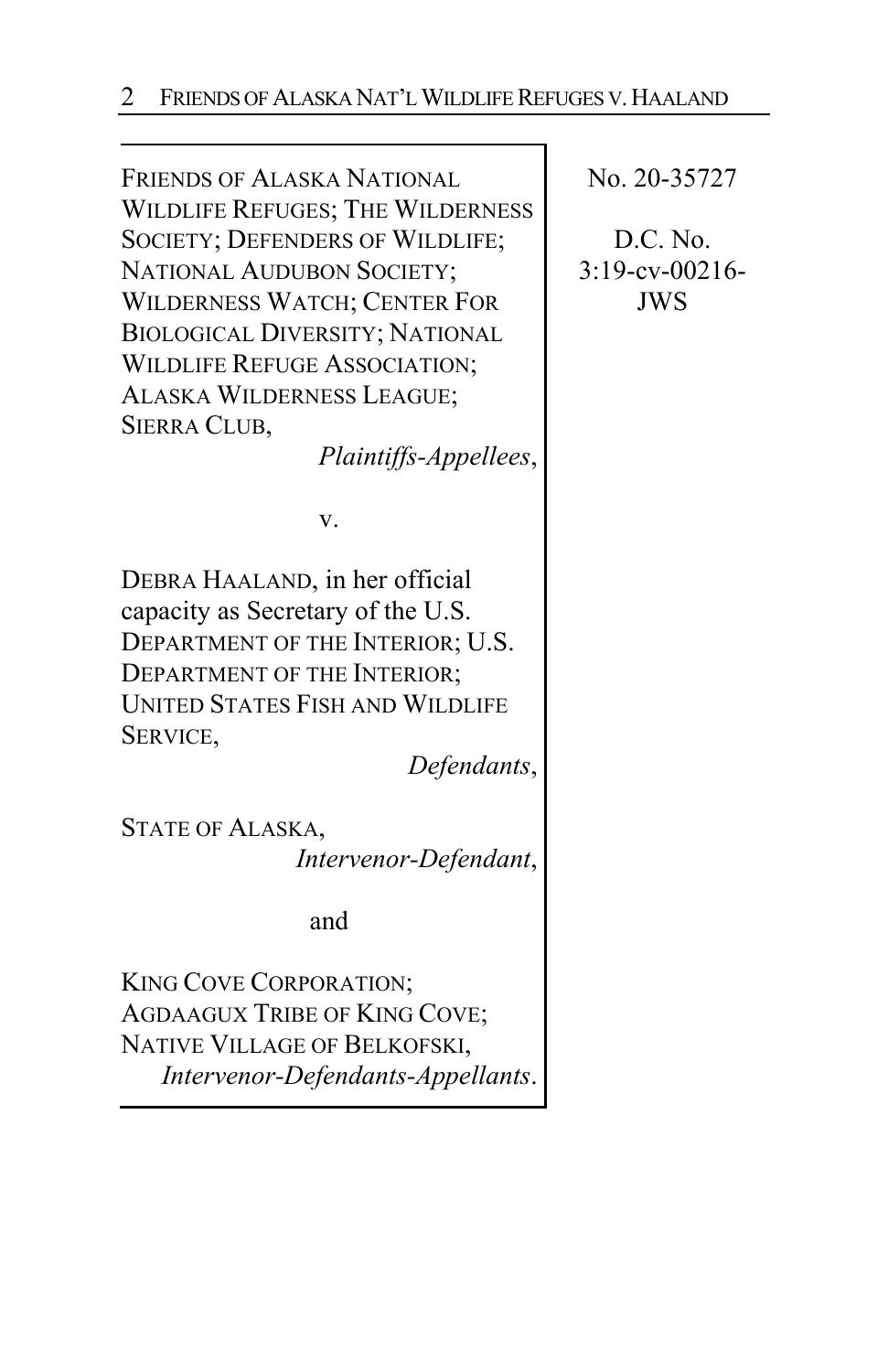FRIENDS OF ALASKA NATIONAL WILDLIFE REFUGES; THE WILDERNESS SOCIETY; DEFENDERS OF WILDLIFE; NATIONAL AUDUBON SOCIETY; WILDERNESS WATCH; CENTER FOR BIOLOGICAL DIVERSITY; NATIONAL WILDLIFE REFUGE ASSOCIATION; ALASKA WILDERNESS LEAGUE; SIERRA CLUB,

*Plaintiffs-Appellees*,

v.

DEBRA HAALAND, in her official capacity as Secretary of the U.S. Department of the Interior; U.S. DEPARTMENT OF THE INTERIOR; UNITED STATES FISH AND WILDLIFE SERVICE,

*Defendants*,

KING COVE CORPORATION; AGDAAGUX TRIBE OF KING COVE; NATIVE VILLAGE OF BELKOFSKI, *Intervenor-Defendants*,

and

STATE OF ALASKA, *Intervenor-Defendant-Appellant*.

> Appeal from the United States District Court for the District of Alaska John W. Sedwick, District Judge, Presiding

No. 20-35728

D.C. No. 3:19-cv-00216- JWS

**OPINION**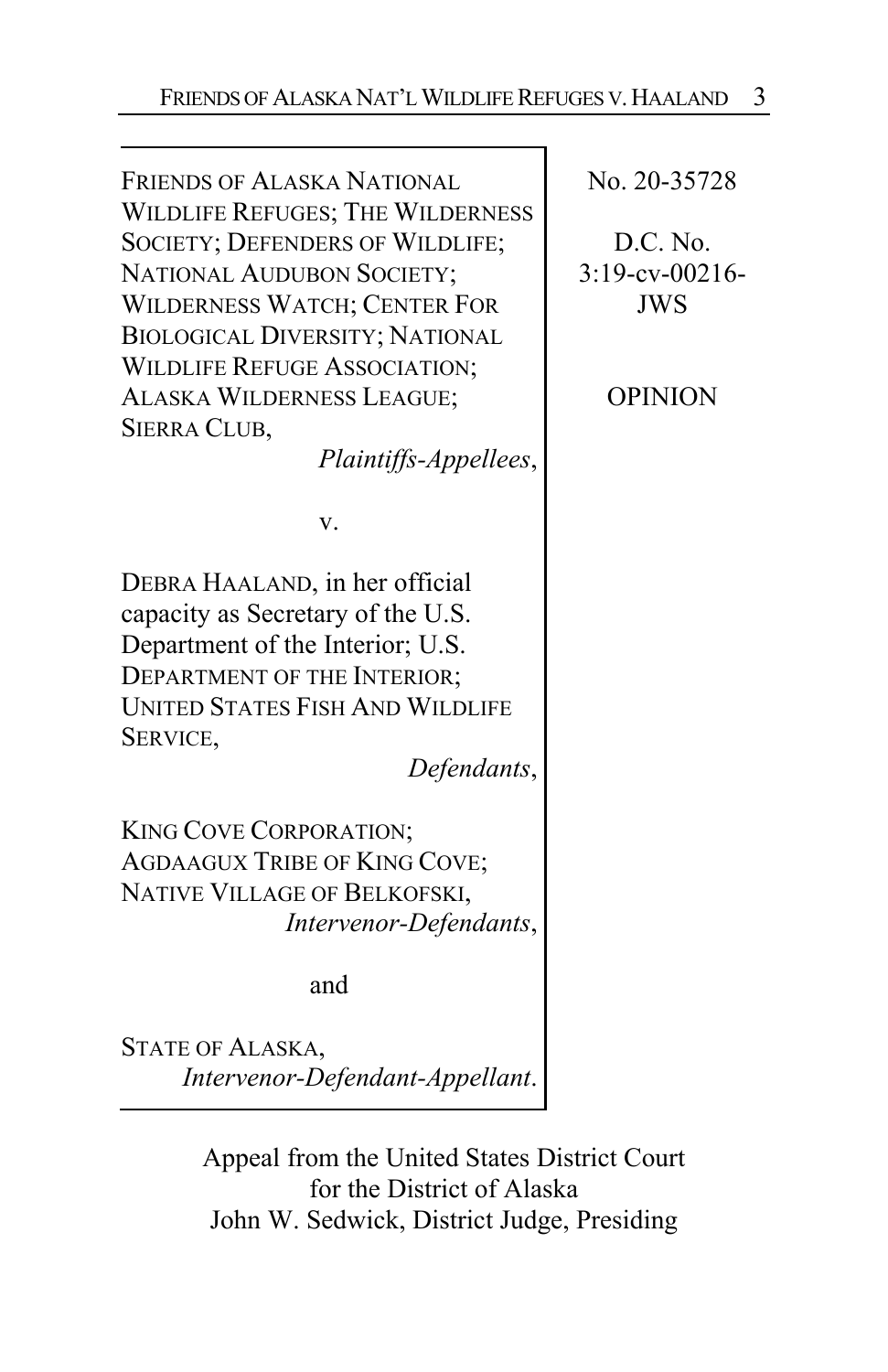Argued and Submitted August 4, 2021 Anchorage, Alaska

Filed March 16, 2022

Before: Kim McLane Wardlaw, Eric D. Miller, and Bridget S. Bade, Circuit Judges.

> Opinion by Judge Miller; Dissent by Judge Wardlaw

# **SUMMARY**[\\*](#page-3-0)

### **Alaska National Interest Lands Conservation Act**

The panel reversed the district court's judgment, which set aside a land-exchange agreement between the Secretary of the Interior and King Cove Corporation, an Alaska Native village corporation, and remanded.

King Cove Corporation wishes to use the land it will obtain in the exchange to build a road through the Izembeck National Wildlife Refuge to allow access to the City of Cold Bay. The residents of King Cove sought to build the road to access Cold Bay's larger, all-weather airport to facilitate medical evacuations.

In 2019, Secretary David Bernhardt approved a land exchange agreement, finding that the exchange comported

<span id="page-3-0"></span><sup>\*</sup> This summary constitutes no part of the opinion of the court. It has been prepared by court staff for the convenience of the reader.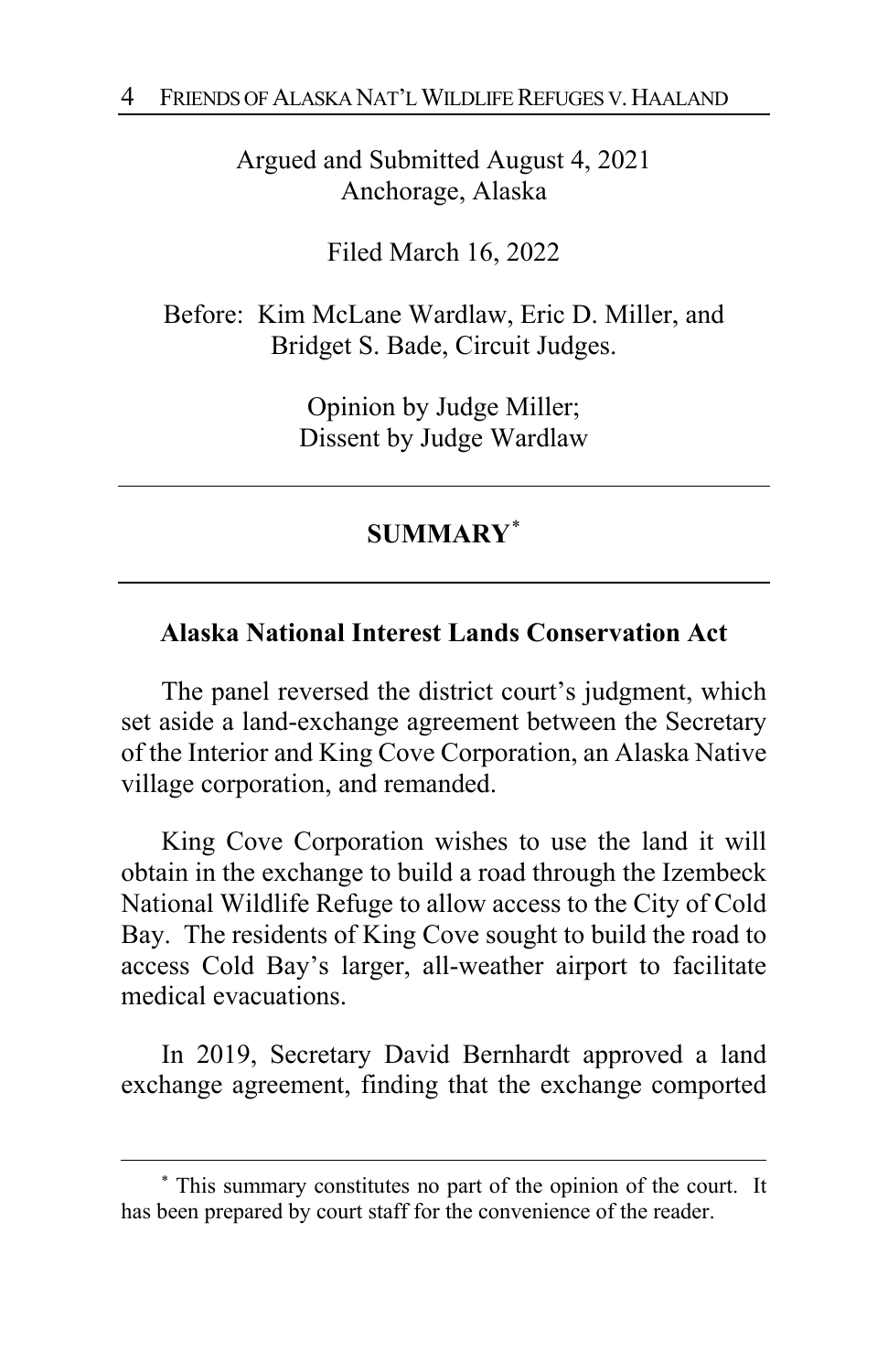with the purposes of the Alaska National Interest Lands Conservation Act ("ANILCA").

The panel held that the Secretary's analysis of ANILCA's statutory purposes was correct. Congress gave the Secretary discretion to strike an appropriate balance between environmental interests and "economic and social needs." 16 U.S.C. § 3101(d). The panel held that Secretary Bernhardt exercised that discretion when he found that, without a road, the economic and social needs of the people of King Cove would not be adequately met. The panel further held that the district court's reading of ANILCA was contrary to the Supreme Court's decision in *Sturgeon v. Frost*, 139 S. Ct. 1066 (2019). The panel concluded that the Secretary appropriately weighed the economic and social needs of Alaskans against the other statutory purposes in deciding whether to enter the land-exchange agreement.

The panel disagreed with the district court's conclusion that Secretary Bernhardt violated the Administrative Procedure Act ("APA") by departing from the position of his predecessor, Secretary Sally Jewell, on the land exchange without adequate explanation. Secretary Bernhardt without adequate explanation. acknowledged the competing policy considerations and the prior findings that keeping the area roadless would best protect the habitat and wildlife of the Izembek Refuge. But after examining the most recent available information about alternatives to a road, Secretary Bernhardt concluded that the value of a road to the King Cove community outweighed the harm that it would cause to environmental interests. The panel held that there was no reason to look beyond the valid justification that Secretary Bernhardt offered. Even if it was necessary to review Secretary Bernhardt's assessment of the facts, the panel would not agree with the district court that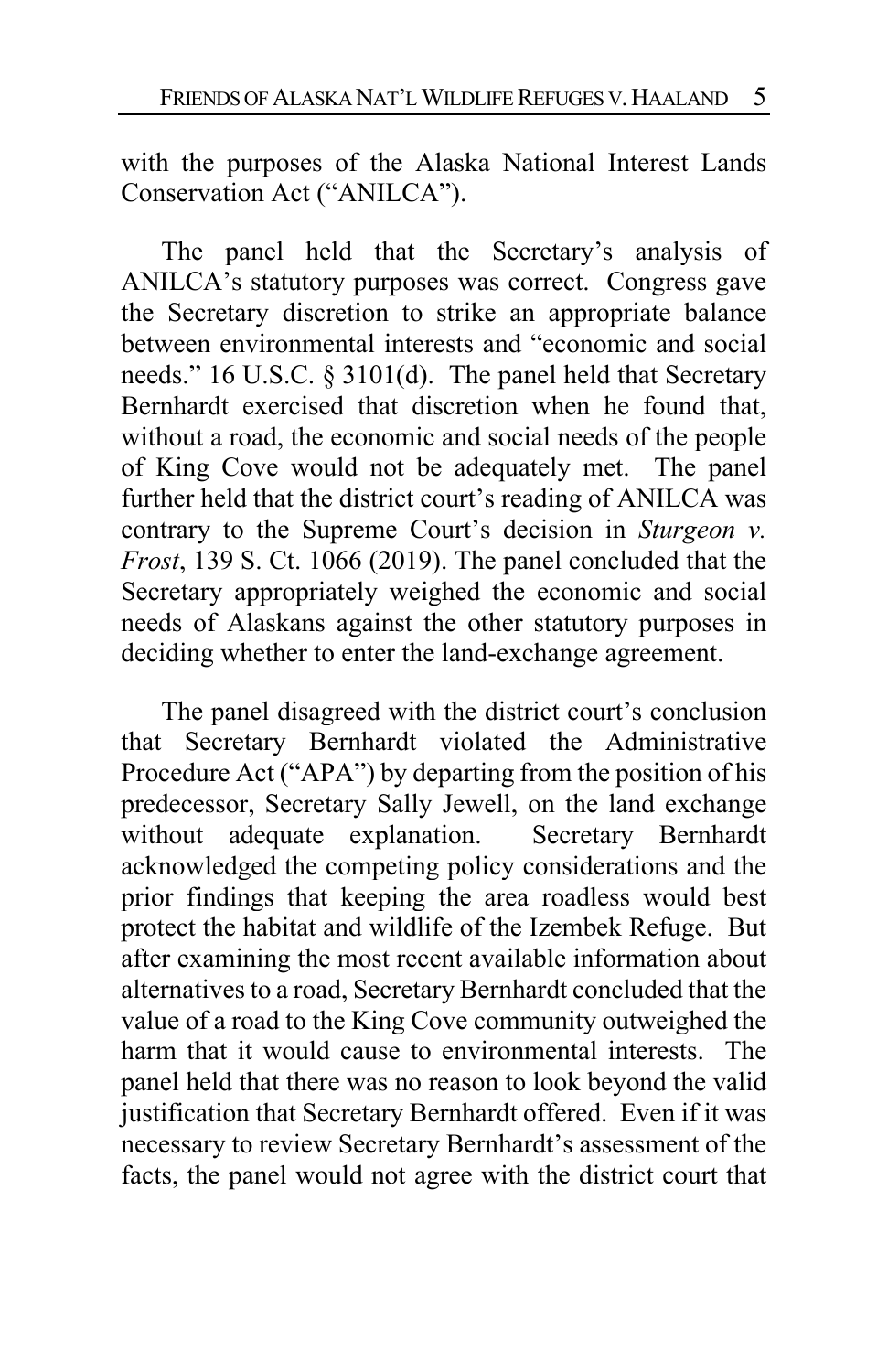Secretary Bernhardt arbitrarily contradicted prior agency findings.

Finally, the panel considered whether the land-exchange agreement was subject to the special procedures that ANILCA required for the approval of transportation systems. Title XI of ANILCA sets forth provisions that require an agency approving a transportation system to engage in a process of public consultation and make findings on various issues. 16 U.S.C. § 3164(g). The Secretary did not follow this process. The panel held that the Secretary did not have to follow the process because section 3192(h), the land-exchange provision that he invoked, was not an "applicable law" for purposes of Title XI. The panel did not need to consider the alternative argument advanced by the State of Alaska that the land exchange was exempted from Title XI by 16 U.S.C. § 3170(b).

Judge Wardlaw dissented. She would hold that the district court properly concluded that Secretary Bernhardt's decision to accede to King Cove's wish to build a road through Izembeck National Wildlife Refuge, despite the Department of the Interior ("DOI")'s long history of considering the impacts of the road and prior ruling against the road based on the detrimental effects on Izembek's ecological resources, violated both the APA and ANILCA. Secretary Bernhardt's memorandum contradicts key findings of the 2013 Record of Decision (ROD). Moreover, although the DOI purports to have the authority to enter the 2019 land-exchange agreement under ANILCA, in fact the agreement fails to advance ANILCA's stated purposes, and DOI failed to follow the procedural requirements set forth in Title XI of ANILCA. Judge Wardlaw would set aside the land exchange.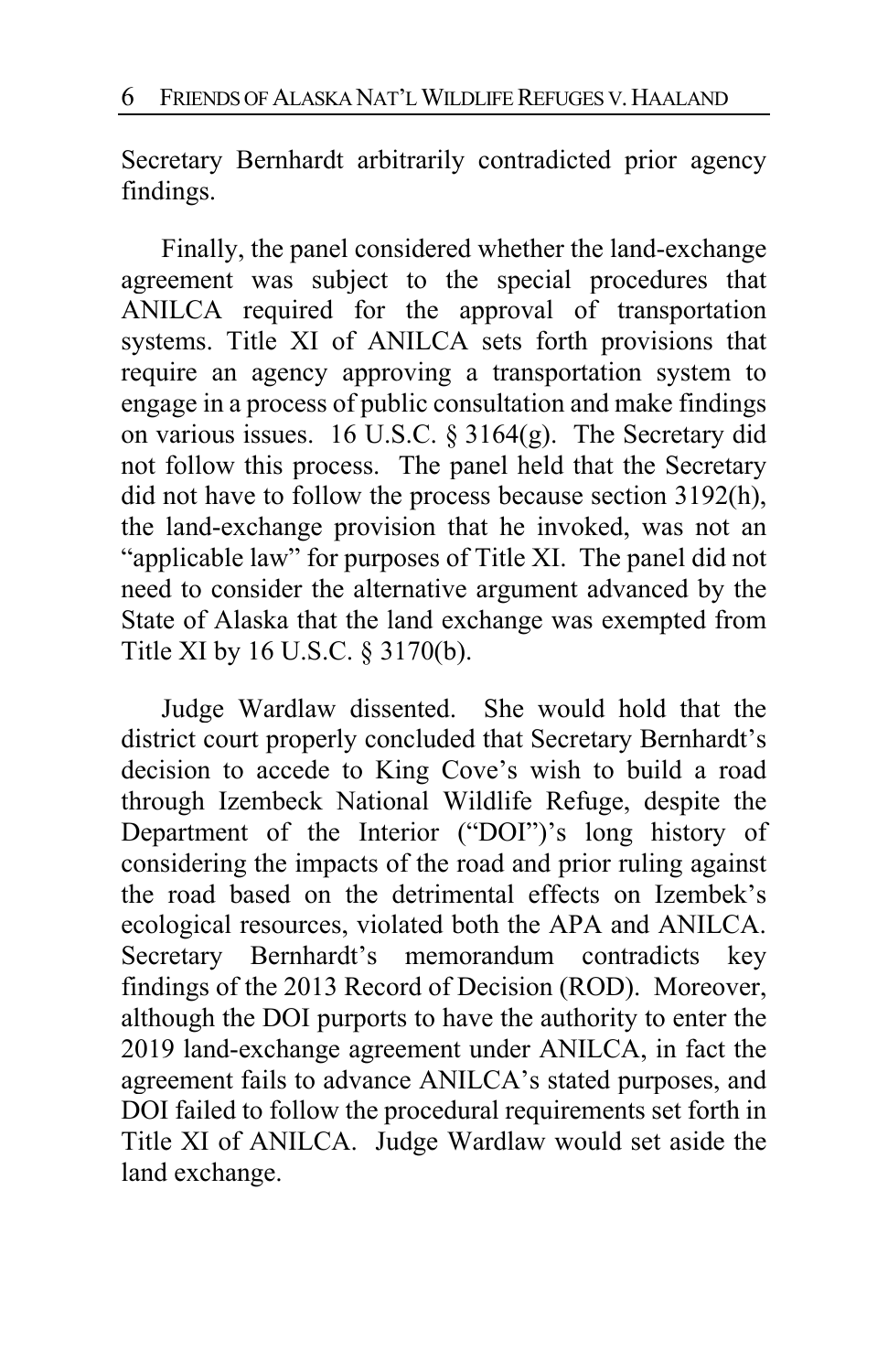# **COUNSEL**

Michael T. Gray (argued), David Gunter, and Davené D. Walker, Attorneys; Eric Grant, Deputy Assistant Attorney General; Jonathan D. Brightbill, Principal Deputy Assistant Attorney General; United States Department of Justice; Environment and Natural Resources Division; Jacksonville, Florida; Kenneth M. Lord, Attorney, United States Department of the Interior, Anchorage, Alaska; for Defendants-Appellants.

Steven W. Silver, Robertson, Monagle, and Eastaugh, PC, Reston, Virginia; James F. Clark, Law Offices of James F. Clark, Juneau; for Intervenor-Defendants/Intervenor-Defendants-Appellants King Cove Corporation, Agdaagux Tribe of King Cove, and Native Village of Belkofski.

Sean Lynch (argued) and Mary Hunter Gramling, Assistant Attorneys General; Clyde "Ed" Sniffen, Jr., Acting Attorney General; Office of the Alaska Attorney General, Juneau, Alaska, for Intervenor-Defendant/Intervenor-Defendant-Appellant State of Alaska.

Bridget Psarianos (argued) and Brook Brisson, Trustees for Alaska, Anchorage, Alaska, for Plaintiffs-Appellees.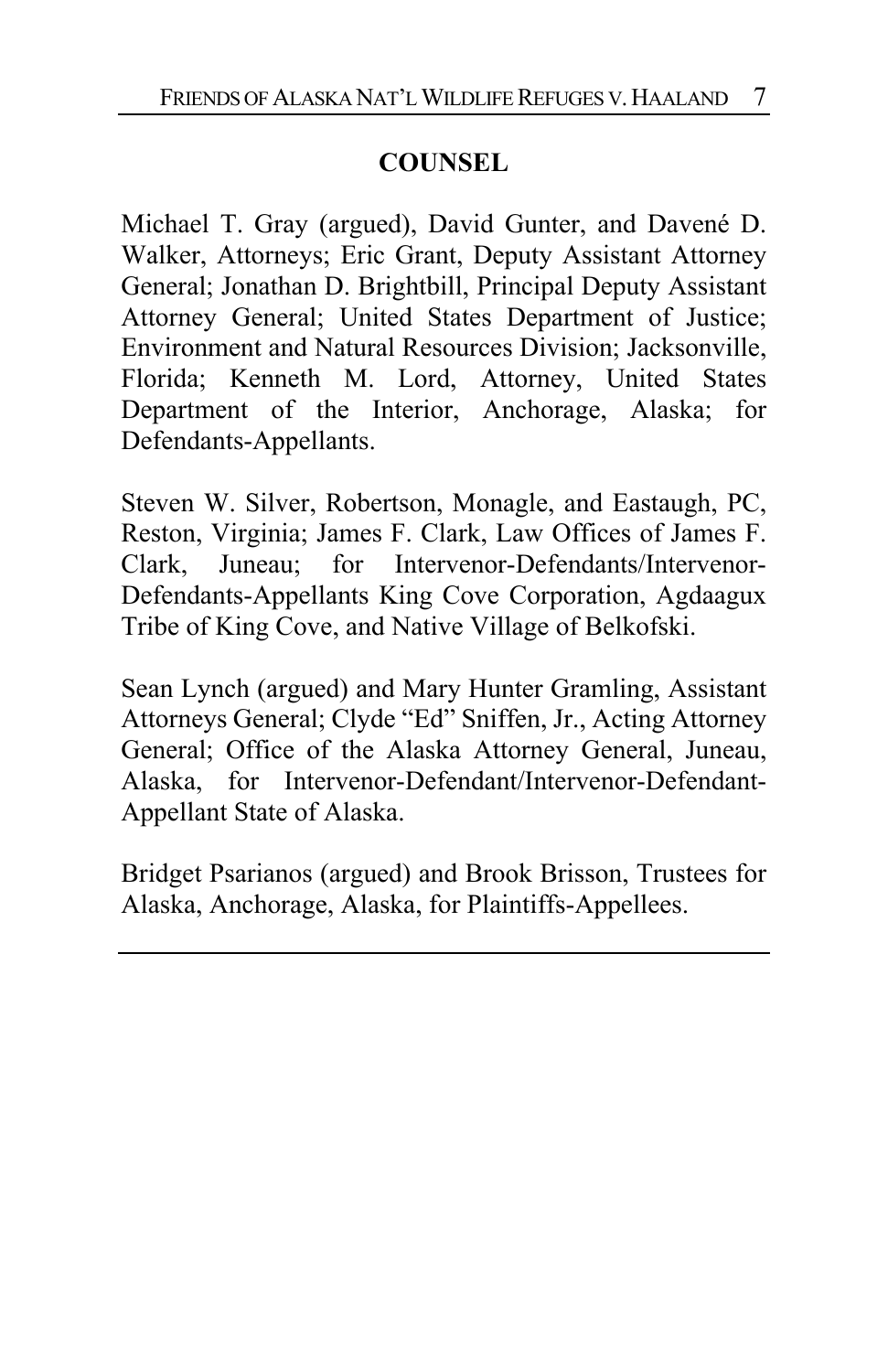#### **OPINION**

MILLER, Circuit Judge:

Several environmental organizations challenge a landexchange agreement between the Secretary of the Interior and King Cove Corporation, an Alaska Native village corporation. King Cove Corporation wishes to use the land it will obtain in the exchange to build a road through the Izembek National Wildlife Refuge to allow access to the city of Cold Bay. The district court set aside the agreement. We reverse and remand.

#### **I**

The Native Village of King Cove and the city of Cold Bay, Alaska, are located near the southwestern end of the Alaska Peninsula. They are about 18 miles apart as the crow flies (or perhaps the raven—the area is outside of the range of the American crow). There is no road between them, and they are accessible to each other and to the rest of Alaska only by air or sea.

King Cove has just under 1,000 residents. It is home to the Agdaagux Tribe of King Cove and the Native Village of Belkofski, and about one-third of its residents are Alaska Natives. King Cove has limited medical facilities, so residents facing medical emergencies that require hospitalization must go to Anchorage or Seattle. The King Cove airport is small, dangerously close to high mountains, and frequently closed by bad weather. For several decades, the residents of King Cove have sought to build a road to Cold Bay to access its larger, all-weather airport to facilitate medical evacuations.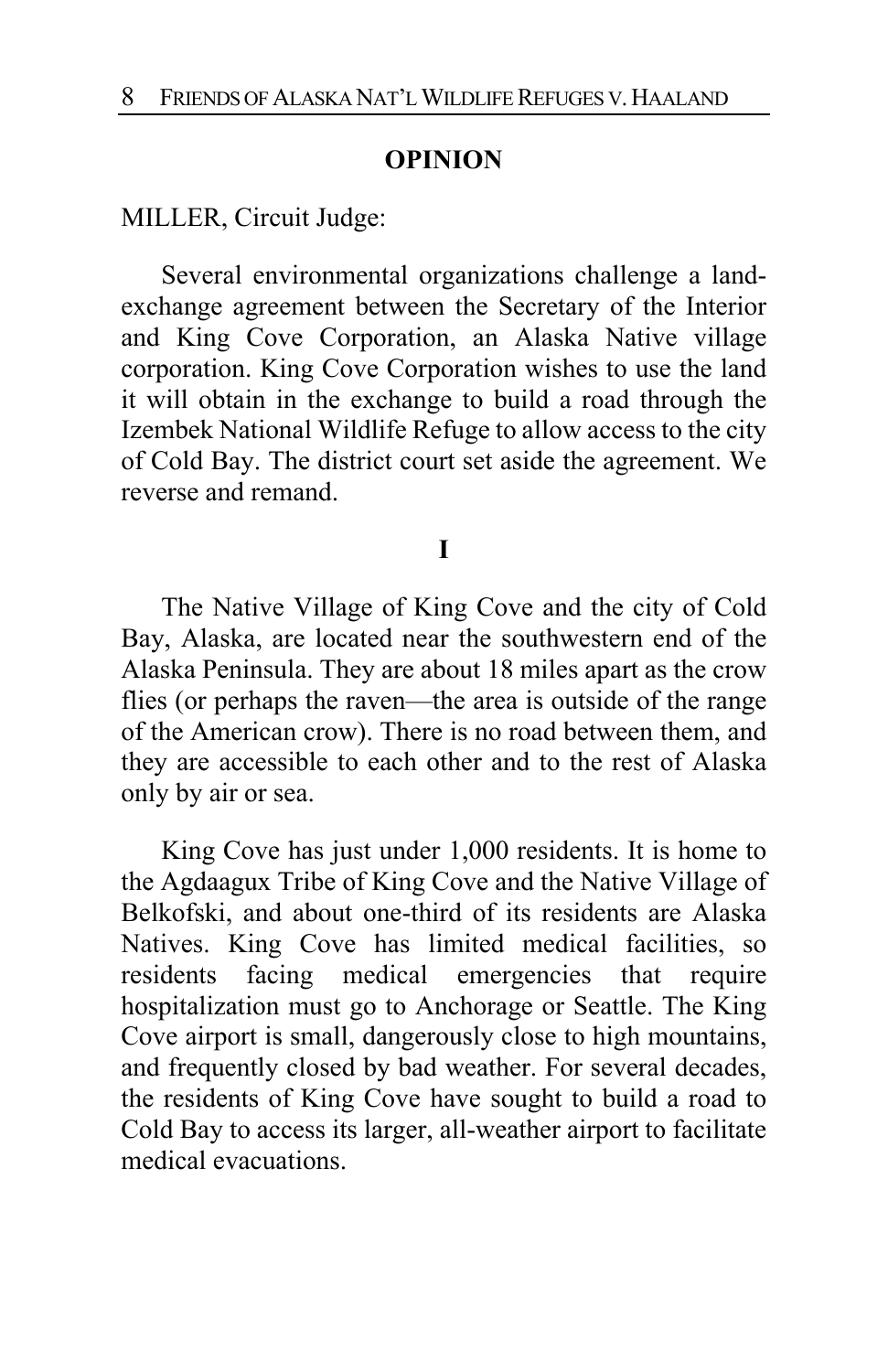The proposed road would run through the Izembek National Wildlife Refuge. The refuge consists of tundra, wetlands, and lagoons, including the Izembek Lagoon, which contains one of the world's largest eelgrass beds. The refuge is an important habitat for birds, supporting almost all of the world's population of Pacific black brant, as well as emperor geese, Steller's eiders (a threatened species in the United States), and the world's only non-migratory population of tundra swans. It is also home to caribou, brown bears, and other mammals. Much of the refuge is designated as wilderness. So long as it retains that designation, no road may be built through it. 16 U.S.C. § 1133(c).

In 2009, Congress authorized the Secretary of the Interior to conduct a land exchange with King Cove Corporation under which King Cove Corporation would transfer land to the United States and, in return, the United States would transfer "all right, title, and interest of the United States" in a portion of the Izembek Refuge to allow the construction of a "single-lane gravel road between the communities of King Cove and Cold Bay" to "be used primarily for health and safety purposes (including access to and from the Cold Bay Airport) and only for noncommercial purposes." Omnibus Public Land Management Act of 2009, Pub. L. No. 111-11, §§ 6402(a), 6403(a)(1)(A), 123 Stat. 991, 1178, 1180. The statute instructed the Secretary to study the environmental impact of a road and to determine whether an exchange would be in the public interest. *Id.* § 6402(b)(2),  $(d)(1)$ , 123 Stat. at 1178–79. It provided that the authority for construction of a road would expire in seven years unless a construction permit had been issued by then. *Id.* § 6406(a), 123 Stat. at 1182.

In 2013, Secretary Sally Jewell decided not to proceed with the exchange. The Secretary stated that the exchange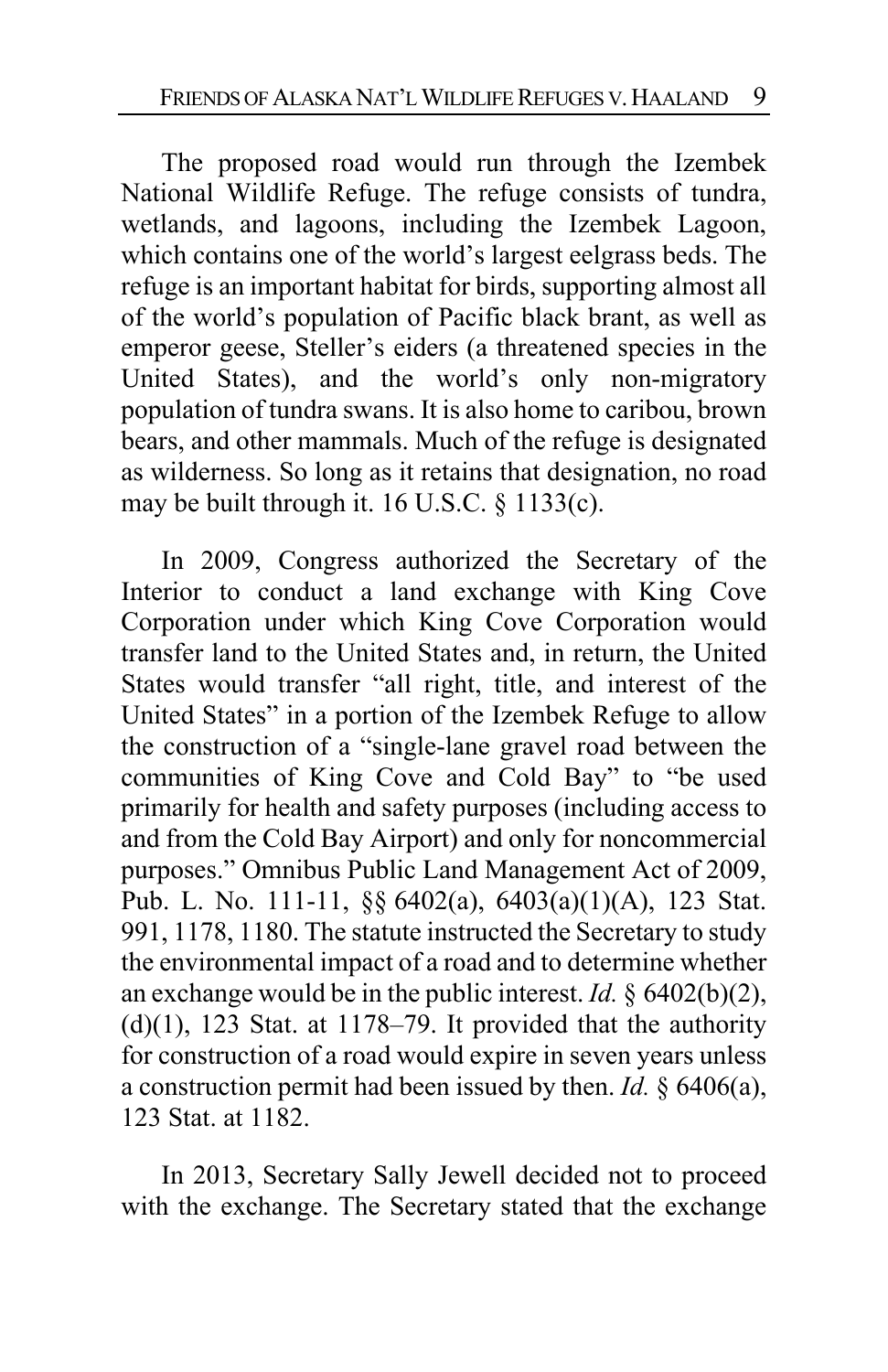presented "difficult and controversial issues of public policy" and that she had weighed "the concern for more reliable methods of medical transport from King Cove to Cold Bay" against the threat to "a globally significant landscape that supports an abundance and diversity of wildlife." She acknowledged that "proponents of the proposed road believe it would be a reliable method of transport in most weather conditions, but conclude[d] that other viable, and at times preferable, methods of transport remain and could be improved to meet community needs." Such alternatives, she said, included "fishing vessels . . . , air service, and ferry service" and "an alternative marine-road transportation link" via landing craft. She also noted that between 2007 and 2010, a hovercraft had been used for medical evacuations from King Cove to Cold Bay, successfully completing at least 22 evacuations. Although that service was suspended because of "cost and reliability concerns," the Secretary nevertheless determined that "[a]ir, hovercraft, and ferry may be more expedient than driving." The Secretary also found that "construction of a road through the Izembek National Wildlife Refuge would lead to significant degradation of irreplaceable ecological resources that would not be offset by the protection of other lands to be received under an exchange." Those harms would occur even if the road were restricted to noncommercial use.

In 2018, Secretary Ryan Zinke changed course and approved a land-exchange agreement. By then, the Secretary's authority under the 2009 Act had expired, so he relied on a provision of the Alaska National Interest Lands Conservation Act (ANILCA), Pub. L. No. 96-487, 94 Stat. 2371 (1980), allowing him, "in acquiring lands for the purposes of [ANILCA]," to exchange lands with Alaska Native village corporations. 16 U.S.C. § 3192(h)(1). Under the agreement, King Cove Corporation would transfer to the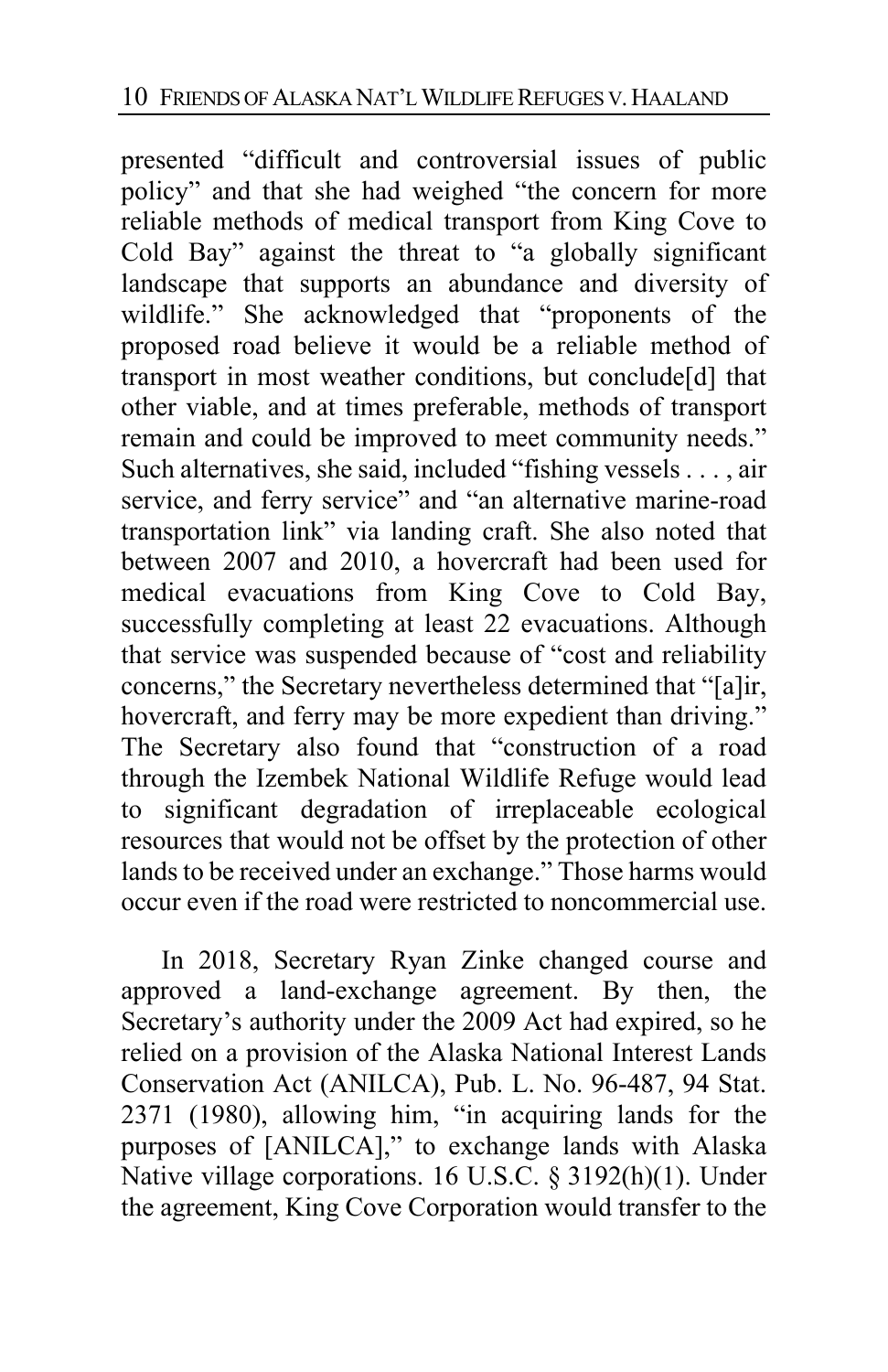United States certain lands within the Izembek and Alaska Peninsula National Wildlife Refuges and relinquish its selection rights to certain other lands within the Izembek Refuge; in exchange, it would receive a corridor of less than 500 acres through the Izembek Refuge.

Several environmental groups—the same plaintiffs as in this case—filed suit in the District of Alaska to challenge Secretary Zinke's decision. The district court vacated the land-exchange agreement. *Friends of Alaska Nat'l Wildlife Refuges v. Bernhardt*, 381 F. Supp. 3d 1127, 1144 (D. Alaska 2019). It held that Secretary Zinke's decision was arbitrary and capricious because "the Secretary ignore[d] the agency's prior determinations concerning a road's environmental impact on Izembek without providing any reasoned explanation for this change." *Id.* at 1143. The Secretary did not appeal.

In 2019, King Cove Corporation asked Secretary David Bernhardt to reconsider a land exchange, and the Secretary approved an agreement similar to the vacated 2018 agreement. He found that the exchange "comports with the purposes of . . . ANILCA because it strikes the proper balance between protection of scenic, natural, cultural, and environmental values and provides opportunities for the long-term social and physical well-being of the Alaska Native people." He also stated that "to the extent an authorization under ANILCA constitutes a policy change from that described by Secretary Jewell in the 2013 [decision] rejecting a similar, but not identical, land exchange . . . , such change is warranted, necessary, and appropriate." The Secretary cited "[t]he acute necessity, underestimated in the 2013 [decision], for a road connecting King Cove and Cold Bay to serve the future emergency medical and other social needs of the Alaska Native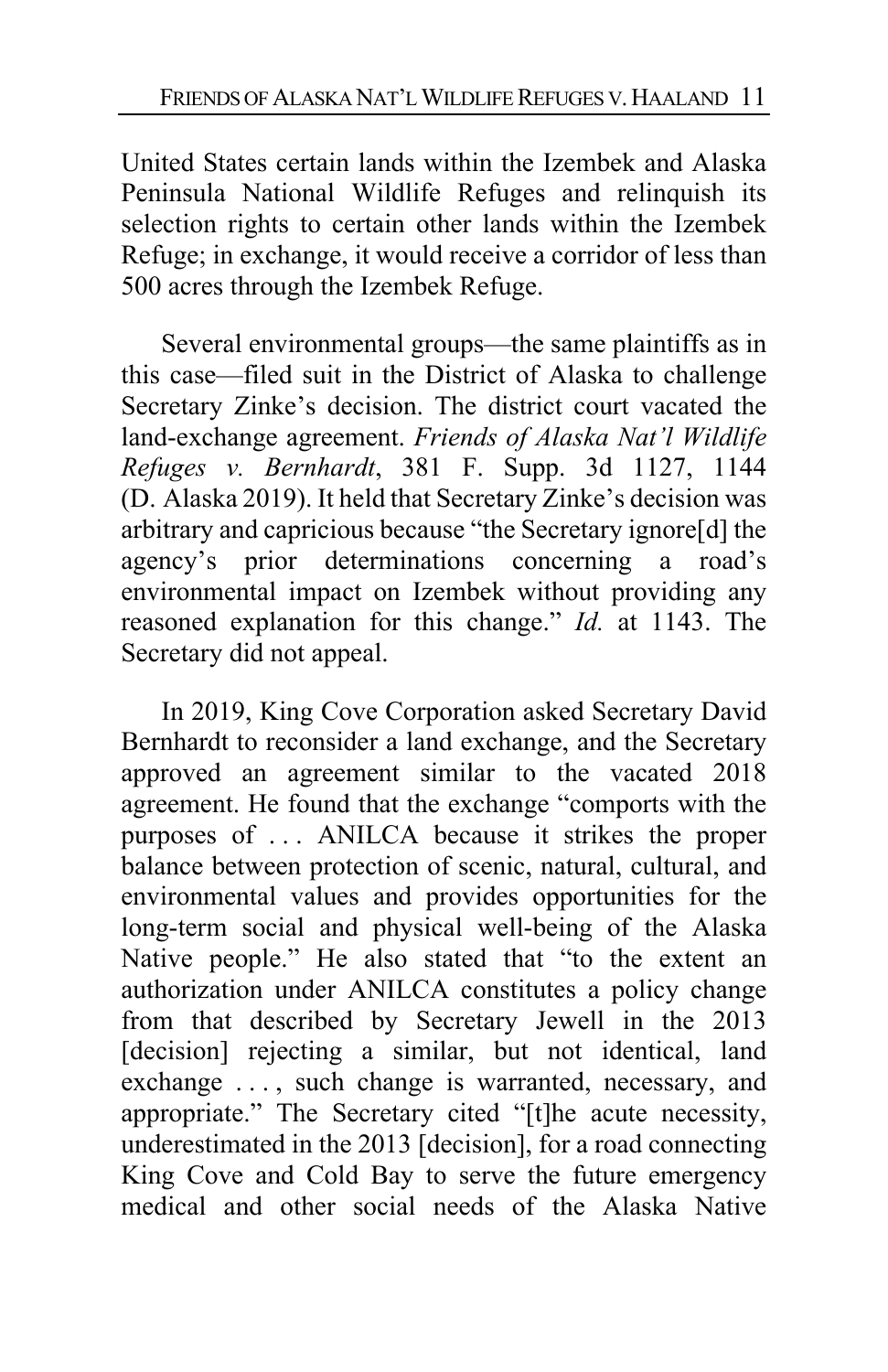residents of King Cove and the Alaskan people." He also pointed to "[c]hanged information concerning the viability and availability of alternative means of transportation that have since proven to be neither viable nor available."

Secretary Bernhardt found that the feasibility of a marine transportation link—a "key" alternative mode of transportation considered in the 2013 decision—was "highly speculative at the time" and that "[d]ecades of experience have established that ... theoretical [transportation] alternatives have been consistently found by the King Cove Native people to be infeasible or inadequate to provide for their health and safety." He explained that since 2013, "there have been over 70 medevacs from King Cove to hospital facilities in Cold Bay, Anchorage, or Seattle," and more than 20 "had to be handled by the U.S. Coast Guard at a cost of approximately \$50,000 per rescue mission." The Secretary also stated that a 2015 study of transportation alternatives prepared by the Army Corps of Engineers had "assessed the viability of non-road alternatives" and revealed them to be "prohibitively costly and/or insufficiently dependable." He concluded that "even if the facts are as stated in the 2013 [decision]; that is, that a road is a viable alternative but (a) there are 'viable, and at times preferable' transportation alternatives for medical services and (b) resources would be degraded by the road's construction—human life and safety must be the paramount concern in this instance."

Plaintiffs again challenged the agreement. The State of Alaska, King Cove Corporation, the Agdaagux Tribe of King Cove, and the Native Village of Belkofski intervened in defense of the agreement.

The district court granted summary judgment to plaintiffs and vacated the agreement. The district court held that "the Exchange Agreement fails to advance the stated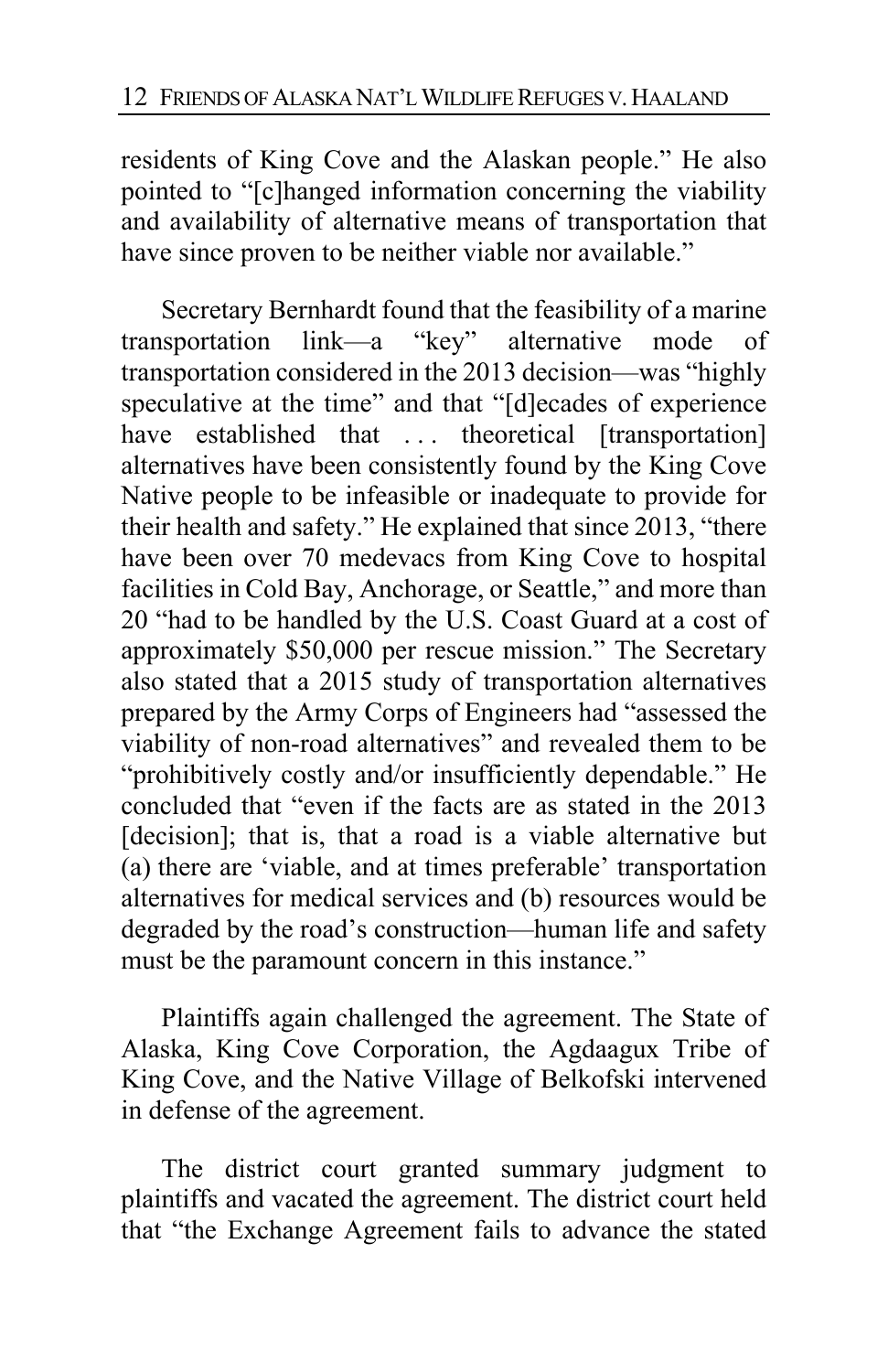purposes of ANILCA, [so] it is not permissible under that statute." It also held that "the Secretary's decision to enter into the Exchange Agreement is arbitrary and capricious . . . because the Secretary failed to provide adequate reasoning to support the change in policy in favor of a land exchange and a road through Izembek." Finally, it concluded that "the Exchange Agreement is . . . an approval of a transportation system that falls within the ambit of [ANILCA] Title XI," which establishes procedures for approving such systems, and that the Secretary failed to follow that law's procedural requirements. *See* 16 U.S.C. §§ 3161(c), 3164(a). Plaintiffs had also asserted claims under the National Environmental Policy Act of 1969, 42 U.S.C. § 4321 *et seq.*, and the Endangered Species Act of 1973, 16 U.S.C. § 1531 *et seq.*, but the district court declined to reach those claims.

### **II**

We begin by considering whether Secretary Bernhardt correctly understood ANILCA's purposes when he decided that a land exchange was appropriate under that statute. The Secretary stated that he placed great weight on the interests of "[t]he Alaska Native Aleut people [who] have lived at the King Cove village site for thousands of years before ANILCA designated their backyard Wilderness." He reasoned that the exchange would promote ANILCA's purposes by "providing an adequate opportunity for satisfaction of the economic and social needs of the Alaska Native people of King Cove." The district court, however, concluded that ANILCA's purposes do not include "further[ing] the economic and social needs of Alaska and its people," so it held that the Secretary acted improperly in relying on those factors.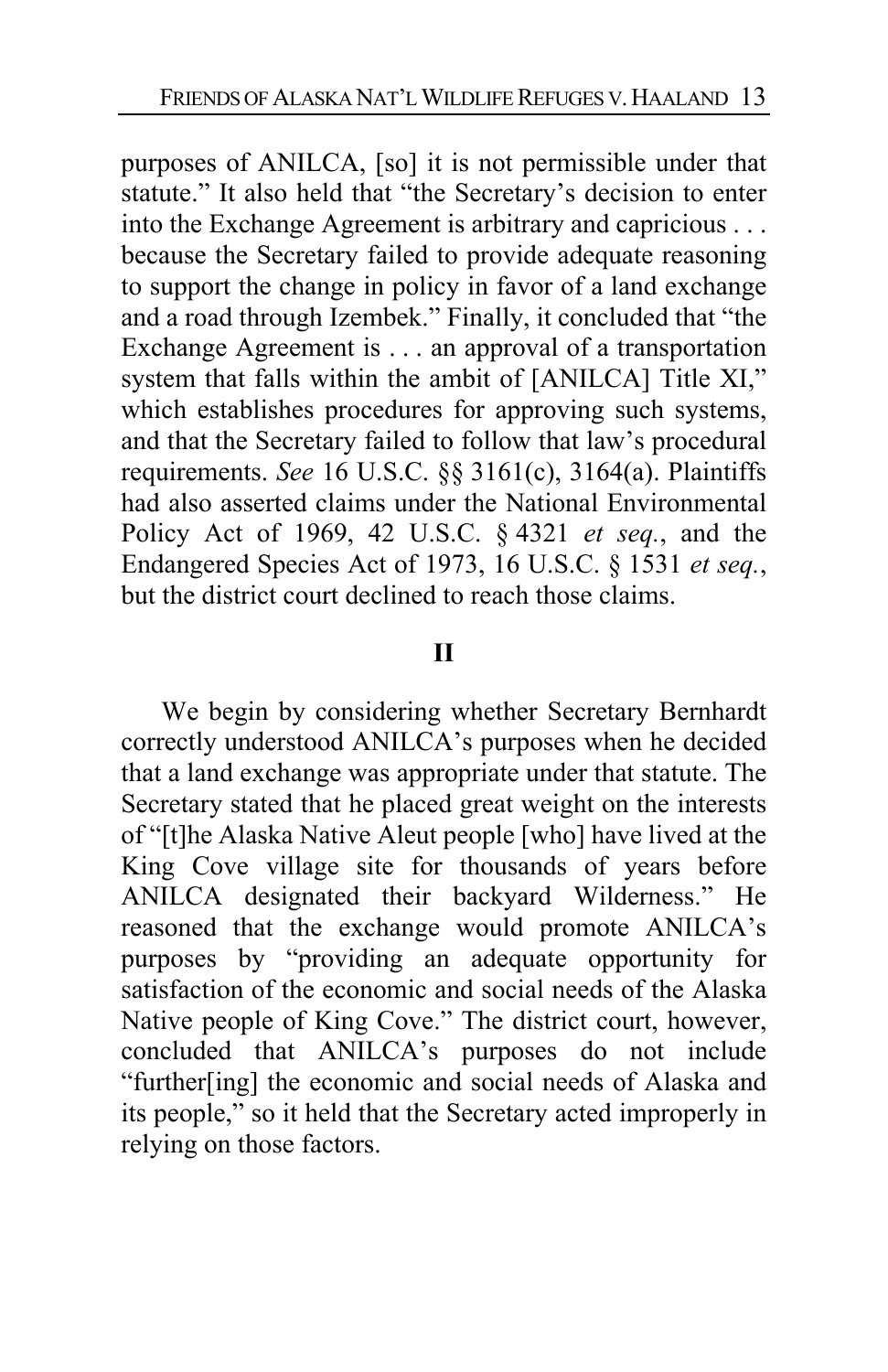ANILCA authorizes the Secretary, "in acquiring lands for the purposes of this Act, . . . to exchange lands (including lands within conservation system units and within the National Forest System)" with Alaska Native village corporations. 16 U.S.C. § 3192(h)(1). The government argues that because the statute refers to "acquiring lands," it requires only that the lands acquired in an exchange will further "the purposes of this Act," and it does not require considering the lands that are given up. We need not resolve that issue because even considering the transaction as a whole, we think the Secretary's analysis of the statutory purposes was correct.

The district court construed ANILCA to be focused narrowly on "preservation and subsistence." The text of the statute reveals otherwise. The statute identifies its purposes in a section entitled "Congressional statement of purpose." 16 U.S.C. § 3101. One of the enumerated purposes is to protect environmental resources, *id.* § 3101(a), (b), and another is "to provide the opportunity for rural residents engaged in a subsistence way of life to continue to do so," *id.* § 3101(c). But other purposes are set out in section 3101(d), which states that ANILCA "provides sufficient protection for the national interest in the scenic, natural, cultural and environmental values on the public lands in Alaska, and at the same time provides adequate opportunity for satisfaction of the economic and social needs of the State of Alaska and its people"—the purposes the Secretary invoked here. *Id.* § 3101(d).

According to the district court, section 3101(d) does not mean "that one of the purposes of ANILCA is to further the economic and social needs of Alaska and its people." Instead, the court read that provision as "an acknowledgement that, in passing ANILCA, Congress has achieved the proper balance between conservation needs and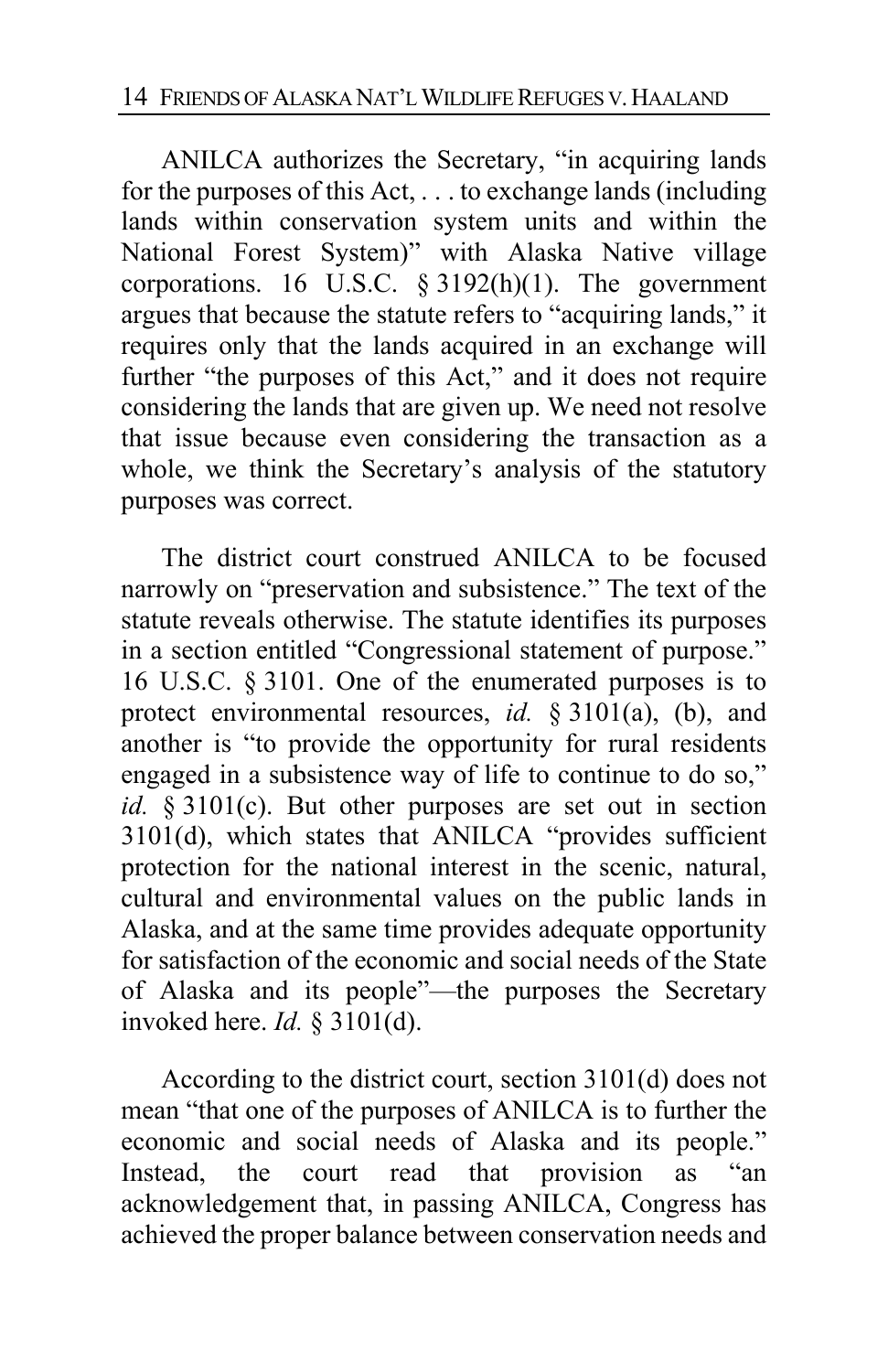economic and social needs." But to say that Congress struck a "balance" between two sets of objectives is to say that, to the extent possible, it sought to achieve both of them. The Secretary's land-exchange authority is one way Congress did that: Providing the Secretary with authority to exchange lands obviates the need for continued congressional intervention to maintain the balance struck in ANILCA. It therefore would make little sense to say that the Secretary may not use that authority to satisfy the economic and social needs of Alaskans. To the contrary, by using the word "adequate," Congress gave the Secretary discretion to strike an appropriate balance between environmental interests and "economic and social needs." 16 U.S.C. § 3101(d). Secretary Bernhardt exercised that discretion when he found that, without a road, the economic and social needs of the people of King Cove would not be adequately met.

<span id="page-14-0"></span>The district court's reading of ANILCA is contrary to the Supreme Court's decision in *Sturgeon v. Frost*, 139 S. Ct. 1066 (2019). In that case, the Court explained that ANILCA reflects a "grand bargain," *id.* at 1083, in which Congress "sought to 'balance' two goals, often thought conflicting": to protect "'scenic, natural, cultural and environmental values'" and to "'provide[] adequate opportunity for satisfaction of the economic and social needs of the State of Alaska and its people,'" *id.* at 1075 (alteration in original) (quoting 16 U.S.C.  $\S 3101(d)$ ). In other words, the Court said, Congress had "twofold ambitions." *Id.* Those are the ambitions that spurred the Secretary to act here. Balancing them necessarily required the Secretary to make tradeoffs, giving greater weight to some considerations and less weight to others.

The district court relied on our decision in *Alaska v. Federal Subsistence Board*, 544 F.3d 1089 (9th Cir. 2008),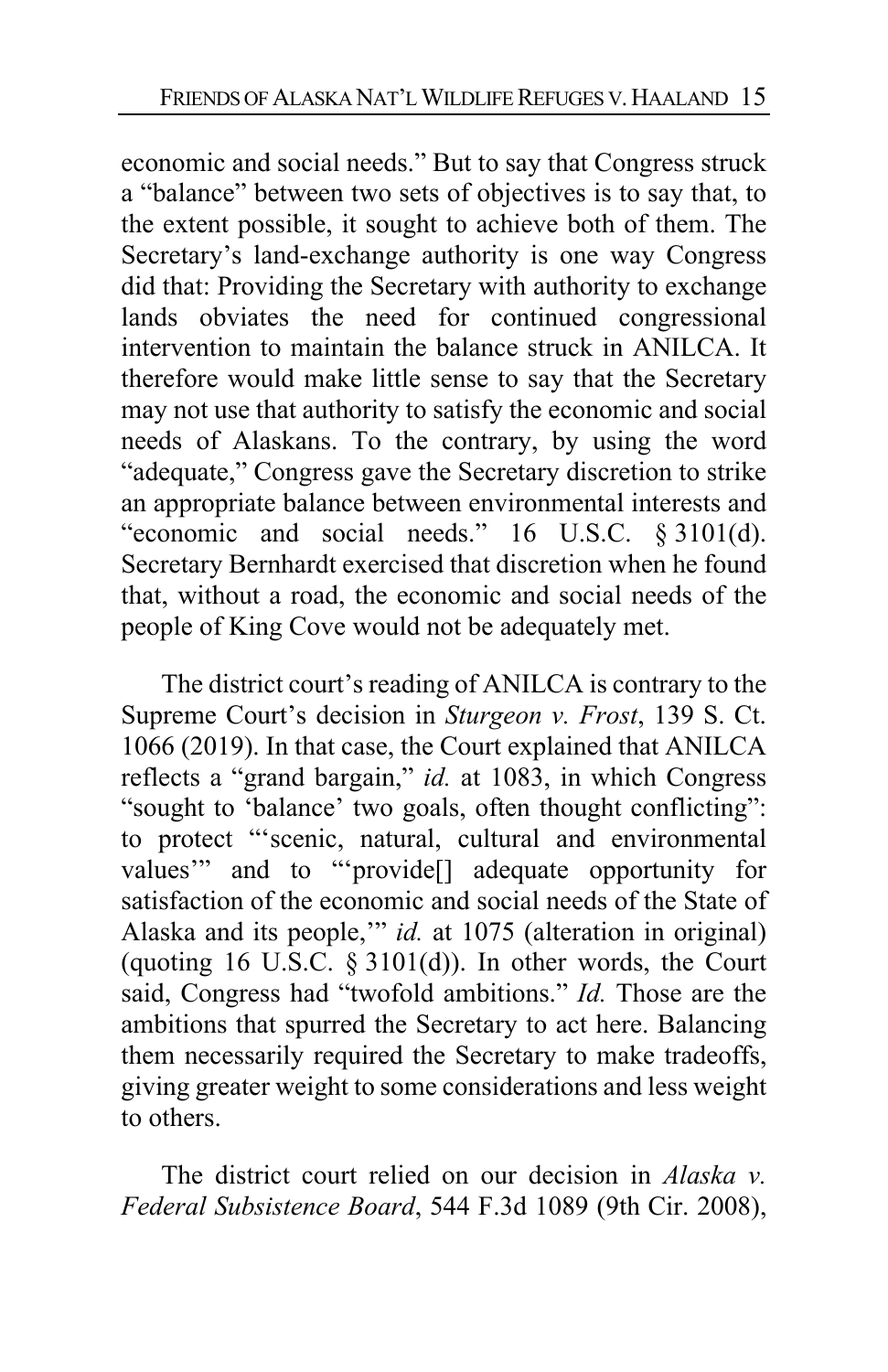in which we said that ANILCA has the purposes of "protecting and preserving the subsistence lifestyle and protecting and preserving wildlife," *id.* at 1098. But we did not say that those were the statute's *only* purposes economic and social needs were not at issue in the case and we have previously described the "dual purpose" of ANILCA more broadly: "ANILCA was passed to furnish guidelines for the protection for the national interest in the scenic, natural, cultural and environmental values of the public lands in Alaska *and* to provide an adequate opportunity for satisfaction of the economic and social needs of the people of Alaska." *City of Angoon v. Marsh*, 749 F.2d 1413, 1415–16 (9th Cir. 1984) (emphasis added).

One of the purposes of ANILCA, therefore, is to address the economic and social needs of Alaskans. The Secretary appropriately weighed those needs against the other statutory purposes in deciding whether to enter the landexchange agreement.

#### **III**

The district court also concluded that Secretary Bernhardt violated the Administrative Procedure Act by departing from his predecessor's position on the land exchange without adequate explanation. We disagree.

The APA requires a court to set aside agency action that is "arbitrary, capricious, an abuse of discretion, or otherwise not in accordance with law." 5 U.S.C.  $\S 706(2)(A)$ . For an agency's decision to survive review, "the agency must examine the relevant data and articulate a satisfactory explanation for its action including a 'rational connection between the facts found and the choice made.'" *Motor Vehicle Mfrs. Ass'n of U.S., Inc. v. State Farm Mut. Auto. Ins. Co.*, 463 U.S. 29, 43 (1983) (quoting *Burlington Truck*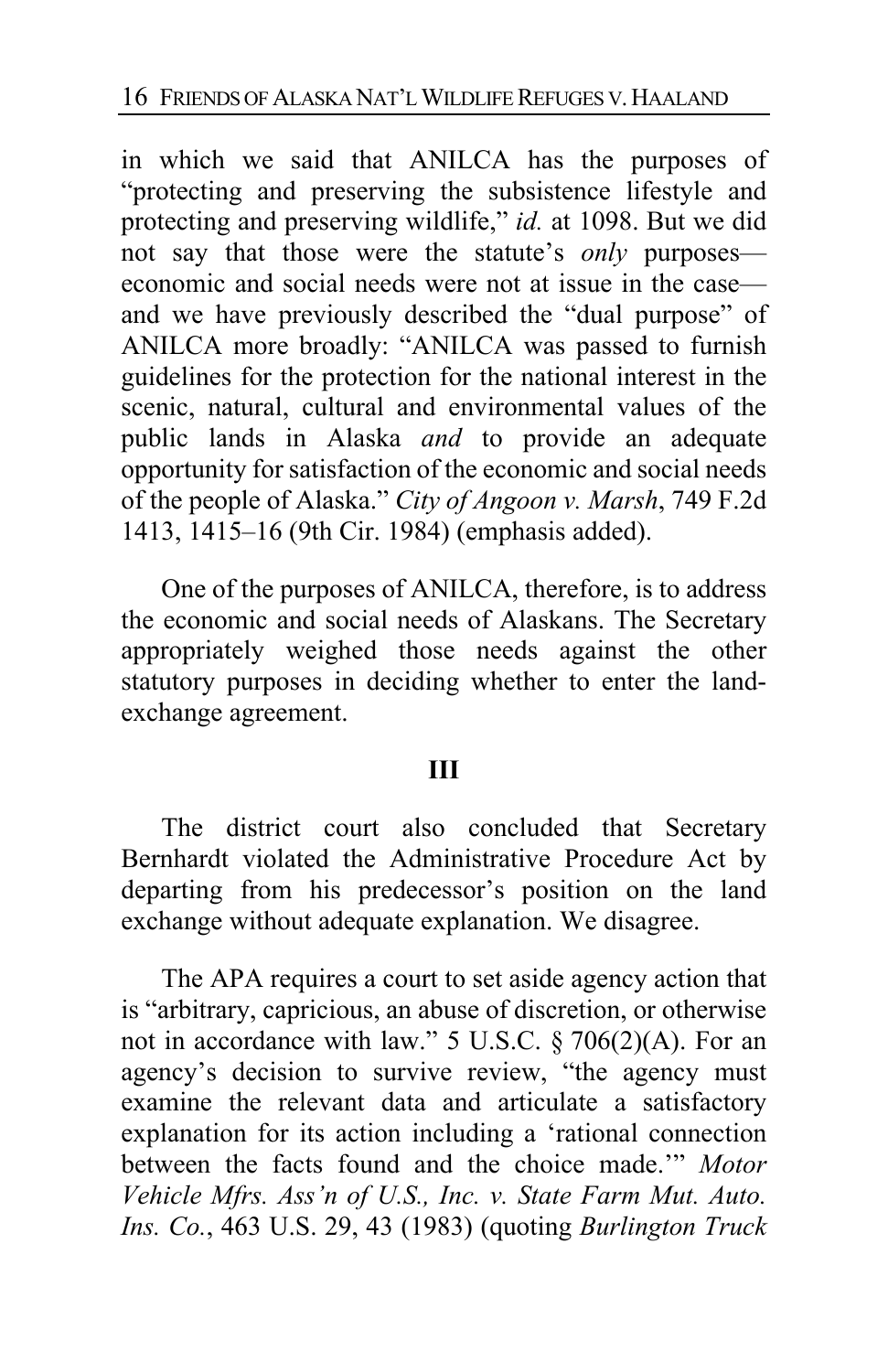*Lines v. United States*, 371 U.S. 156, 168 (1962)). A "satisfactory explanation" need not be a perfect explanation. After studying an agency's decision, a reviewing court will usually be able to identify ways in which the agency might have been more precise or more thorough. But as long as the agency has considered the relevant factors, a court should not set aside the decision simply because it believes it could have written a better one. To the contrary, the Supreme Court has made clear that "a court is not to substitute its judgment for that of the agency" and must "'uphold a decision of less than ideal clarity if the agency's path may reasonably be discerned.'" *Id.* (quoting *Bowman Transp. Inc. v. Arkansas-Best Freight Sys.*, 419 U.S. 281, 286 (1974)).

Secretary Bernhardt's decision satisfies those standards. Secretary Bernhardt acknowledged the competing policy considerations, approvingly quoting Secretary Jewell's description of the decision as requiring weighing "on the one hand the concern for more reliable methods of medical transport from King Cove to Cold Bay and, on the other hand, a globally significant landscape that supports an abundance and diversity of wildlife unique to the Refuge." He acknowledged the prior findings that "keeping the isthmus roadless" would "best protect[] the habitat and wildlife of the Izembek Refuge" and that building a road "would be likely to have negative effects" on the many species for which the refuge is an important habitat. But after examining the most recent available information about alternatives to a road, Secretary Bernhardt concluded that the value of a road to the King Cove community outweighed the harm that it would cause to environmental interests: "I choose to place greater weight on the welfare and well-being of the Alaska Native people who call King Cove home."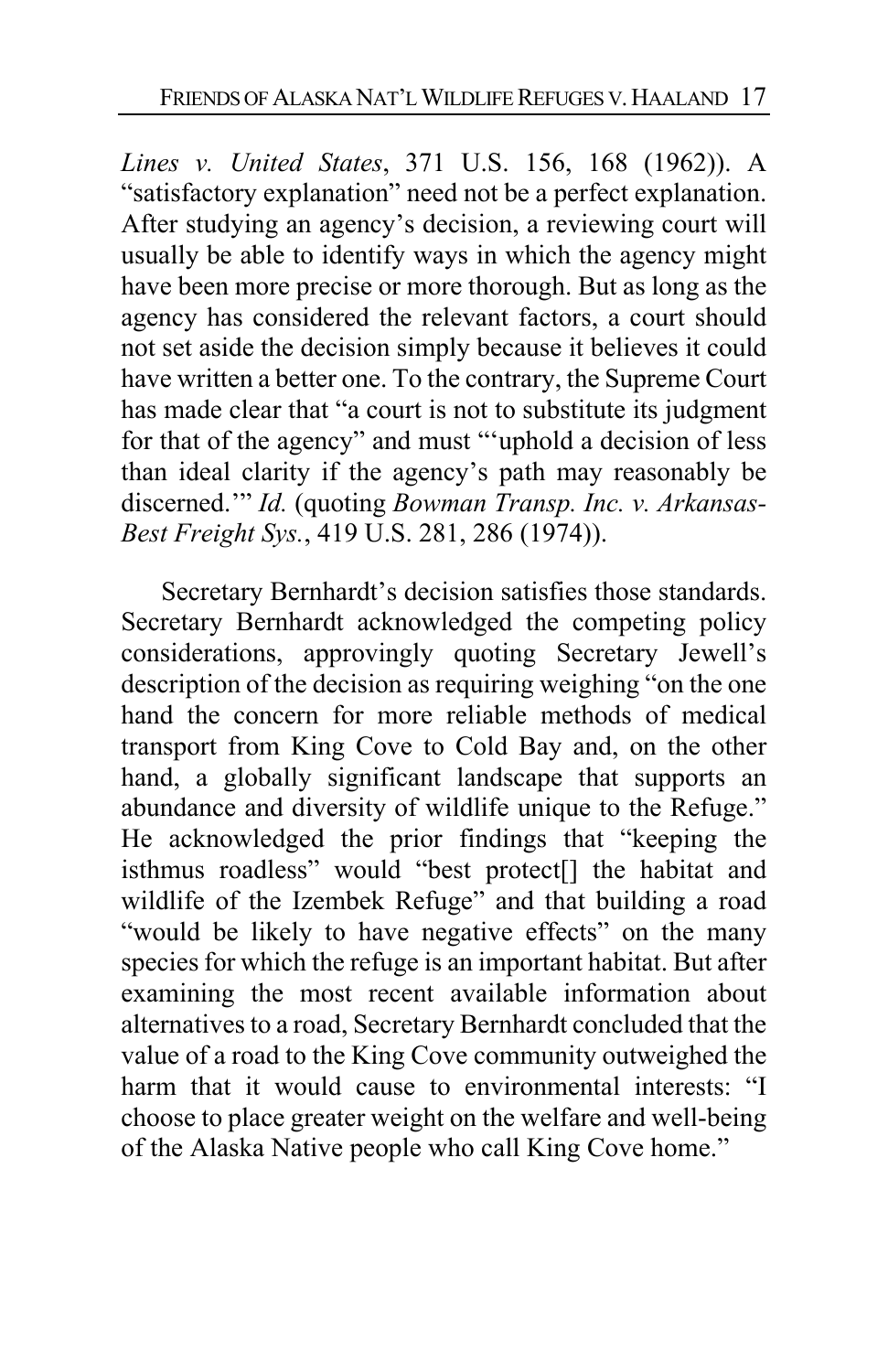Had the Secretary been writing on a blank slate, there seems to be no dispute that his explanation of his decision would be adequate to survive review. But the district court concluded that the Secretary "failed to provide adequate reasoning to support the change in policy" from Secretary Jewell's contrary decision in 2013. That conclusion reflects a misunderstanding of how courts review an agency's change in policy.

Before the Supreme Court's decision in *FCC v. Fox Television Stations, Inc.*, 556 U.S. 502 (2009), some courts had suggested that the APA requires agencies to provide a special explanation whenever they change policy. *See, e.g.*, *New York Council, Ass'n of Civilian Technicians v. FLRA*, 757 F.2d 502, 508 (2d Cir. 1985). But in *Fox*, the Court held that the APA "makes no distinction . . . between initial agency action and subsequent agency action undoing or revising that action." 556 U.S*.* at 515. It is therefore not true that "every agency action representing a policy change must be justified by reasons more substantial than those required to adopt a policy in the first instance." *Id.* at 514. While the agency must "display awareness that it is changing position" and must "show that there are good reasons for the new policy," "it need not demonstrate to a court's satisfaction that the reasons for the new policy are better than the reasons for the old one." *Id.* at 515 (emphases omitted).

Sometimes, Congress may restrict an agency's authority to alter policies once they are in place. *See, e.g.*, 42 U.S.C. § 6295(o)(1) (authorizing the Secretary of Energy to make certain energy-efficiency standards more rigorous but forbidding her to make them more lenient). But when it does not do so, then an agency is free to change its approach—the APA does not require "regulatory agencies [to] establish rules of conduct to last forever." *State Farm*, 463 U.S. at 42 (quoting *American Trucking Ass'ns v. Atchison, Topeka, &*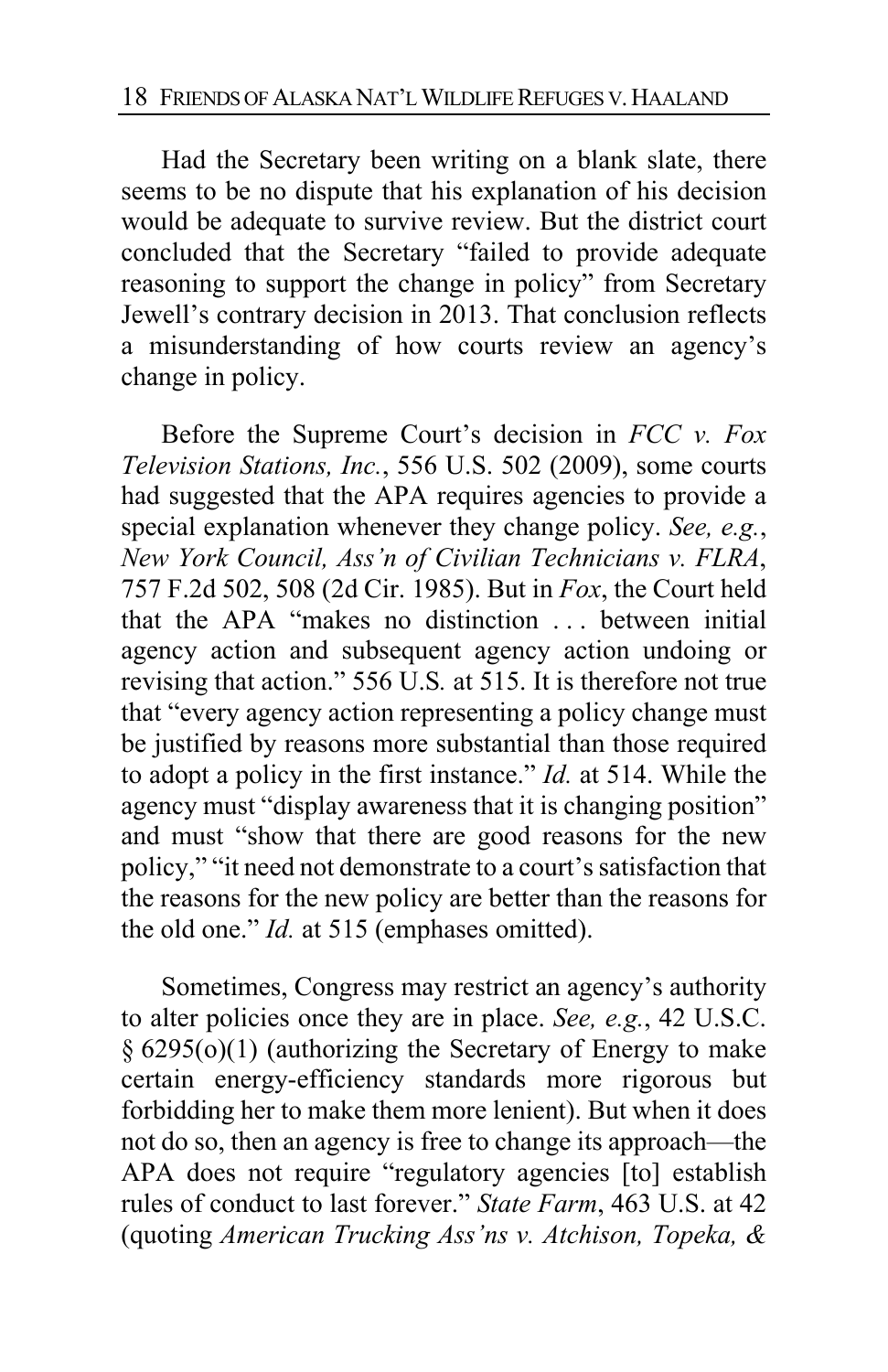<span id="page-18-0"></span>*Santa Fe Ry. Co.*, 387 U.S. 397, 416 (1967)). An agency may alter course either because of a change in circumstances or because of a shift in its policy priorities, perhaps due to a change in presidential administrations, such as the one that occurred between the tenure of Secretary Jewell and that of Secretary Zinke—or the one that occurred during the pendency of this appeal, when Secretary Bernhardt was succeeded by Secretary Debra Haaland. (The government informs us that Secretary Haaland is currently conducting a "review of this matter.") We have held that an agency may reprioritize some concerns over others it previously deemed more important, "even on precisely the same record." *Organized Vill. of Kake v. USDA*, 795 F.3d 956, 968 (9th Cir. 2015) (en banc); *see State Farm*, 463 U.S. at 57 ("An agency's view of what is in the public interest may change, either with or without a change in circumstances." (quoting *Greater Boston Television Corp. v. FCC*, 444 F.2d 841, 852 (D.C. Cir. 1970))); *accord National Ass'n of Home Builders v. EPA*, 682 F.3d 1032, 1038 (D.C. Cir. 2012).

To be sure, when an agency's "new policy rests upon factual findings that contradict those which underlay its prior policy," then the agency may need to provide a more detailed explanation for changing course. *Fox*, 556 U.S. at 515. But in that situation, it is not "the mere fact of policy change" that demands explanation, but instead "that a reasoned explanation is needed for disregarding facts and circumstances that underlay . . . the prior policy." *Id.* at 515– 16; *accord Organized Vill. of Kake*, 795 F.3d at 968.

Here, the decision whether to approve the land exchange required balancing two competing objectives, with the outcome depending on which one was given greater weight. Secretary Bernhardt stated: "While I appreciate that Secretary Jewell placed greater weight on protecting 'the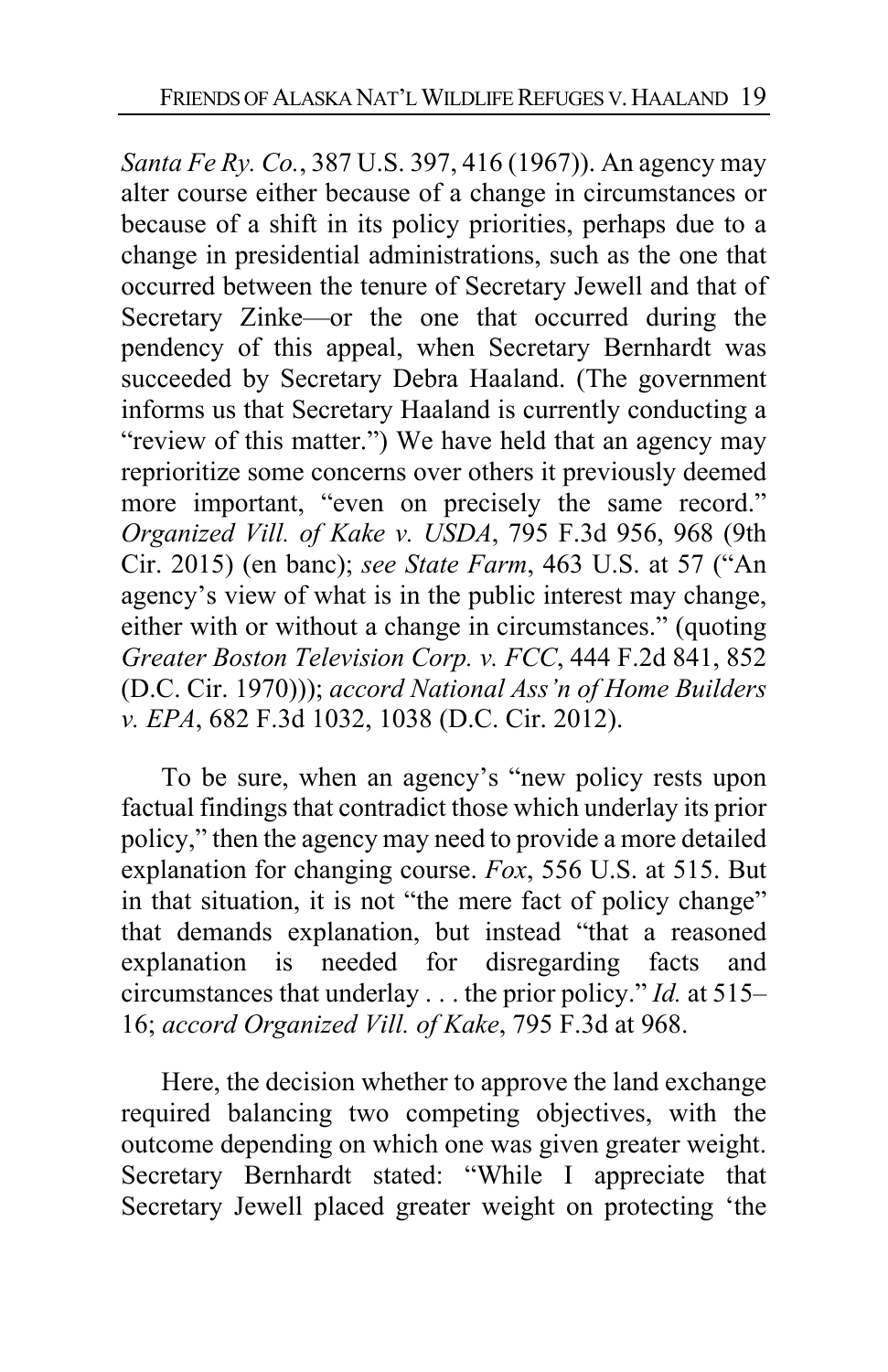unique resources the Department administers for the entire Nation,' I choose to place greater weight on the welfare and well-being of the Alaska Native people who call King Cove home." The choice to place greater weight on the interests of King Cove residents sufficiently explained the change in policy. And the Secretary was entitled in 2019 "to give more weight to socioeconomic concerns" than his predecessor had in 2013, "even on precisely the same record." *Organized Vill. of Kake*, 795 F.3d at 968.

It is true that Secretary Bernhardt also found that some facts had changed since 2013. But he made clear that his decision did not depend on those findings. Specifically, he stated that he would reach the same decision "even assuming all the facts as stated" by Secretary Jewell. Secretary Bernhardt elaborated that if the facts were the same as in 2013, "that is, that a road is a viable alternative but (a) there are 'viable, and at times preferable' transportation alternatives for medical services and (b) resources would be degraded by the road's construction—human life and safety must be the paramount concern." Thus, the Secretary "did not rely on new facts, but rather on a reevaluation of which policy would be better in light of the facts." *National Ass'n of Home Builders*, 682 F.3d at 1038; *see Fox*, 556 U.S. at 514–16. His explanation of that reevaluation was sufficient to satisfy the APA.

<span id="page-19-0"></span>For that reason, the district court's criticisms of the Secretary's factual findings are beside the point. It is true that a court must evaluate an agency's action on the basis of the explanation the agency gave at the time. *SEC v. Chenery Corp.*, 318 U.S. 80, 87 (1943). But an agency may offer alternative rationales for its decision, and if the agency makes clear that one would have been independently sufficient to justify its action, then a court need not consider the others if it finds the first to be valid. *See National Fuel*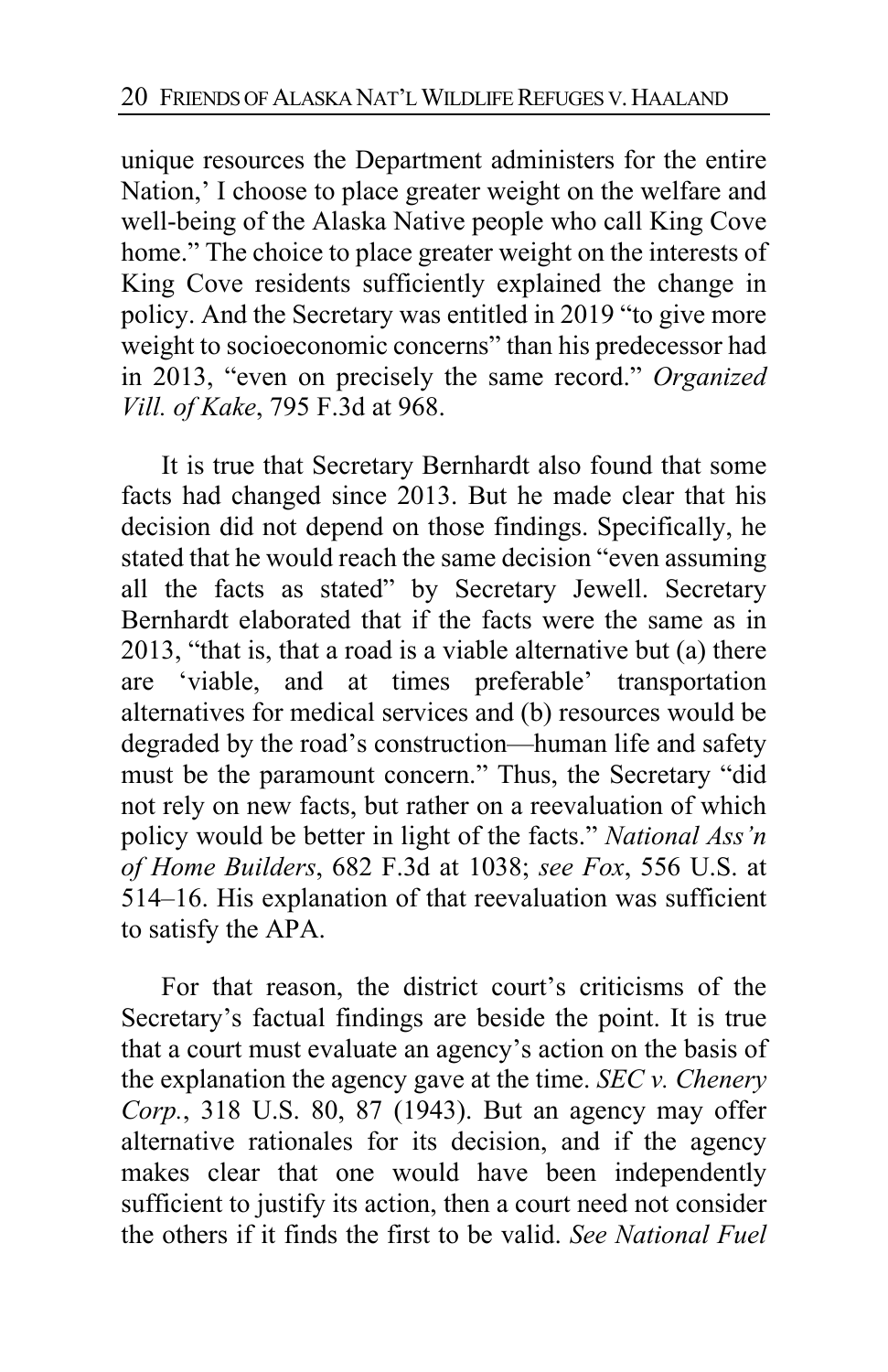<span id="page-20-1"></span>*Gas Supply Corp. v. FERC*, 468 F.3d 831, 839 (D.C. Cir. 2006); *United States v. Ross*, 848 F.3d 1129, 1135 (D.C. Cir. 2017). Plaintiffs do not dispute that both components of Secretary Bernhardt's decision—his new factual findings and his determination that changed policy priorities would lead him to the same result even without the new factual findings—were "genuine justifications" for his action. *See Department of Com. v. New York*, 139 S. Ct. 2551, 2575–76 (2019). The justifications were clearly stated in the decision; they "can be scrutinized by courts and the interested public"; and they allow the public to know where to assign credit or blame for the decision. *Id.*; *see also Department of Homeland Sec. v. Regents of the Univ. of Cal.*, 140 S. Ct. 1891, 1907–10 (2020); *East Bay Sanctuary Covenant v. Garland*, 994 F.3d 962, 990–91 (9th Cir. 2020) (Miller, J., concurring in part and dissenting in part). There is therefore no reason to look beyond the valid justification that Secretary Bernhardt offered.

<span id="page-20-0"></span>In any event, even if we considered it necessary to review Secretary Bernhardt's assessment of the facts, we would not agree with the district court that Secretary Bernhardt arbitrarily contradicted Secretary Jewell's factual findings. First, the district court concluded that Secretary Bernhardt contradicted prior agency findings by determining "that the environmental harms to Izembek can be adequately mitigated through restrictions and added acreage." That is not what Secretary Bernhardt said. Secretary Jewell had found that the adverse effects of road use would not be mitigated by regulation or roadside barriers and that the lands offered in exchange by King Cove would not "compensate for the adverse effects of . . . constructing a road." But as the district court acknowledged, Secretary Bernhardt did not challenge those findings. Instead, he made the uncontroversial observations that adding acreage to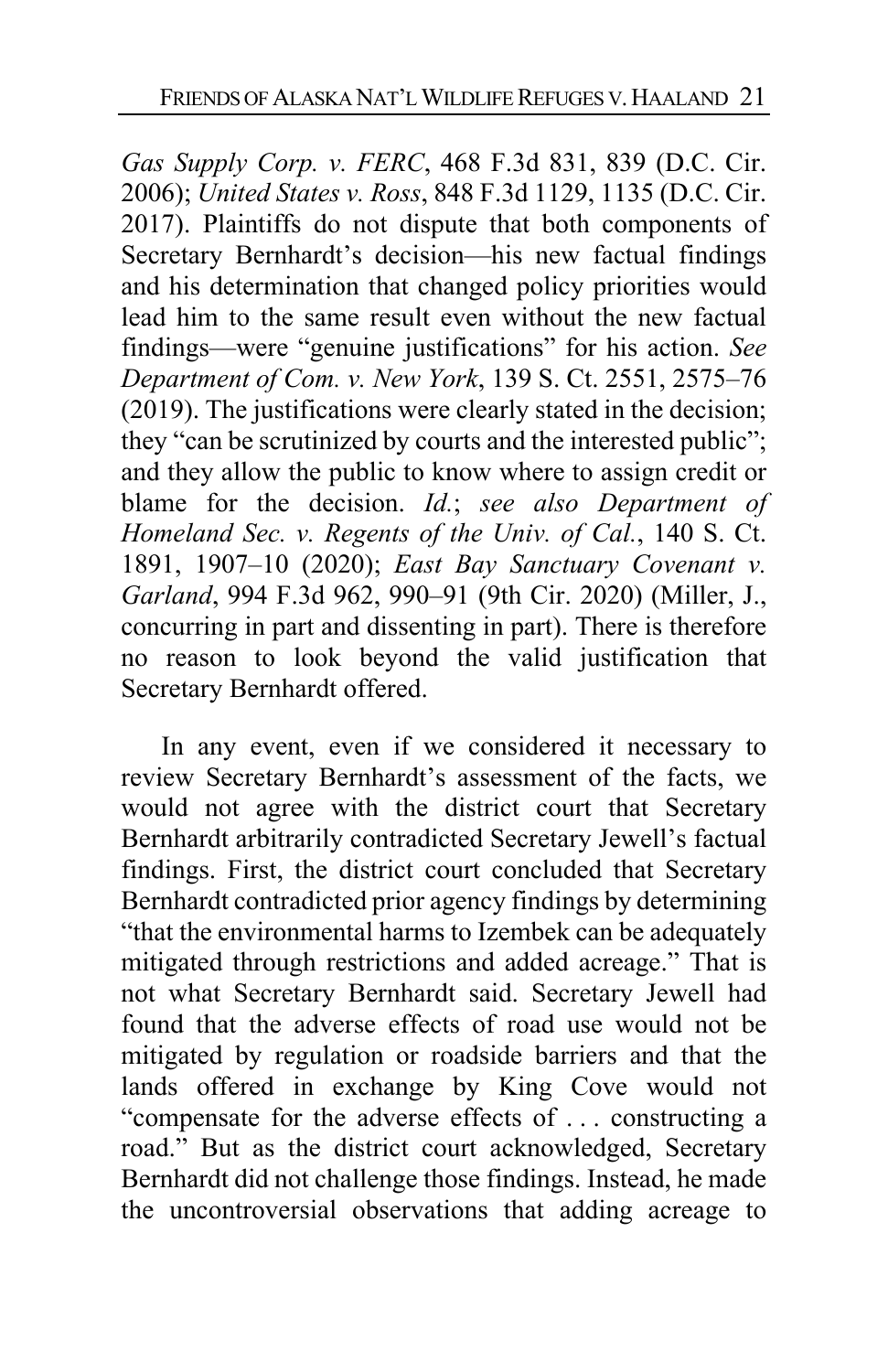federal ownership promotes environmental values, and that the uses to which a single-lane gravel road can be put are inherently limited. He then proceeded to rebalance the "environmental values" of the exchange against "the economic and social needs of the Alaska Native people of King Cove." He did not determine that the land-acquisition and road-use limitations would completely offset any environmental harm—only that the exchange "strikes the proper balance." That conclusion did not disturb any underlying finding of fact.

Second, the district court observed that Secretary Bernhardt's "finding that there are no reasonable transportation alternatives to meet the urgent needs of King Cove residents" contradicts Secretary Jewell's earlier finding that a hovercraft, a landing craft, or a ferry were all viable options. That is indeed a difference in the assessment of the facts, but it is one that Secretary Bernhardt explained. He acknowledged the "theoretical alternatives" but concluded that "[d]ecades of experience have established that [they] have been consistently found by the King Cove Native people to be infeasible or inadequate to provide for their health and safety." Specifically, he cited a 2015 report prepared by the Army Corps of Engineers that identified the costs and risks of alternatives to a road and, as he put it, "indicate[d] that alternative transportation routes have ... proven to be prohibitively costly and/or insufficiently dependable." Indeed, despite years of study and a nowdefunct hovercraft program, none of the alternatives considered by Secretary Jewell has developed into a reliable means of transportation. That has resulted in what Secretary Bernhardt described as an "unsatisfactory status quo," and it supports his findings about the availability and practical viability of the alternatives.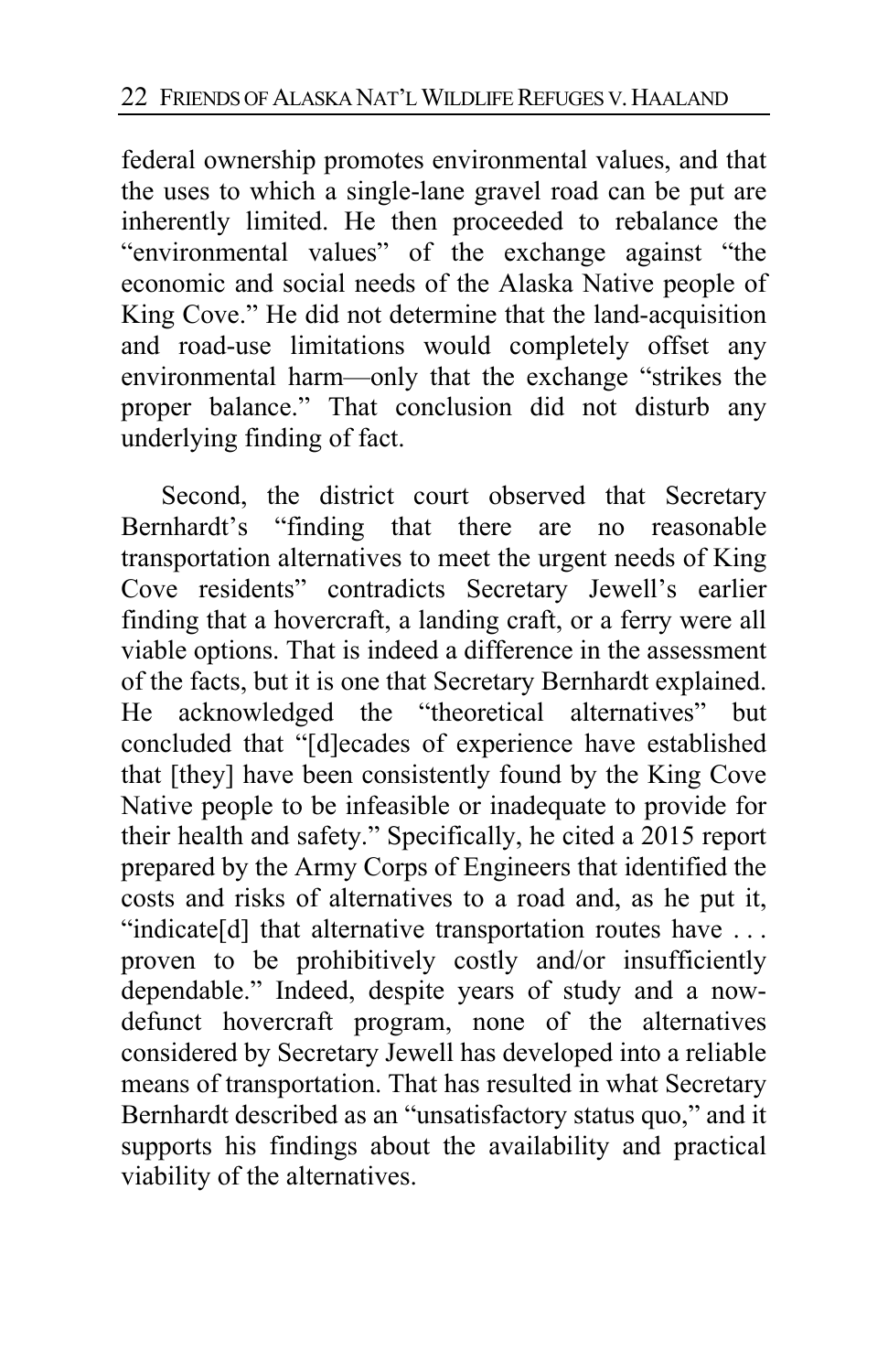#### **IV**

Finally, we consider whether the land-exchange agreement is subject to the special procedures that ANILCA requires for the approval of transportation systems. Title XI of ANILCA sets out "a single comprehensive statutory authority for the approval or disapproval of applications for [transportation and utility] systems," including roads, within conservation units or areas in Alaska. 16 U.S.C. § 3161(c); *see id.* § 3162(4) (defining "transportation or utility system"). It provides that "no action by any Federal agency under applicable law with respect to the approval or disapproval of the authorization, in whole or in part, of any transportation or utility system shall have any force or effect unless the provisions of this section are complied with." *Id.*   $§$  3164(a). Those provisions, in turn, require the agency approving the system to engage in a process of public consultation and to make "detailed findings supported by substantial evidence" on various issues. *Id.* § 3164(g).

<span id="page-22-0"></span>The Secretary did not follow that process, but the government argues that he did not have to do so because section 3192(h), the land-exchange provision that he invoked, is not an "applicable law" for purposes of Title XI. We agree. We therefore need not consider the alternative argument advanced by the State that the land exchange is exempted from Title XI by 16 U.S.C. § 3170(b), which guarantees a right of access to inholdings of state and native land within conservation system units.

Title XI defines an "applicable law" as "any law of general applicability . . . under which any Federal department or agency has jurisdiction to grant any authorization (including but not limited to, any right-of-way, permit, license, lease, or certificate) without which a transportation or utility system cannot, in whole or in part,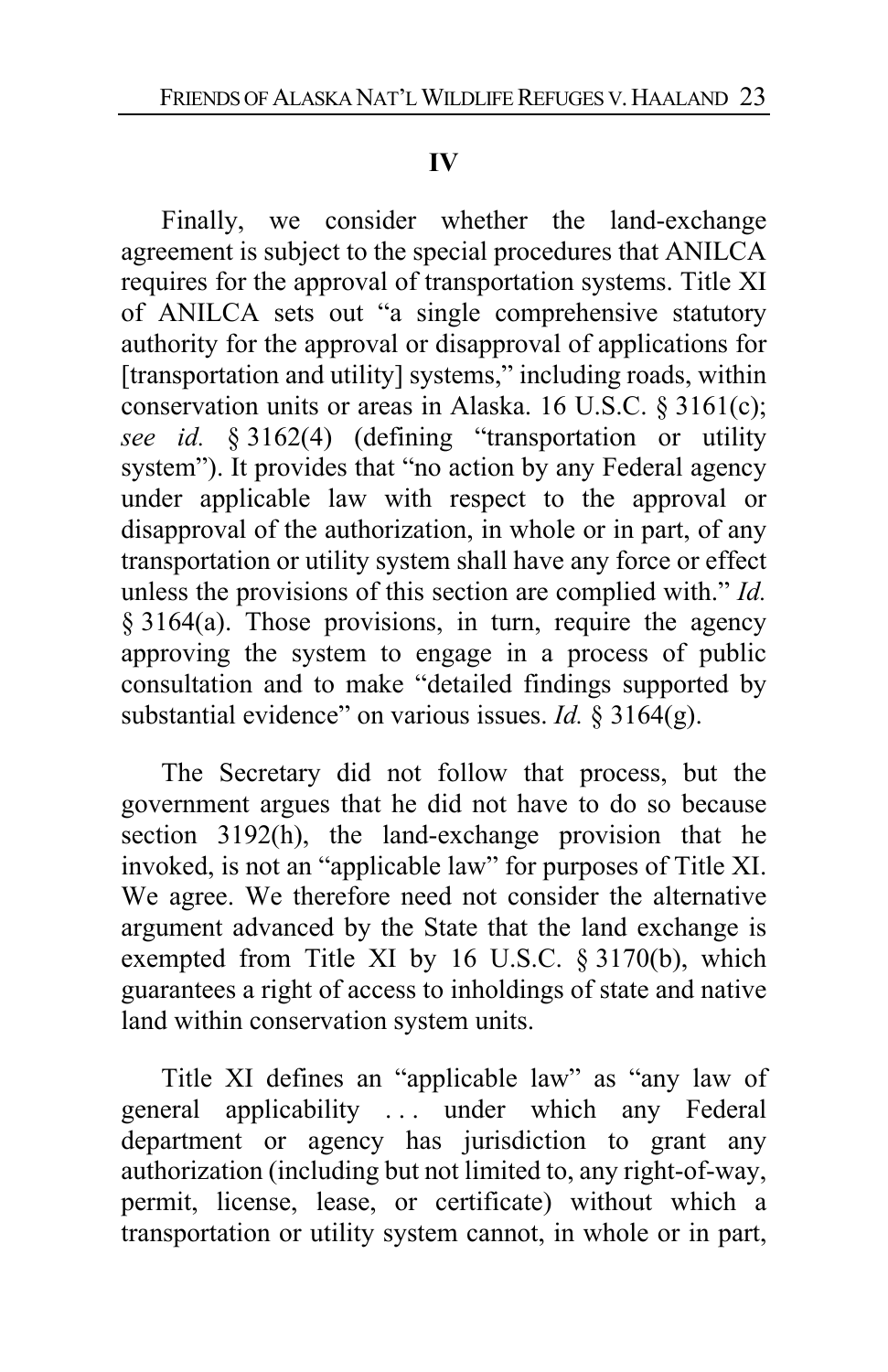<span id="page-23-1"></span>be established or operated." 16 U.S.C. § 3162(1). Section 3192(h) is not such a law because it authorizes the Secretary only "to exchange lands." *Id.* § 3192(h)(1). It does not give him "jurisdiction to grant any authorization" necessary for a "transportation or utility system." *Id.* § 3162(1). To be sure, once lands are transferred, the recipient might use them to build a road. That, of course, is the purpose of the transfer at issue here. But under Title XI, a "transportation or utility system" includes only systems for which a "portion of the route of the system will be within any conservation system unit, national recreation area, or national conservation area." *Id.* § 3162(4)(A). Land transferred out of a conservation system unit in a land exchange is, by definition, no longer "within any conservation system unit." *Id.*; *see also id.*  § 3103(c) ("No lands which . . . are conveyed to the State, to any Native Corporation, or to any private party shall be subject to the regulations applicable solely to public lands within such units."); *Sturgeon*, 139 S. Ct. at 1078 (noting that ANILCA defines "public land" as "(almost all) 'lands, waters, and interests therein' the 'title to which is in the United States'" (quoting 16 U.S.C. § 3102(1)–(3))). Nor is any road later built on such land.

<span id="page-23-0"></span>Construing section 3192(h) to be an "applicable law" would make little sense because it would mean that essentially all land exchanges would be subject to Title XI. The statute defines "transportation or utility system" to include roads, airfields, ditches, pipelines, radio antennas, telephone systems, and electrical transmission and distribution systems. 16 U.S.C. § 3162(4)(B). Given the breadth of that definition, any entity receiving land in an exchange is likely to wish to install some type of "transportation or utility system" upon it. Plaintiffs attempt to resist that conclusion by arguing that Title XI applies only when the Secretary enters into a land exchange for the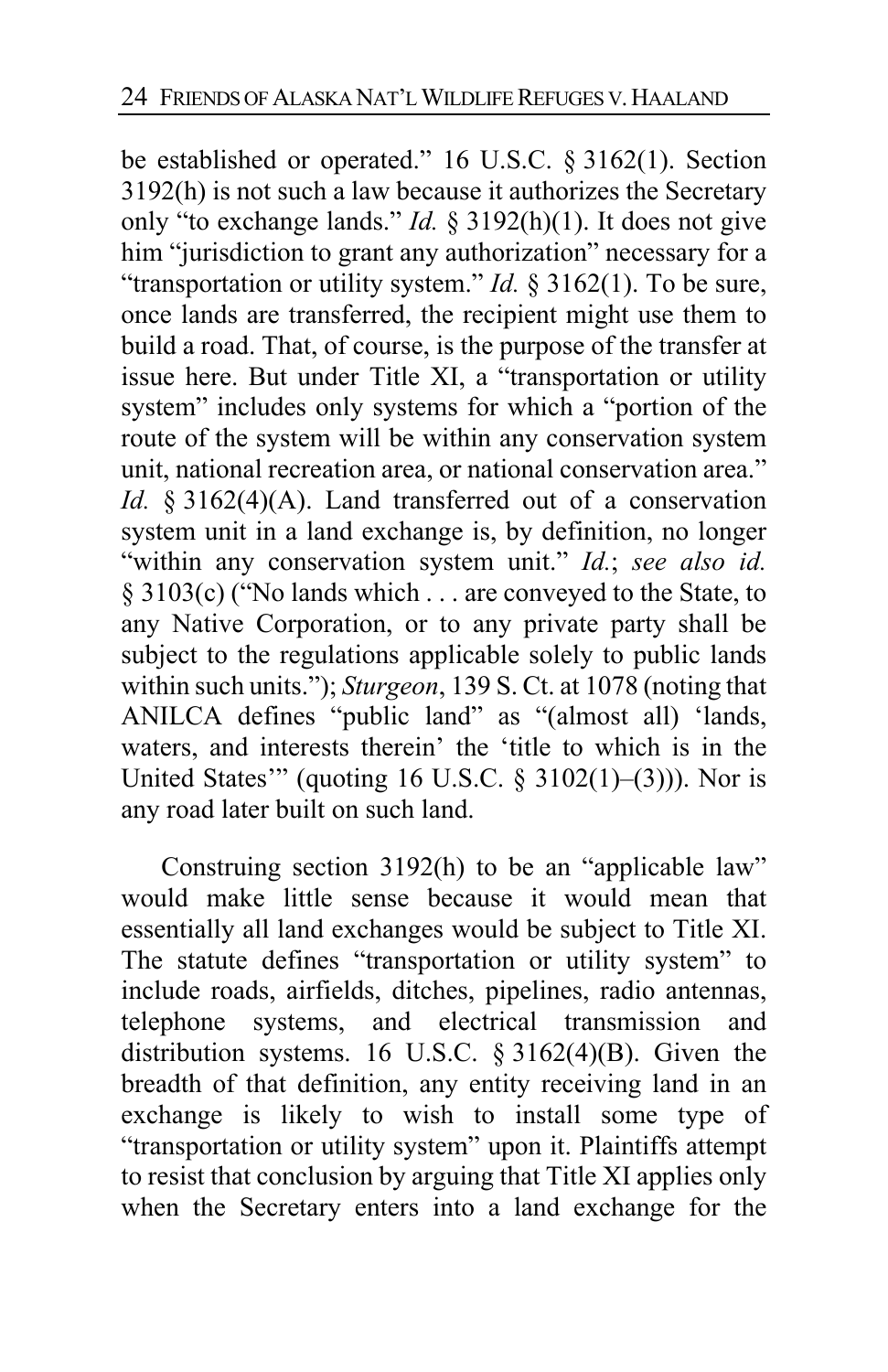purpose of enabling the construction of a transportation or utility system. But nothing in the statute suggests that the Secretary's subjective intent is relevant. All that matters is whether section 3192(h) authorizes construction of a road within a conservation system unit, and it does not.

<span id="page-24-2"></span><span id="page-24-1"></span>Even if section 3192(h) could authorize roads in some cases, the land-exchange agreement at issue here does not authorize a road, whether "in whole or in part." 16 U.S.C. § 3164(a). Secretary Bernhardt explained that although the "land exchange agreement envisions that [King Cove Corporation] may construct a road, it is not an 'authorization' to do so." Such authorization will require King Cove Corporation to obtain permits under the Clean Water Act and other governing laws. *See, e.g.*, 33 U.S.C. § 1344. The agreement recognizes that reality by providing specifications for "[t]he road, *if any*, constructed on the land" (emphasis added). Because the agreement was not executed under an "applicable law" and does not purport to authorize a "transportation system," it is not subject to Title XI's requirements.

# <span id="page-24-0"></span>**REVERSED and REMANDED.**

WARDLAW, Circuit Judge, dissenting:

I respectfully dissent. The district court properly concluded that Secretary Bernhardt's decision to accede to King Cove's wish to build a road through Izembek National Wildlife Refuge, despite DOI's "long history of considering the impacts of a road through Izembek and ruling against the road based on the detrimental effects it would have on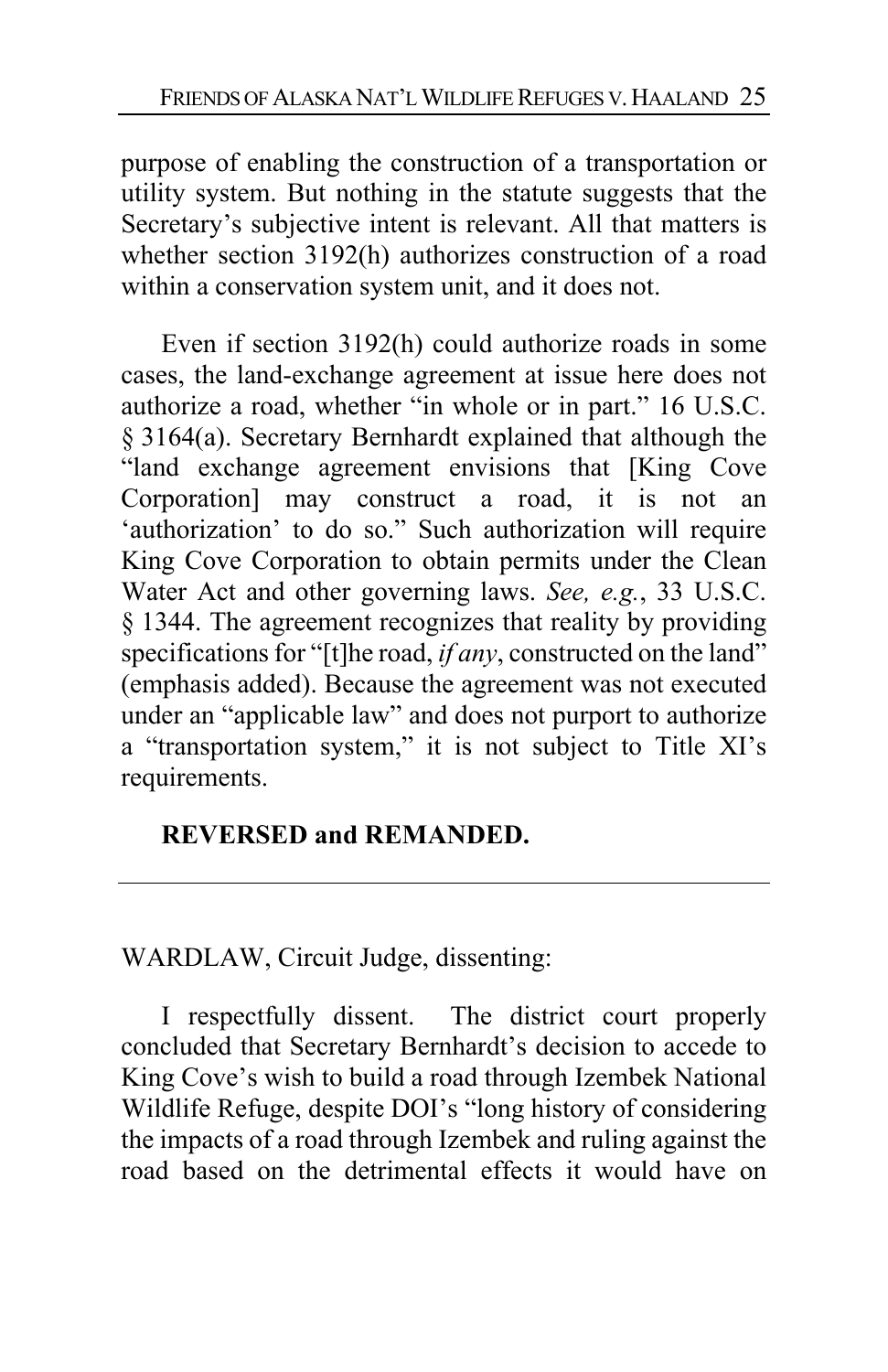Izembek's ecological resources,"**[1](#page-25-0)** violates both the Administrative Procedure Act (APA) and the Alaska National Interest Lands Conservation Act (ANILCA). Of course, a change in presidential administrations may result in a policy shift, Maj. Op. [19,](#page-18-0) but that observation does not resolve the questions this particular tectonic shift raises.

As recently as 2013, DOI Secretary Jewell published a twenty-page record of decision (2013 ROD) following a lengthy public process, including preparation of a Draft Environmental Impact Statement (EIS), receipt of public comments, preparation of a Final EIS, and numerous public meetings and sessions in Alaska between senior DOI officials, officials from the Bureau of Indian Affairs, and King Cove Residents. The Final EIS demonstrated that "construction of a road through the Izembek National Wildlife Refuge would lead to significant degradation of irreplaceable ecological resources that would not be offset by the protection of other lands to be received under an exchange." Secretary Jewell decided against the land exchange then authorized by Congress**[2](#page-25-1)** because "reasonable and viable transportation alternatives exist to meet the important health and safety needs of the people of King Cove."

In the aftermath of the 2016 presidential election, the new DOI Secretary, Secretary Zinke, made a public

<span id="page-25-0"></span>**<sup>1</sup>** This long history is detailed in the district court's opinion vacating the 2018 Exchange Agreement. *See Friends of Alaska Nat'l Wildlife Refuges v. Bernhardt*, 381 F. Supp. 3d 1127, 1130–33 (D. Alaska 2019).

<span id="page-25-1"></span>**<sup>2</sup>** In 2009, Congress tasked DOI with this review of the propriety of a land exchange for the purpose of constructing a road through Izembek. Omnibus Public Land Management Act of 2009, Pub. L. No. 111-11, 123 Stat. 991, 1178–83 (2009) (OPLMA).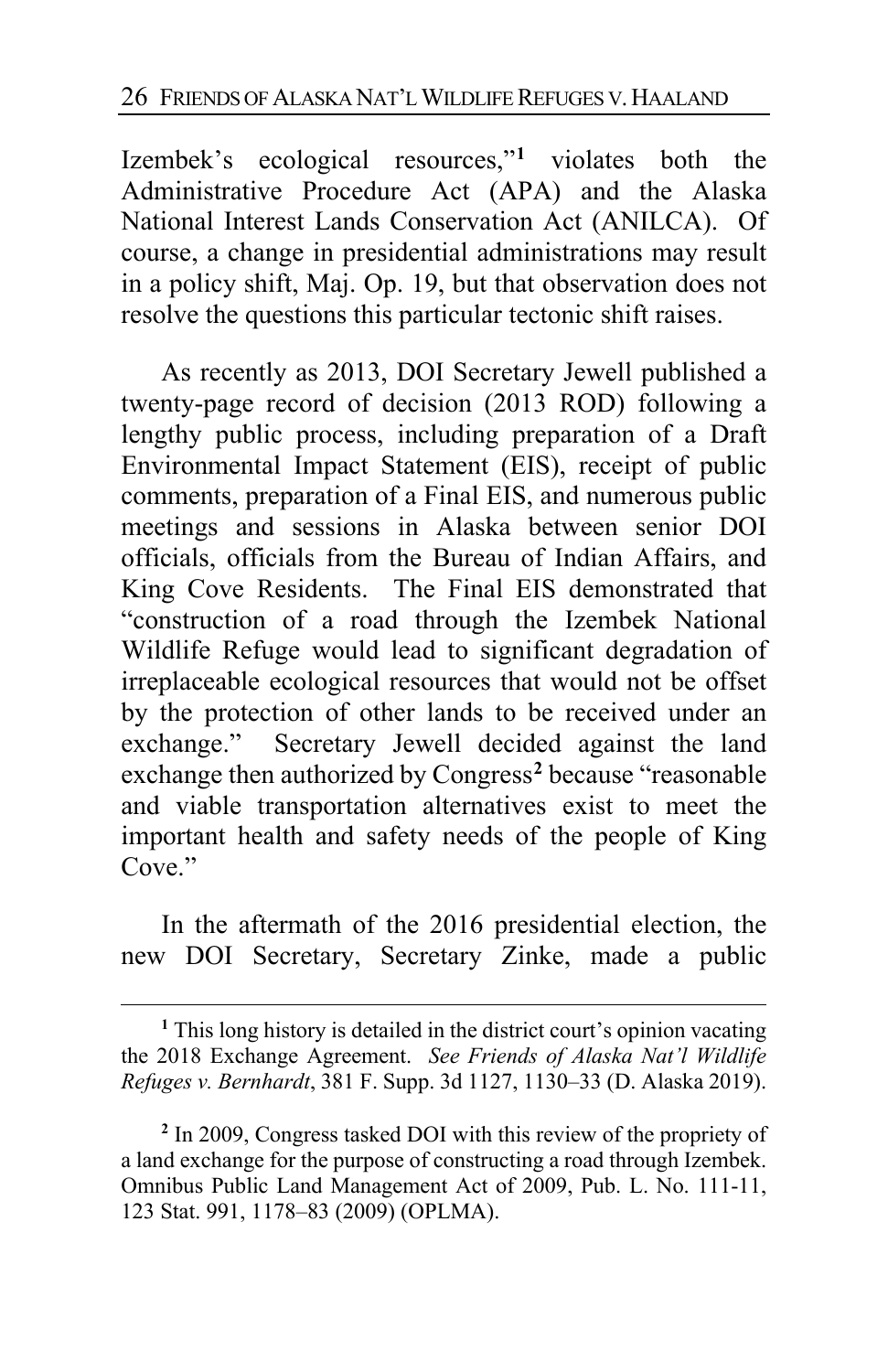commitment to work on a land exchange with King Cove Corporation (KCC) to facilitate the construction of the road. When asked by Chairman Murkowski about the land exchange at his January 17, 2017, confirmation hearing, Secretary Zinke stated, "You have my absolute commitment that I will restore trust and work with you on [the land exchange] because it is important."**[3](#page-26-0)** Shortly thereafter, on January 22, 2018, Secretary Zinke entered into the 2018 Exchange Agreement, which dictated that the road would be used "primarily for health, safety, and quality of life purposes (including access to and from the Cold Bay Airport) and generally for non-commercial purposes." Plaintiffs challenged the 2018 Exchange Agreement, and the district court vacated it as an unlawful agency action. The district court found that it "failed to acknowledge the change in DOI policy, provided no reasoned explanation for changing course on DOI's prior determinations, and ignored its prior determinations about the road's environmental impacts on Izembek." *Friends of Alaska Nat'l Wildlife Refuge v. Bernhardt*, 463 F. Supp. 3d 1011, 1017 (D. Alaska 2020). Indeed, the 2018 Exchange Agreement failed to address or acknowledge the 2013 ROD and its findings. *See Friends of Alaska*, 381 F. Supp. 3d at 1140.

Thereafter, Secretary Bernhardt entered into the 2019 Exchange Agreement now before us, and set forth his reasons in an accompanying memorandum that did address the 2013 ROD. However, this version of the agreement does not limit use of the road to health and safety purposes, nor does it prohibit commercial uses.

<span id="page-26-0"></span>**<sup>3</sup>** Nomination Hearing of the Honorable Ryan Zinke To Be the Secretary of the Interior: Hearing Before the S. Comm. on Energy and Natural Resources, 115th Cong. 115–16 (2017).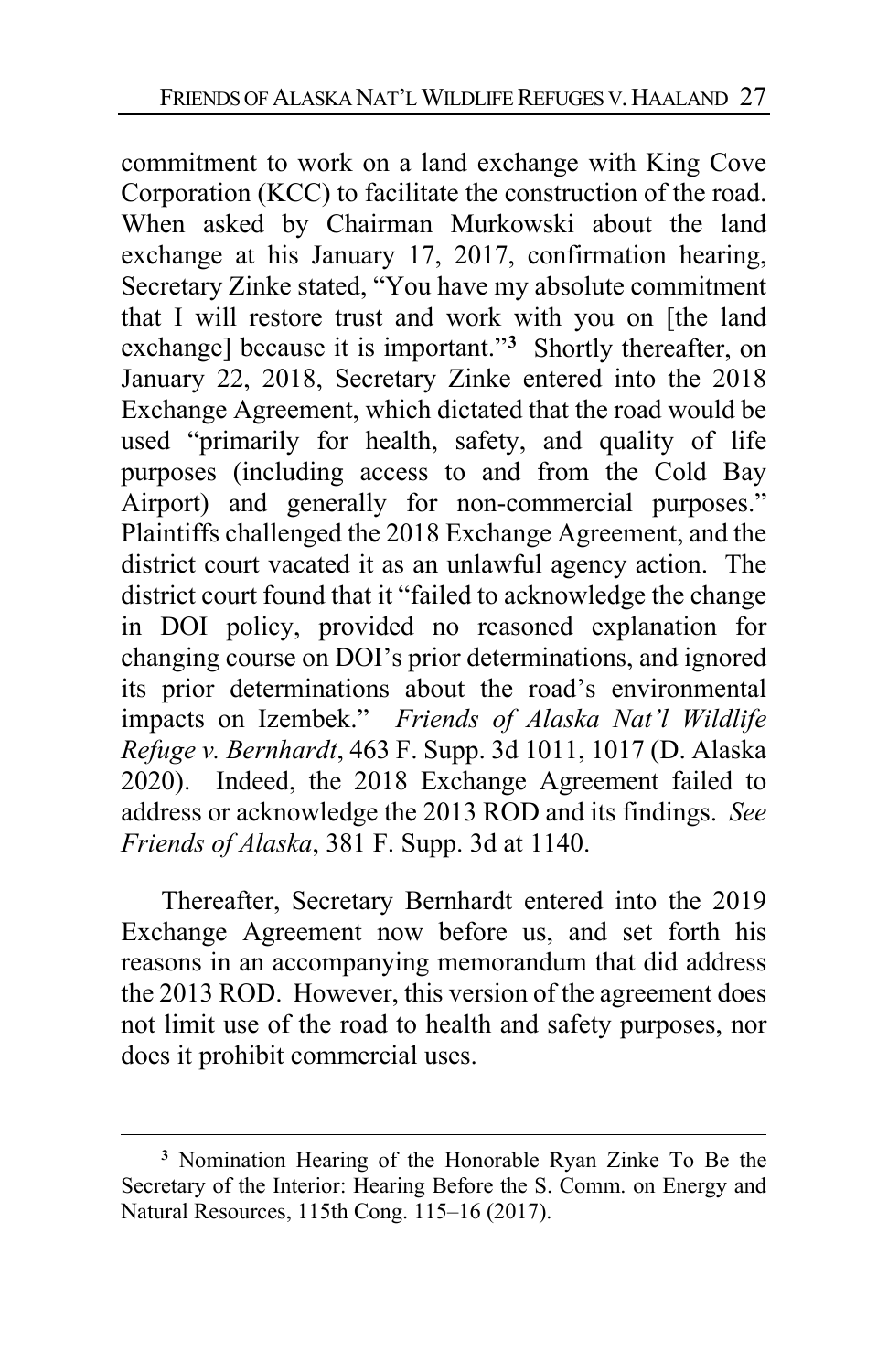And here is where I part company with my colleagues in the majority. Secretary Bernhardt's memorandum contradicts key findings of the 2013 ROD. Moreover, the DOI purports to have the authority to enter the 2019 Exchange Agreement under ANILCA, 16 U.S.C. § 3192(h), when in fact the Exchange Agreement fails to advance ANILCA's stated purposes, and DOI failed to follow the procedural requirements set forth in Title XI of ANILCA.

#### **I.**

Secretary Bernhardt failed to adequately justify DOI's change of policy under the APA. While an agency is permitted to rebalance the facts before it to reach an alternate policy decision, if its new policy "rests upon factual findings that contradict those which underlay its prior policy," *FCC v. Fox Television Stations, Inc.*, 556 U.S. 502, 515 (2009), the agency must provide a "more substantial justification," *Org. Vill. of Kake v. USDA*, 795 F.3d 956, 967 (9th Cir. 2015) (en banc) (quoting *Perez v. Mortg. Bankers Ass'n*, 575 U.S. 92, 106 (2015)). Specifically, "a reasoned explanation is needed for disregarding facts and circumstances that underlay or were engendered by the prior policy." *Fox*, 556 U.S. at 516. At multiple points, Secretary Bernhardt relied upon contradictory facts while changing the agency's land exchange policy, yet he failed to provide sufficiently detailed justifications. Thus, the APA requires that we set aside the 2019 Exchange Agreement for this reason alone. 5 U.S.C. § 706(2).

#### **A.**

First, Secretary Bernhardt found that the environmental harms inflicted by the road's construction could be adequately mitigated through use restrictions on the road and the substantial benefits of the land exchange's proposed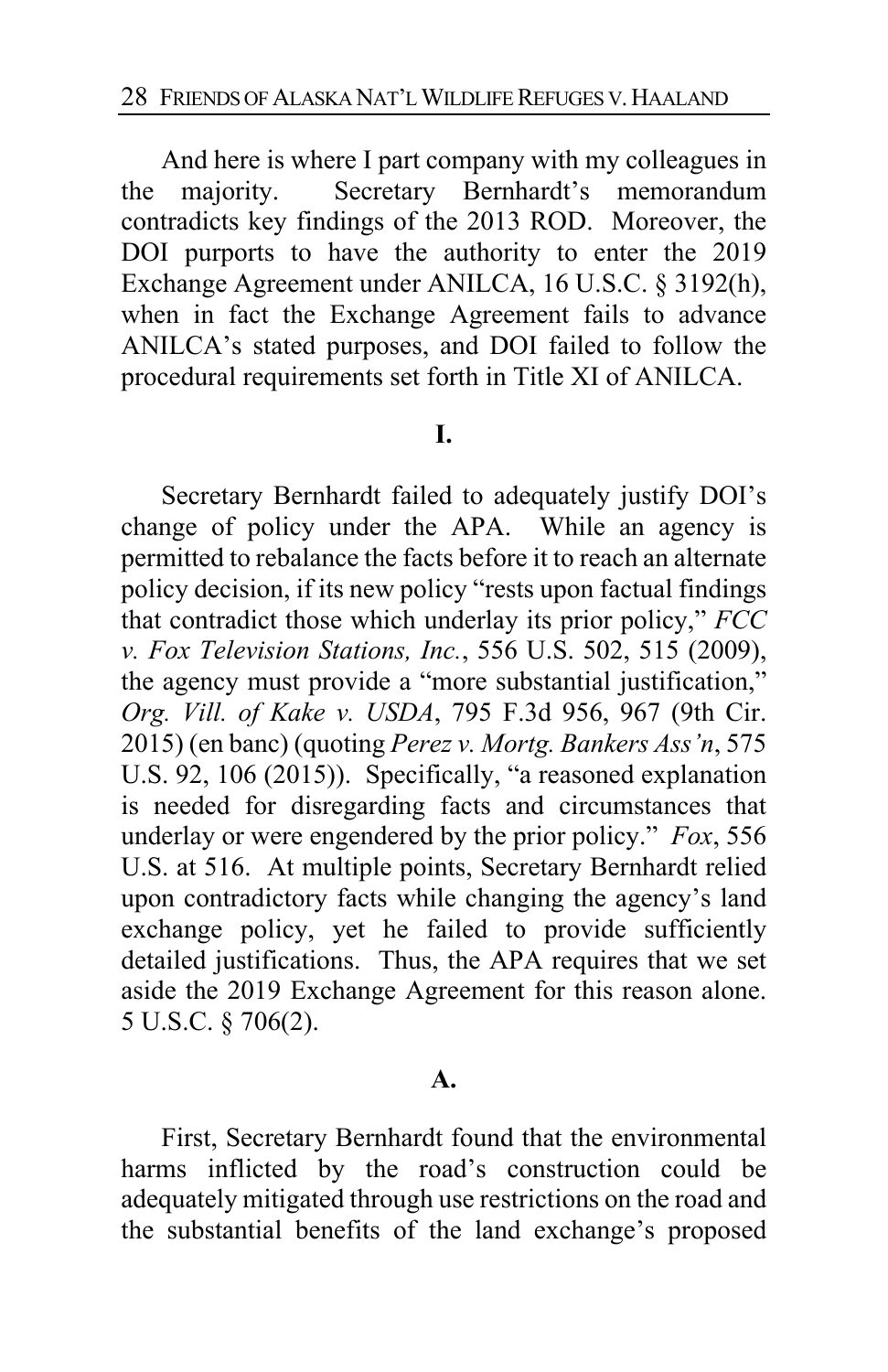additional acreage. This directly contradicts Secretary Jewell's factual findings.

In the 2013 ROD, Secretary Jewell rejected the argument that limiting the proposed road's use to "health and safety purposes" that were "noncommercial" would sufficiently protect the Izembek's ecological virtues. Notwithstanding these use restrictions, Secretary Jewell found that the road's destructive impact would "radiate far beyond the footprint of the road corridor," because the process of constructing and maintaining the road would create a "high potential for increased off-road access." Thus, Secretary Bernhardt's finding that use restrictions would adequately limit the road's disruption of the Izembek Wilderness directly contradicts the agency's prior factual finding.

The same is true of Secretary Bernhardt's finding that the land exchange is justified because it would add acreage to Alaska's protected lands. Although the majority is correct that Secretary Bernhardt cast his decision as reweighing the exchange's "environmental values" against the Alaskan Native people's economic and social needs, he also stated that the land exchange would "enhance[] the purposes of the Refuge" and benefit Alaskan residents by protecting the "scenic, natural, cultural, and environmental values." But Secretary Jewell rejected the land exchange precisely because there would be "significant degradation of irreplaceable ecological resources that would not be offset by the protection of other lands," finding the additional acreage non-beneficial because it would "not provide the [same] wildlife diversity," nor prevent the road from "irreparably and significantly impair[ing] this spectacular Wilderness refuge." Thus, by basing his decision, at least in part, on a finding that the land exchange would enhance the Refuge and protect environmental values, Secretary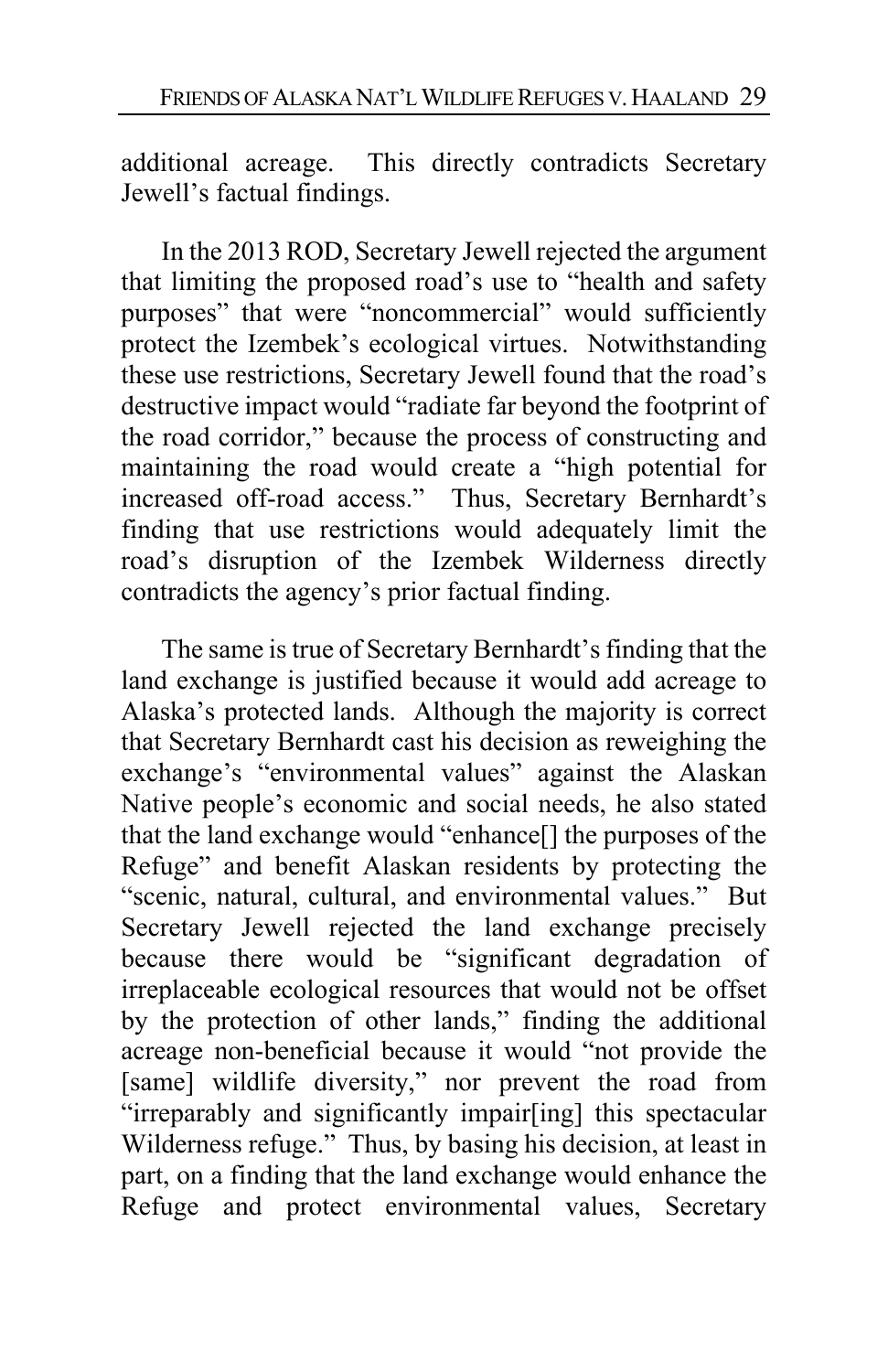Bernhardt "disregard[ed] facts and circumstances that underlay" Secretary Jewell's decision. *Fox*, 556 U.S. at 516. Nor did Secretary Bernhardt provide any information or data to justify this change in factual finding.

Second, Secretary Bernhardt found that there were not sufficiently viable non-road transportation alternatives to the proposed road, directly contradicting Secretary Jewell's finding that hovercraft, landing craft, and ferry were all viable alternatives. Secretary Bernhardt based this finding on a 2015 U.S. Army Corps of Engineers study that evaluated the costs of transportation alternatives and the urgent need for a road. The district court correctly concluded that the 2015 study does not provide the necessary justification for the Secretary's conclusion.

Secretary Bernhardt cited to the 2015 study for the proposition that "theoretical alternatives have been consistently found by the King Cove Native people to be infeasible or inadequate to provide for their health and safety." But he places more weight on the 2015 study than it can bear. As the district court correctly found, this 2015 study merely provided information about the estimated costs of non-road alternatives. Secretary Bernhardt claims that the study "indicates that alternative transportation routes have been subsequently considered and proven to be prohibitively costly and/or insufficiently dependable," yet he fails to explain why the costs are prohibitive or the dependability inadequate. While empirical data is certainly a start, Secretary Bernhardt is required to provide a reasonable explanation as to how the data supports his change in policy position. He fails to do so.

This lack of explanation is especially troubling here, given that some of the 2015 study's data equally supports Secretary Jewell's finding that there are viable non-road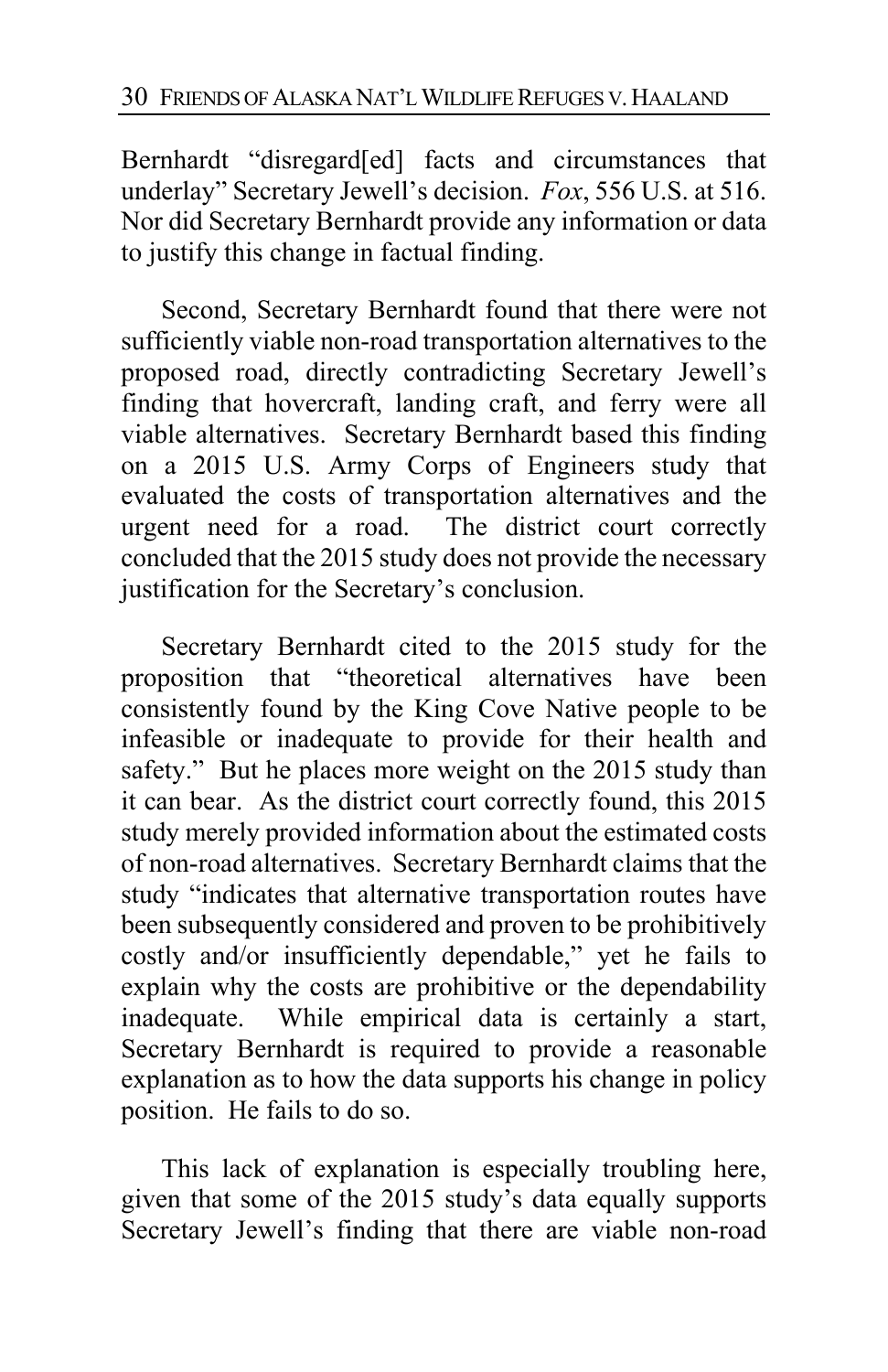alternatives. For instance, the 2015 study estimated that one of the marine alternative's 75-year life cycle cost amounts to \$56.7 million. That amount is *less* than the estimated lifecycle cost of the road: around \$61 million for 75 years of operation.**[4](#page-30-0)** As another example, the study states that a marine link would be dependable more than 99% of the year, while the 2013 ROD estimated that a road would be dependable for around 98% of the year. Although these comparable figures suggest that transportation alternatives are just as viable as a road, Secretary Bernhardt's memorandum does not explain why he concludes otherwise.

As to the claim that a road is urgently needed, the district court correctly found that Secretary Bernhardt failed to explain why the need for a road is more urgent now than Secretary Jewell understood it to be in 2013. Secretary Bernhardt relied heavily on a 2019 letter from KCC requesting that the agency reconsider the road due to the number of medical evacuations since 2014, a crash at King Cove airport, and a medical emergency. He also cited to testimony about the costs of Coast Guard medical evacuations in King Cove to bolster his finding that the need for a road is so urgent that transportation alternatives are infeasible. However, none of this information involves new issues of urgency that were not already understood and analyzed by Secretary Jewell. Like Secretary Bernhardt, Secretary Jewell listened to King Cove's residents' reasons for requesting a road, considered the potential dangers of

<span id="page-30-0"></span>**<sup>4</sup>** According to the 2013 ROD, the 35-year life cycle cost for the road construction is an estimated \$34.2 million. Given that the approximate yearly maintenance cost is an estimated \$670,000, one would multiply  $$670,000$  by 40 to determine the road's cost from year 35 to year  $75$ . \$26.8 million. By adding \$34.2 million (cost of the road's first 35 years) and \$26.8 million (cost of the road's following 40 years), one arrives at \$61 million for the 75-year span.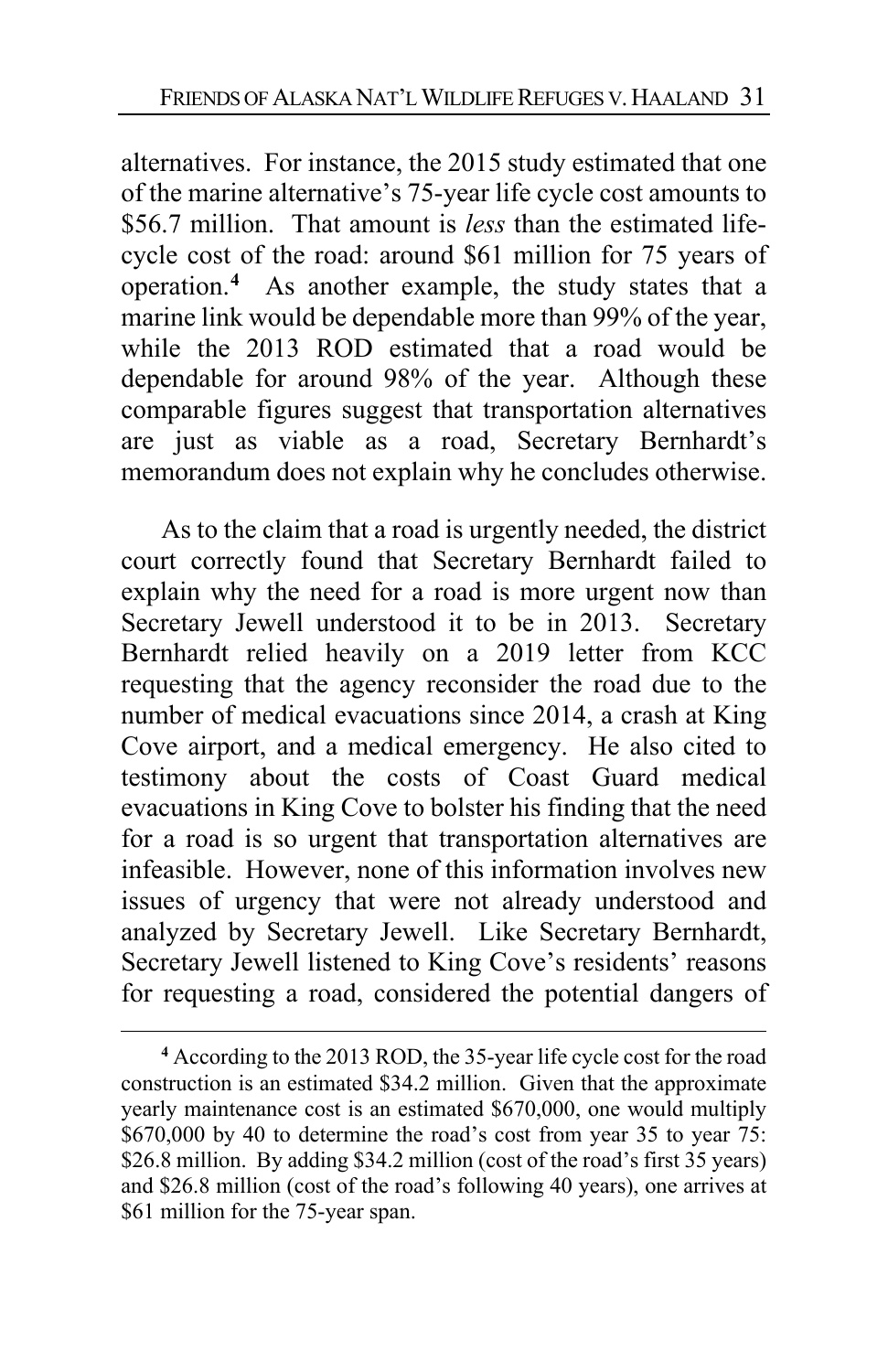emergency evacuations, and understood that the Coast Guard would need to provide medevacs, but nonetheless concluded that non-road transportation alternatives were viable. Secretary Bernhardt failed to provide a reasoned analysis of how this information justifies his finding that transportation alternatives must now be discarded in favor of a road.

Finally, Secretary Bernhardt asserts that his about-face on the land exchange is justified because the 2013 ROD failed to consider the impact of a marine-based transportation route on the "Southwest Alaska Distinct Population Segment of Northern Sea Otters." But without further reasoning, analysis, or fact-finding, Secretary Bernhardt has failed to explain why this single factor turns the tide against marine-based transportation routes. And, as the district court pointed out, the "prior EIS considered such impacts when assessing the various alternatives." Secretary Bernhardt again fails to provide a reasoned explanation for his contrary findings. Because "unexplained conflicting findings about the environmental impacts of a proposed agency action violate the APA," the land exchange cannot stand. *Kake*, 795 F.3d at 969.

#### **B.**

These contradictory factual findings are "beside the point" according to the majority, Maj. Op. [20](#page-19-0)[–21,](#page-20-0) because Secretary Bernhardt said what apparently have become the magic words for surviving APA review of a change in agency policy: "even assuming all the facts as stated in the 2013 ROD, in the exercise of policy discretion," he finds the Exchange Agreement consistent with the public interest, a finding directly contrary to Secretary Jewell's 2013 decision. But that lets Secretary Bernhardt off far too easily. Certainly, agencies may reach different conclusions "even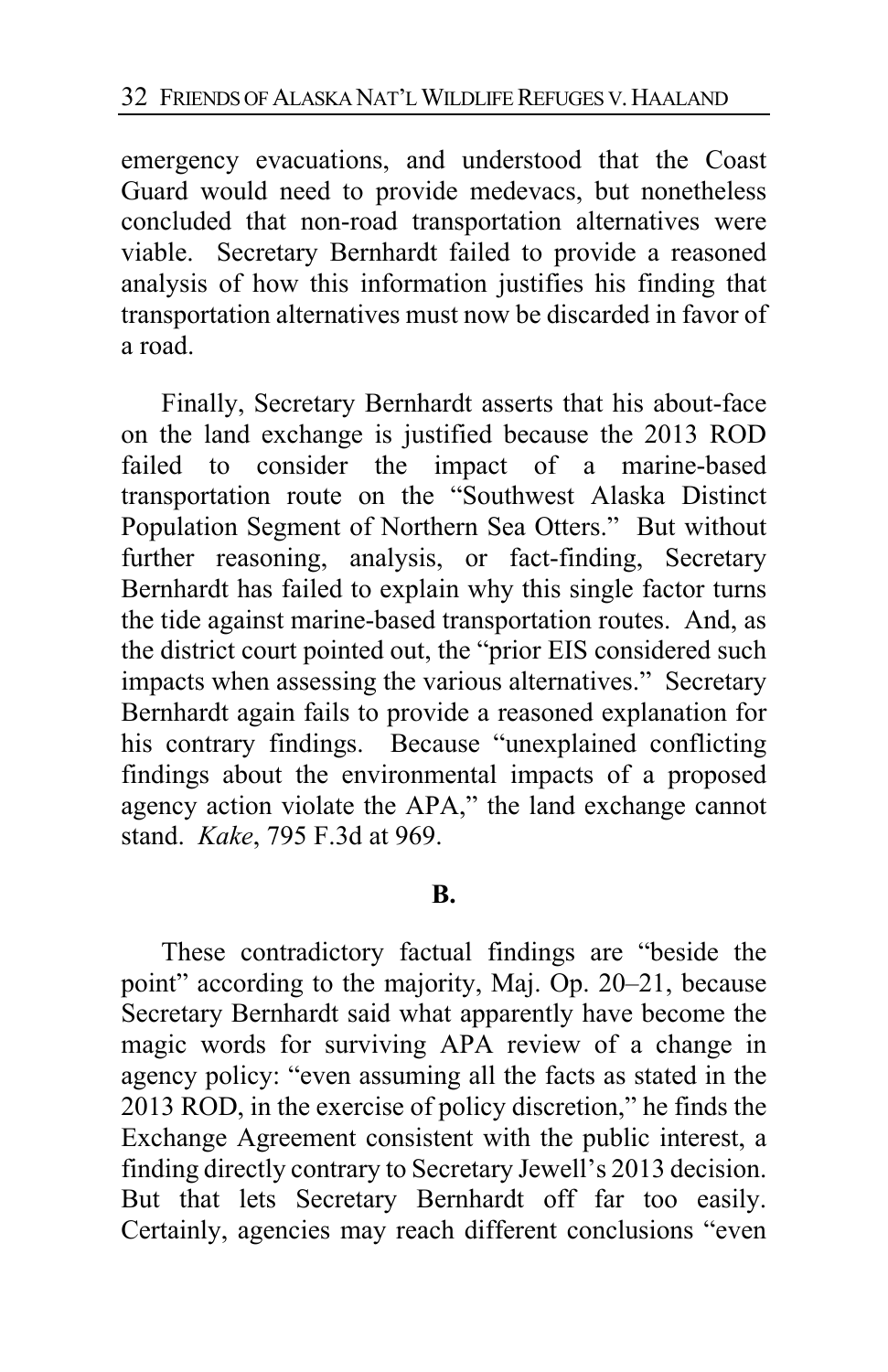on precisely the same record," but Secretary Bernhardt "did not simply rebalance old facts to arrive at the new policy." *Kake*, 795 F.3d at 968. As discussed above, the Secretary's 2019 memorandum relies upon new factual findings regarding the land exchange's environmental impact and the viability of transportation alternatives, with merely a tip of the hat toward any reweighing of the same facts. The panel should judge the Secretary's 2019 decision "by the grounds invoked by the agency." *SEC v. Chenery Corp.*, 332 U.S. 194, 196 (1947).

To determine that the Secretary relied on new factual findings rather than on reweighing the same facts in the 2013 ROD, one need only observe the lack of analysis in the Secretary's purported "reweighing." After purportedly assuming the same facts, the Secretary did not engage in any real analysis of how the facts as they were in 2013 prompted the decision he reached, exactly what led him to reweigh them, or the specific factors he was reweighing, aside from his pronouncement that "human life and safety must be the paramount concern." Such a dearth of analysis indicates one of two fatal flaws under the APA. Either the agency did not "consider[] the relevant factors and articulate[] a rational connection between the facts found and the choices made," *Ctr. for Biological Diversity v. Haaland*, 998 F.3d 1061, 1067 (9th Cir. 2021) (quoting *Alaska Oil & Gas Ass'n v. Pritzker*, 840 F.3d 671, 675 (9th Cir. 2016)), or the agency simply "disregard[ed] facts and circumstances that underlay or were engendered by the prior policy," *Fox*, 556 U.S. at 516.

The majority's position allows agencies to evade *Fox*'s explanation requirement so easily that it actually eliminates it, as here. Secretary Bernhardt simply elided *Fox*'s requirement by "assuming all the facts as stated in the 2013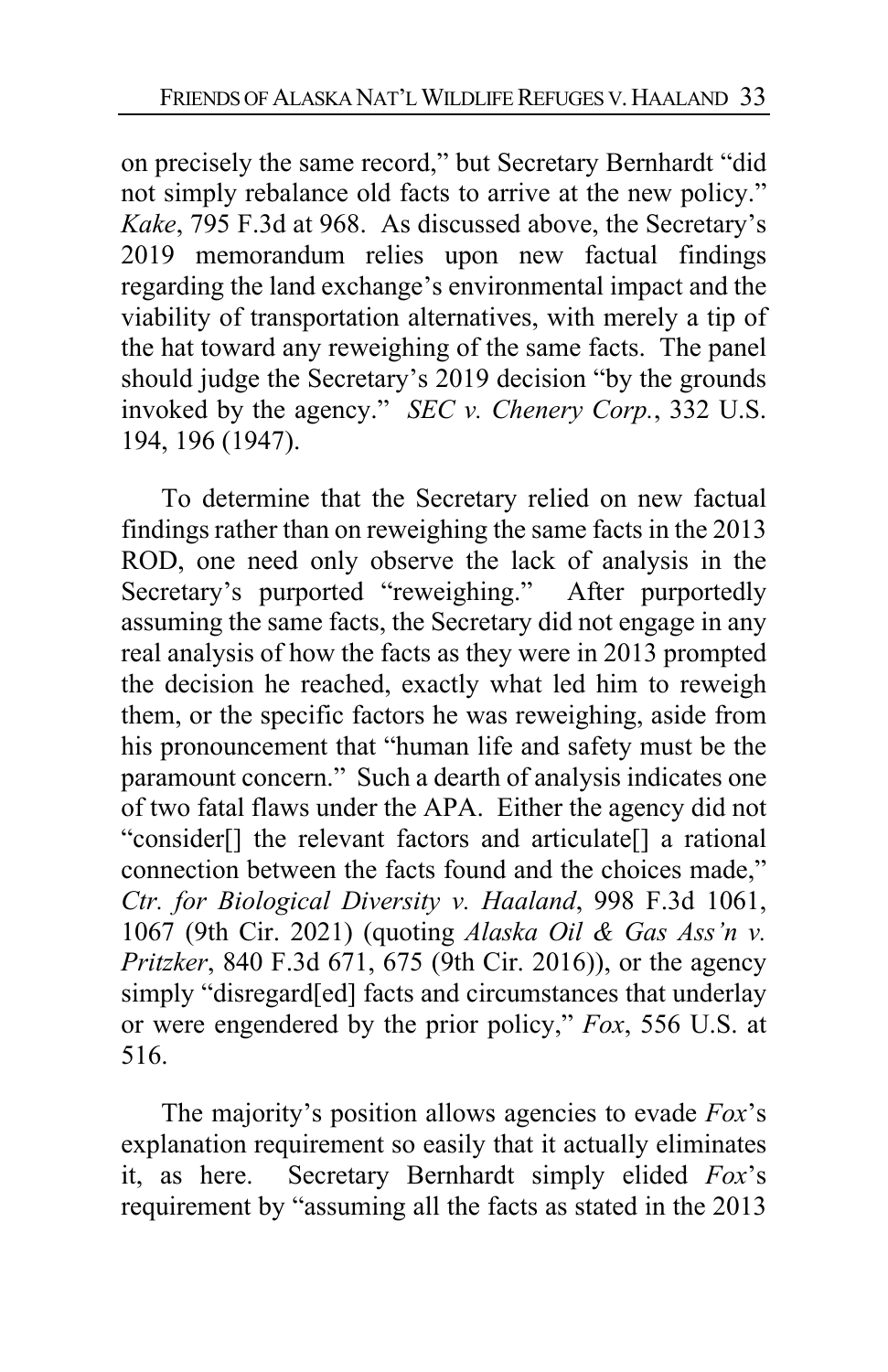ROD," then reaching a contrary conclusion. Moreover, it is difficult to reconcile that statement when in fact his memorandum "rests upon factual findings that contradict those which underlay" the 2013 ROD. *Id.* at 515. While agencies must be permitted to advance alternative justifications for policy changes, *see* Maj. Op. [21,](#page-20-1) they should be actual alternative justifications, not merely a sleight of hand to avoid putting forward reasons adequate to justify contradictory conclusions.

#### **II.**

Moreover, the Secretary lacked statutory authority to enter into the Exchange Agreement. It was not authorized under ANILCA because it fails to further ANILCA's stated purposes. ANILCA authorizes the Secretary to enter land exchanges that further "the purposes of this Act." *See*  16 U.S.C. § 3192(a), (h). Section 3192(h) specifically authorizes land exchanges to acquire lands for the purposes of ANILCA.

The Secretary expressly states that he is not proceeding under the Omnibus Public Land Management Act of 2009 (OPLMA), but is proceeding only under ANILCA—so the land exchange agreement is valid only if it serves the two purposes of the statute. ANILCA emerged from President Carter's early commitment to set the conservation of Alaska's rich natural resources as a top priority for our nation. He exhorted the 95th Congress to "conserve large unspoiled sections of the American wilderness in Alaska," stating that "[n]o conservation action [it] could take would have more lasting value than this." *Message from the President of the United States*, H.R. Doc. No. 95-160 (1977). Three years later, President Carter signed ANILCA into law on December 2, 1980, setting aside over 104 million acres of Alaskan land for protection. *See* Alaska National Interest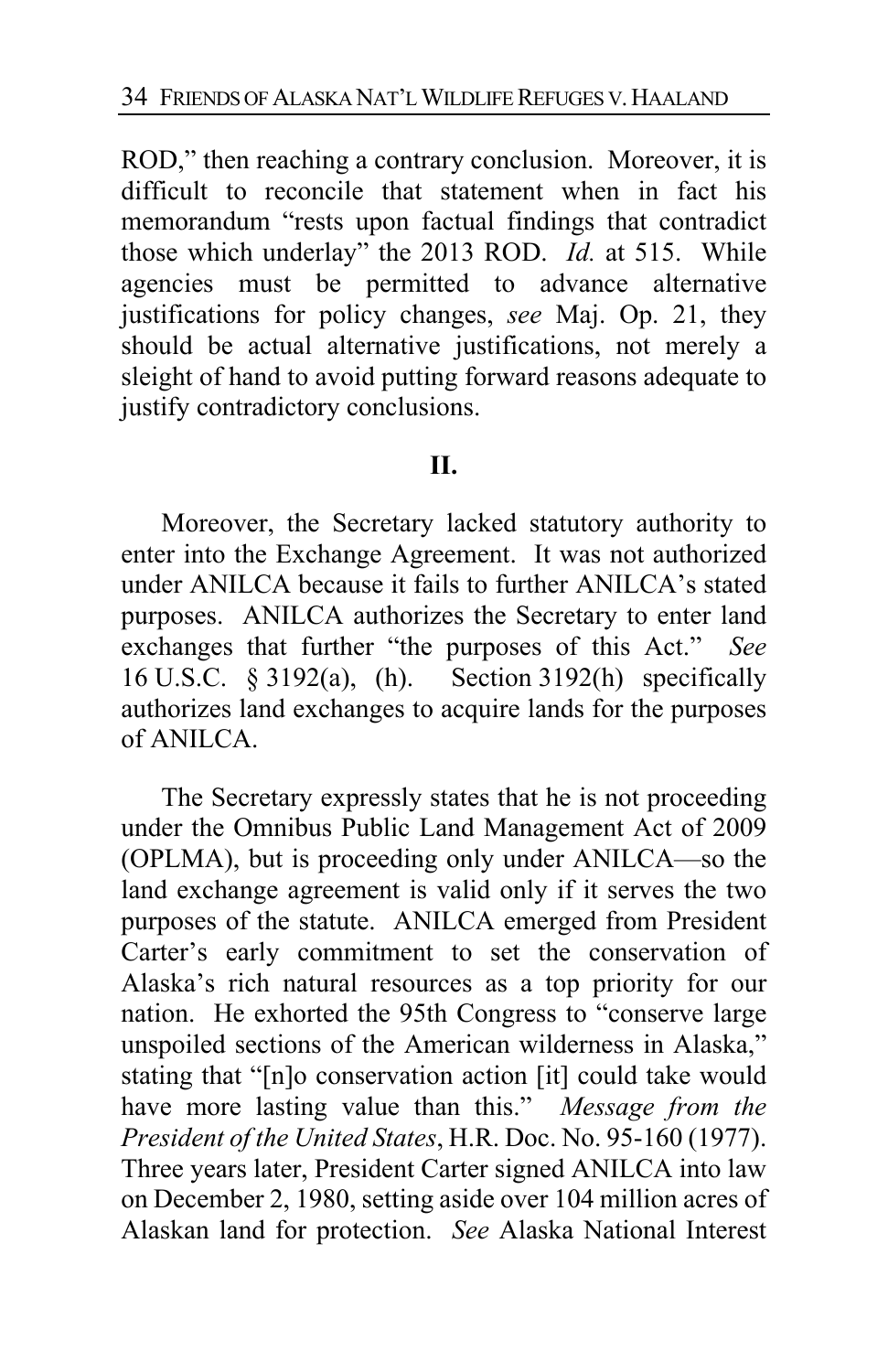Lands Conservation Act, Pub. L. No. 96-487, 94 Stat. 2371 (1980); *see also Sturgeon v. Frost*, 577 U.S. 424, 431 (2016). Moments before signing ANILCA into law, the President remarked, "With this bill we are acknowledging that Alaska's wilderness areas are truly this country's crown jewels and that Alaska's resources are treasures of another sort." *Remarks on Signing H.R. 39 into Law*, 3 Pub. Papers 2756–57 (Dec. 2, 1980).

Congress enacted ANILCA to further two specific ends, which are enshrined in 16 U.S.C. §§ 3101(b), (c). *See Alaska v. Fed. Subsistence Bd.*, 544 F.3d 1089, 1091 (9th Cir. 2008). Congress enacted ANILCA, first, "to preserve unrivaled scenic and geological values associated with natural landscapes," including Alaska's unique ecosystems, wildlife, subsistence resources, natural features, recreational opportunities, and scientific research sites. *See* 16 U.S.C. § 3101(b). Congress's second intent and purpose in enacting ANILCA was "to provide the opportunity for rural residents engaged in a subsistence way of life to continue to do so." *Id.* § 3101(c). Congress could not have been any more clear in stating its two purposes in enacting this statute.

The Secretary claims authority to enter into the land exchange under section 3192(h), which permits land exchanges in order to "acquire lands for the purposes of [ANILCA]." *Id.* § 3192(h). However, the 2019 Exchange Agreement neither purports to nor furthers either the preservation or the subsistence purposes of the Act. *Id.*  §§ 3101(b), (c). Decades of agency deliberations, memoranda, and litigation attest that a road through Izembek will irreversibly harm the area's unique natural resources the Secretary's 2019 memorandum does not dispute this. As the 2013 ROD stated, the habitat uses on the Izembek isthmus would be "irreversibly and irretrievably changed by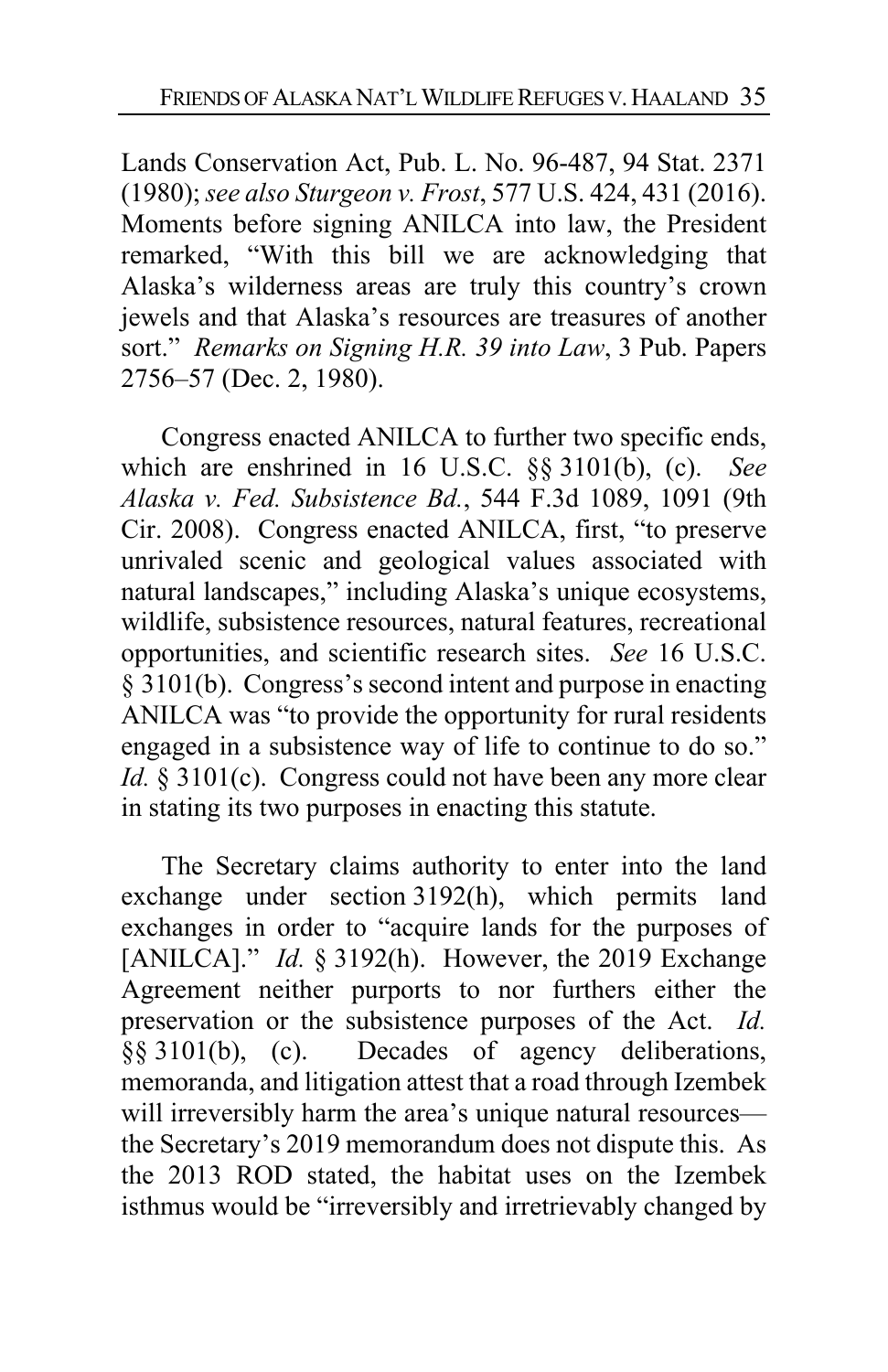the presence of a road." This "narrow isthmus  $(\sim 3$  miles wide) of rolling tundra surrounded by sheltered wetlands, lagoons, and shallow bays . . . contains important, unique and undisturbed habitats, including the world's largest eelgrass beds." Due to the Izembek Refuge's unique placement and combination of habitats, it is "a critical area for wildlife, especially migratory birds, some of which use the area exclusively during certain stages of their life history, as they rest and feed in preparation for long migrations." Furthermore, the Refuge is vital to the world's only population of non-migratory Tundra Swans, as this population relies on the area to overwinter. The 2013 ROD found that the bird species, like the Tundra Swans, that overwinter there would be "particularly vulnerable" to the impacts of road construction and operation. The road would also disrupt a key area in which brown bear mothers regularly give birth, as well as fracture a uniquely undisturbed habitat for grizzly bears, caribou, and wolves. This is just a fragment of the multitude of losses that would accompany the construction of a road straight through nearly 300,000 acres of Alaskan wilderness.

As to ANILCA's second, subsistence purpose, the agency attempted to fit the 2019 Exchange Agreement into ANILCA's subsistence purpose only after the commencement of this lawsuit—neither the 2019 Exchange Agreement nor Secretary Bernhardt's accompanying memorandum justifies the Agreement under ANILCA's subsistence purpose. However, we may review an agency's action according to its "contemporaneous explanations" only, as we are prohibited from considering the agency's "*post hoc* justifications." *DHS v. Regents of the Univ. of Cal.*, 140 S. Ct. 1891, 1909 (2020); *see also SEC v. Chenery Corp.*, 318 U.S. 80, 94 (1943). We are thus prohibited from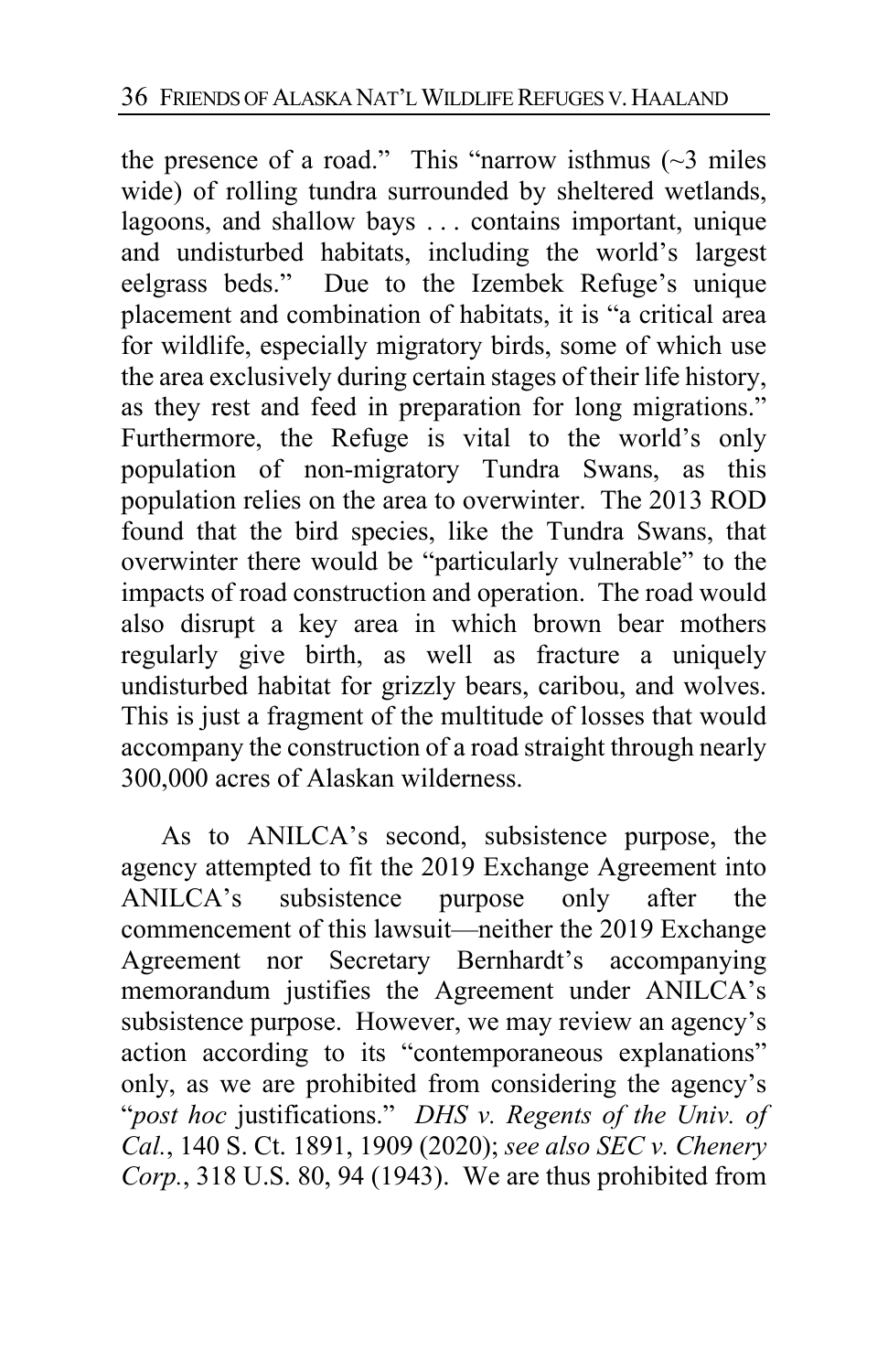considering the agency's new-found subsistence purpose arguments.

Because it is obvious that the land exchange runs counter to ANILCA's stated purposes, DOI reads into the statute a third Congressional "purpose" for enacting ANILCA. In the 2019 Memorandum, the Secretary states that the land exchange

> serves the purposes of ANILCA by striking the proper and appropriate balance between protecting the national interest in the scenic, natural, cultural, and environmental values of the public lands in Alaska and providing an adequate opportunity for satisfaction of the economic and social needs of the Alaska Native people of King Cove.

This statement invokes the language of 16 U.S.C. § 3101(d) addressing the "economic and social needs" of the Alaskan population, but it lifts it entirely out of context. Subsection 3101(d) does not articulate ANILCA's purposes, but instead clarifies that further legislation is unnecessary because Congress *has already struck* the balance between preserving Alaska's unique resources and satisfying the needs of Alaska's people.

Comparing the plain language of subsection 3101(d) with subsections 3101(b) and 3101(c), it is evident that subsection 3101(d) does not enumerate a third purpose for enacting ANILCA. In subsection 3101(b), Congress expressly states, "It is the intent of Congress in this Act to preserve unrivaled scenic and geological values associated with natural landscapes . . . ." The language of subsection 3101(c) mirrors that of subsection 3101(b). There, Congress expressly states that "[i]t is further the intent and purpose of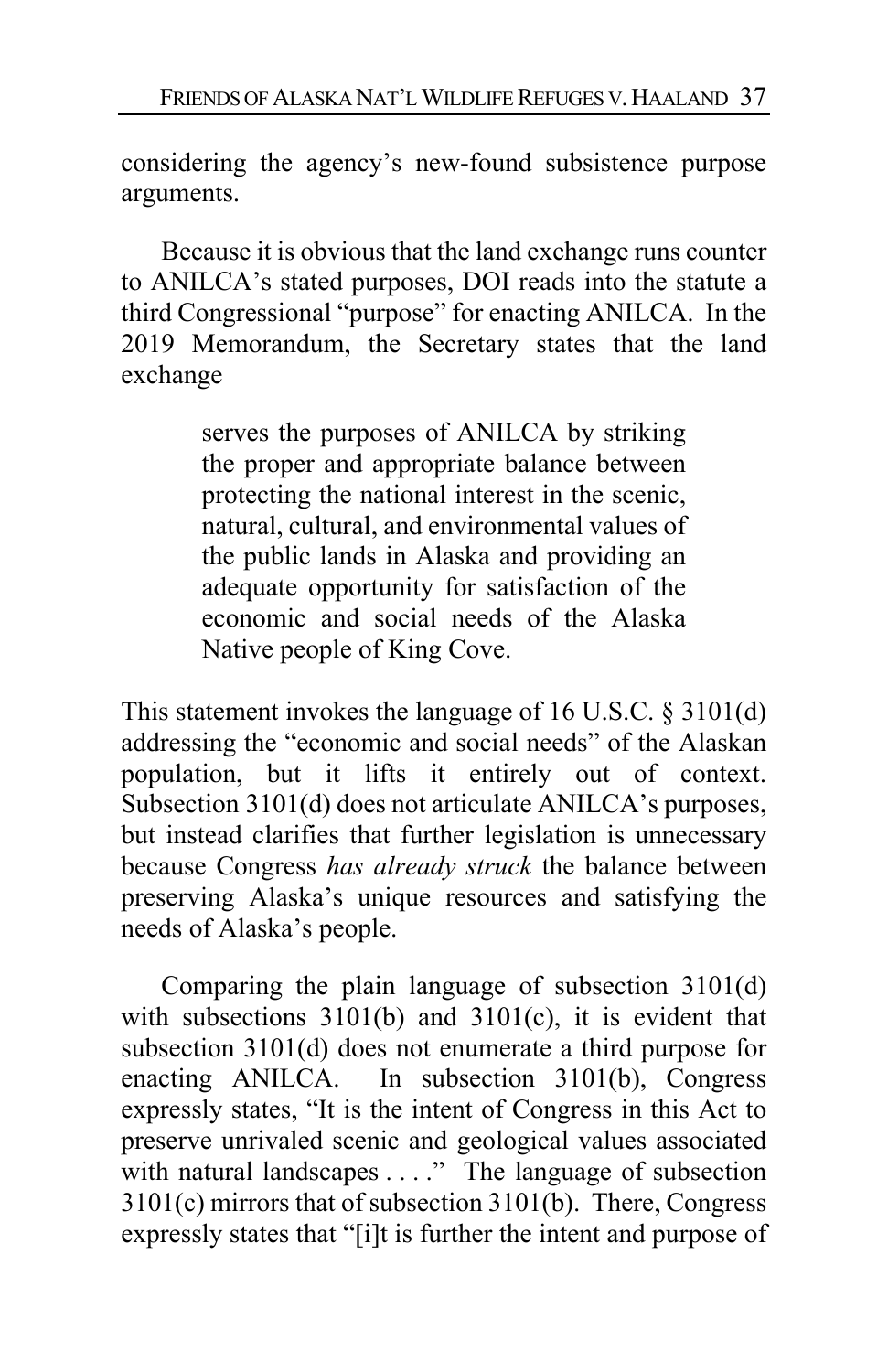this Act . . . to provide the opportunity for rural residents engaged in a subsistence way of life to continue to do so." In these provisions, Congress used the words "intent" and "purpose" to make clear that preservation and subsistence were the twin purposes of Alaska's Conservation Act.

Notably, Congress struck a different tone in subsection 3101(d), suggesting it intended that subsection to have a function distinct from that of subsections (b) and (c). Subsection 3101(d) reads:

> This Act provides sufficient protection for the national interest in the scenic, natural, cultural and environmental values on the public lands in Alaska, and at the same time provides adequate opportunity for satisfaction of the economic and social needs of the State of Alaska and its people; accordingly, the designation and disposition of the public lands in Alaska pursuant to this Act are found to represent a proper balance between the reservation of national conservation system units and those public lands necessary and appropriate for more intensive use and disposition, and thus Congress believes that the need for future legislation designating new conservation system units, new national conservation areas, or new national recreation areas, has been obviated thereby.

*Id.* § 3101(d). Unlike subsections (b) and (c), subsection 3101(d) does not purport to enumerate the "intent of Congress" or the "intent and purpose of this act." Instead, subsection (d) acknowledges what Congress has already done by enacting ANILCA: Congress struck the balance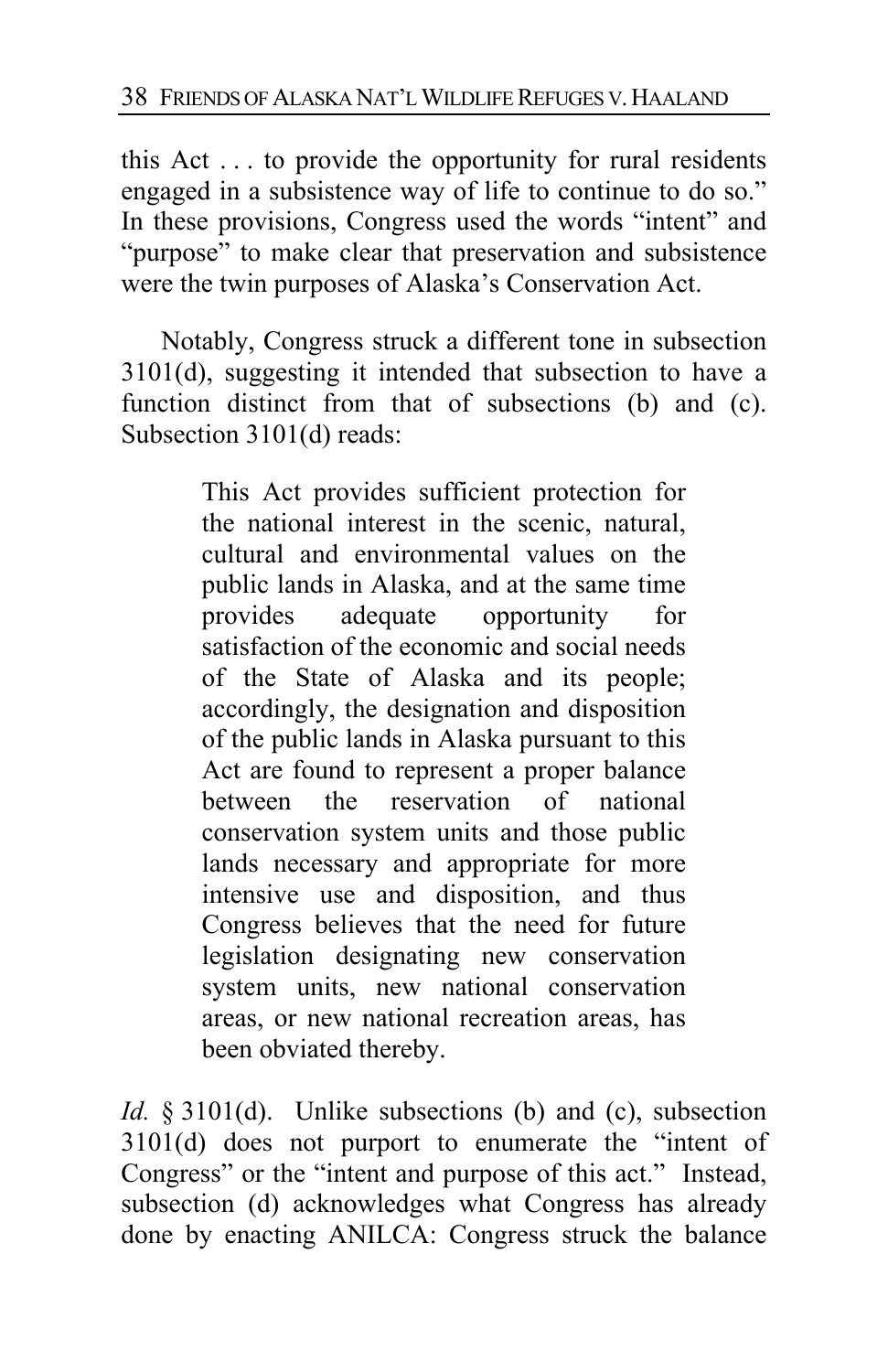between preserving Alaska's natural resources and providing for Alaska's economic and social needs, obviating the need for future legislation. As the district court found, subsection 3101(d) does not state that Congress's purposes in establishing the conservation units under ANILCA was to further the economic and social needs of Alaska and its people. This reading turns ANILCA on its head by taking what is essentially a conservation measure and turning it into an economic stimulus.

Adopting an "economic and social needs" rationale for agency action not only undermines ANILCA's two express purposes, it countermands the entire statutory scheme. As nearly any environmentally destructive project could be billed as furthering economic and social needs, this putative statutory purpose would convert ANILCA from a constraint on over-using Alaska's natural resources to a rubber stamp for any land exchange that the current Secretary may desire. Environmentally protective legislation, such as ANILCA, is necessary precisely because it curbs the impulse toward over-use and extraction of our country's natural resources for the sake of otherwise worthy purposes. Congress did not act with economic and social goals in enacting ANILCA, and it did not give carte blanche to the agency to depredate Alaska's irreplaceable natural wonders under the guise of pursuing the "economic and social needs" of Alaskans.

The majority's contrary interpretation of ANILCA's purposes rests on a misreading of the Supreme Court's opinion in *Sturgeon v. Frost*, 139 S. Ct. 1066 (2019). Maj. Op. [15.](#page-14-0) *Sturgeon* took us through Alaska's history from its acquisition from Russia to its statehood and resulting land grants to Alaskans and Alaskan Natives and finally the setting aside of extensive lands for national parks and preserves ultimately accomplished by Congress through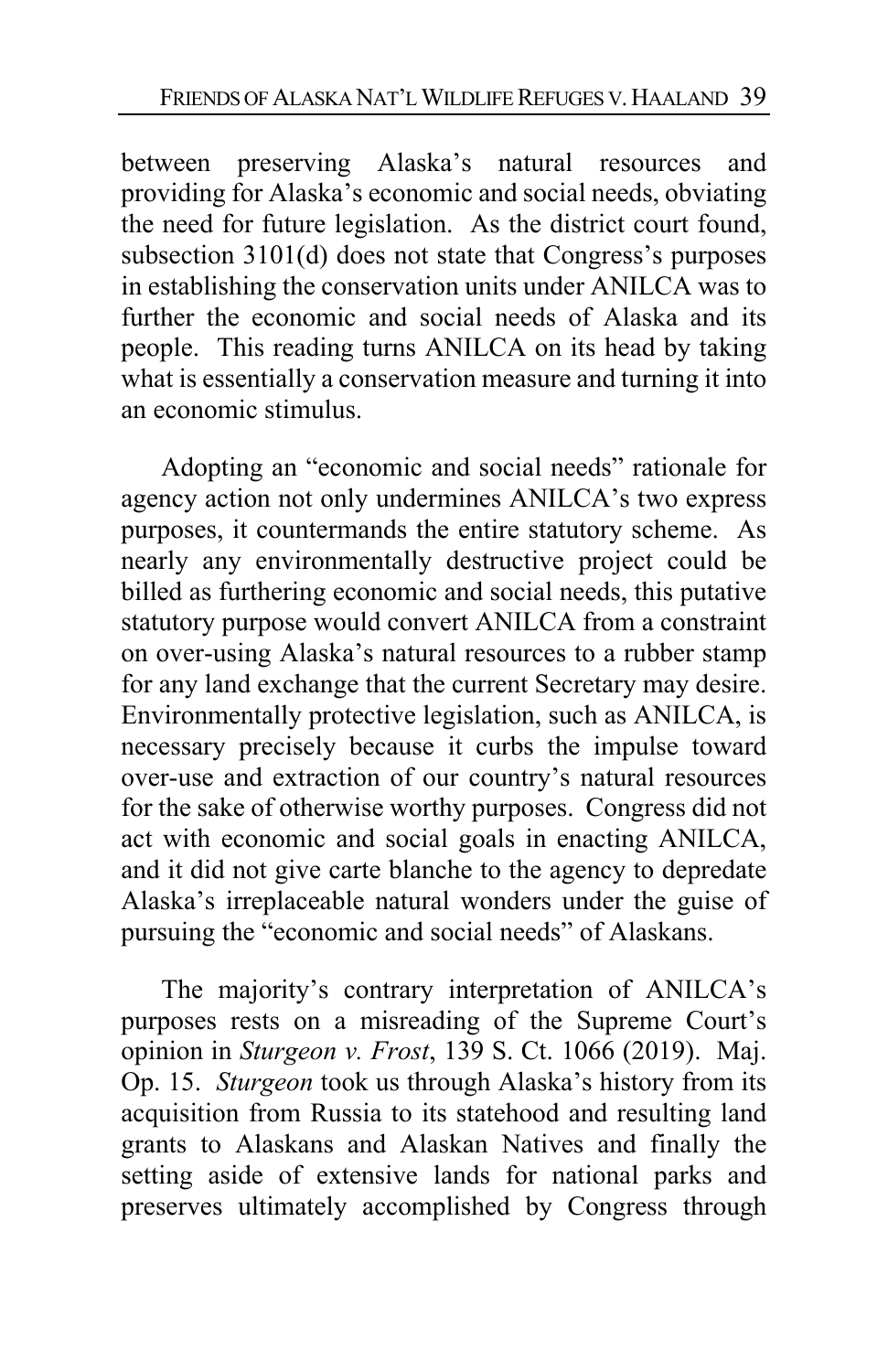ANILCA. *See Sturgeon*, 139 S. Ct. at 1073–78. The specific dispute in *Sturgeon* is entirely unrelated to the land exchange provision we interpret here.**[5](#page-39-0)** *See id.* at 1073. In passing, the Court describes "Congress's twofold ambitions" that it sought to accomplish in light of the history of conflicting claims to Alaska's vast natural resources and disputes over which land could be regulated by the National Park Service at all. The Court took these overarching goals from subsection 3101(d):

> ANILCA sought to "balance" two goals, often thought conflicting. 16 U.S.C. § 3101(d). The Act was designed to "provide[] sufficient protection for the national interest in the scenic, natural, cultural and environmental values on the public lands in Alaska." *Ibid.* "[A]nd at the same time," the Act was framed to "provide[] adequate opportunity for satisfaction of the economic and social needs of the State of Alaska and its people." *Ibid.* So if . . . you see some tension within the statute, you are not mistaken: It arises from Congress's twofold ambitions.

*Id.* at 1075. To the extent the Court discussed ANILCA's purposes, it spoke to what Congress had already accomplished by enacting ANILCA. The Court did not mention at all the statutory purposes expressly set forth in

<span id="page-39-0"></span>**<sup>5</sup>** In *Sturgeon*, the Court addressed whether the portion of the Nation River that runs through the Yukon-Charley National Park qualifies as public land or non-public land under 16 U.S.C. § 3103(c). *Sturgeon*, 139 S. Ct. at 1073. The Court concluded that it was a non-public land for the purposes of ANILCA and thus was not subject to the Park Service's regulatory powers under ANILCA. *Id.* at 1087.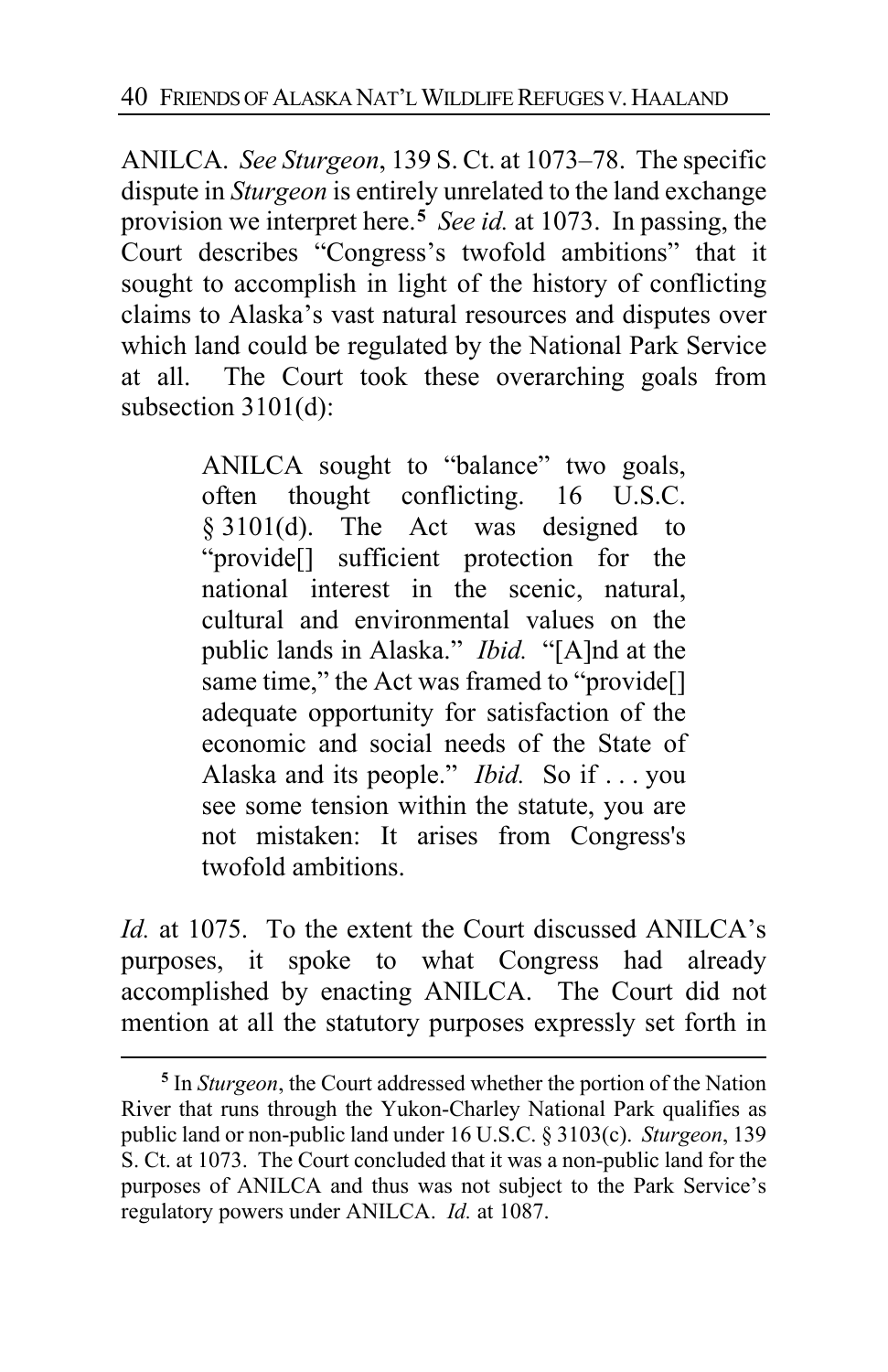subsections 3101(b) and 3101(c), which are the "purposes" to which section 3192(h) refers. To authorize the Secretary to change the boundaries of the carefully defined conservation system units for the amorphous reason of satisfying economic and social needs would defeat the careful balance Congress struck. Thus, to the extent *Sturgeon* has any bearing on this issue—which is vanishingly slight—it supports our understanding of subsection 3101(d).

Therefore, because the land exchange does not further either of ANILCA's two purposes, it cannot be authorized under ANILCA. Given that the Secretary disavowed OPLMA as a source of authority, the ineluctable conclusion is that DOI entered into the 2019 Land Exchange without statutory authority to do so.

## **III.**

Even assuming ANILCA authorized the Exchange Agreement, it would be an approval of a transportation system governed by the procedures set forth in Title XI of ANILCA, and would fall because DOI failed to follow those procedures. In ANILCA Title XI, Congress established "a single comprehensive statutory authority" for approving and disapproving transportation and utility systems through Alaska's conservation units and areas. 16 U.S.C. § 3161(c). Title XI mandates that "no action by any Federal agency under applicable law with respect to the approval or disapproval of the authorization, in whole or in part, of any transportation or utility system shall have any force or effect" unless the agency complies with Title XI's requirements. *Id.* § 3164(a). Because Secretary Bernhardt did not meet these extensive and detailed requirements, the land exchange was not authorized.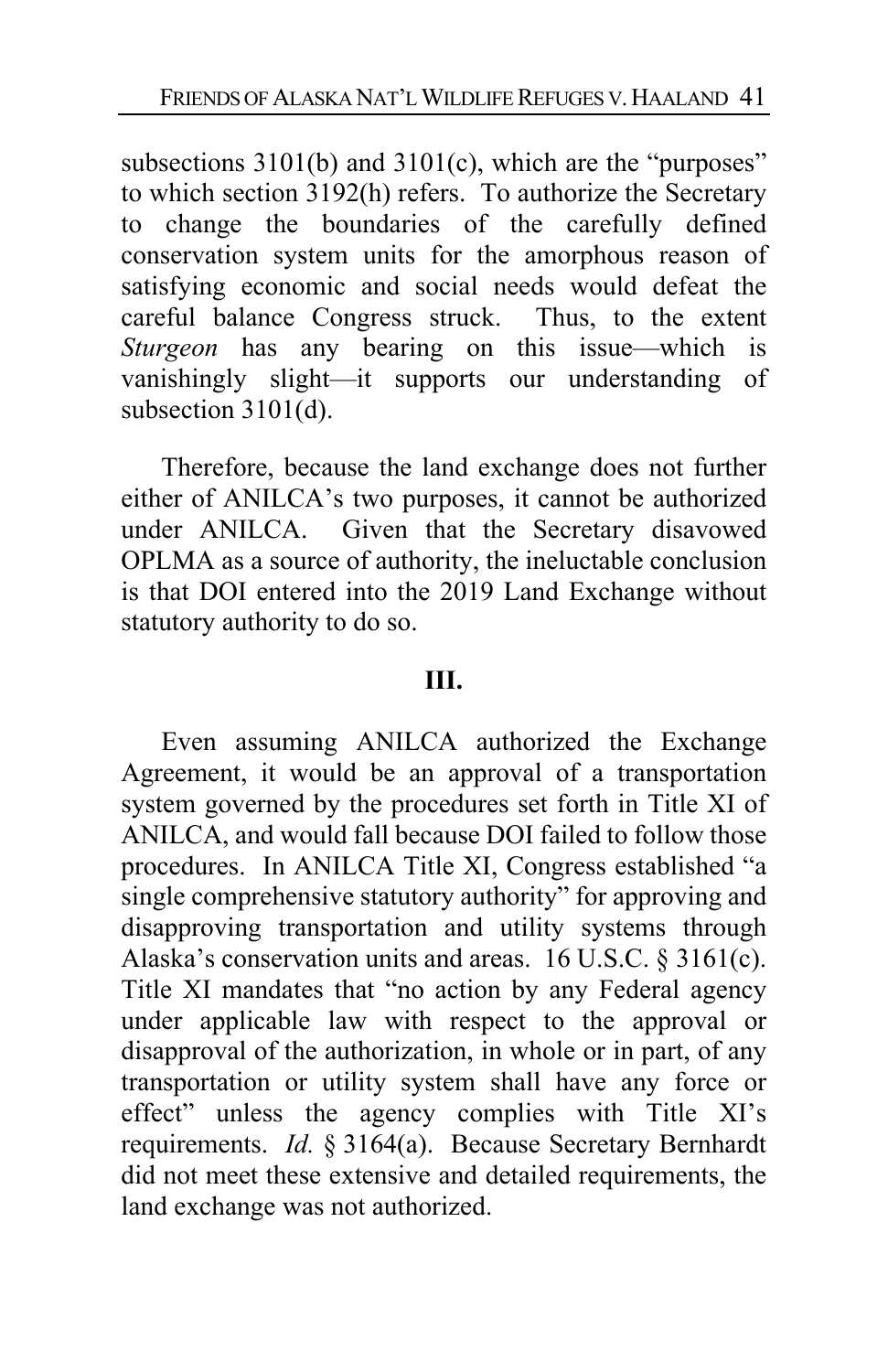Title XI prohibits any federal agency action "under applicable law" with respect to approval or disapproval of a transportation system within Alaska's conservation units, unless the agency complies with detailed, mandatory procedures. The Secretary did not comply with these procedures, and the majority excuses compliance because it thinks section 3192(h), the land exchange provision, is not an "applicable law" for the purposes of Title XI. Maj. Op. [23–](#page-22-0)[25.](#page-24-0) An "applicable law" is "any law of general applicability" that provides an agency with jurisdiction "to grant any authorization (including but not limited to, any right-of-way, permit, license, lease, or certificate) without which a transportation or utility system cannot, in whole or in part, be established or operated." *Id.* § 3162(1). The majority asserts that section 3192(h) is not an "applicable law" under Title XI because it authorizes the agency only to exchange lands, not to build a road. *See id.* § 3192(h)(1); Maj. Op. [24](#page-23-0)[–25.](#page-24-1)

Here, Secretary Bernhardt argues that section 3192(h) authorized him to agree to a land exchange for the express purpose of allowing KCC to build a road. As the district court stated, the land exchange "is the required first step in the completion of such a road." Without section 3192(h)'s purported authorization, the "transportation ... system cannot, in whole or in part be established or operated," thus falling squarely within Title XI's definition of applicable law. *Id.* § 3162(1).

The majority concedes that the purpose of the transfer here is to build a road. Maj. Op. [24.](#page-23-1) It is not an answer to say that once the land is transferred out of the conservation unit, it will no longer be part of the conservation unit, and thus Title XI is inapplicable. *Id.* As the district court said, Congress's intent was clear—it enacted Title XI as a "single comprehensive statutory authority for the approval of"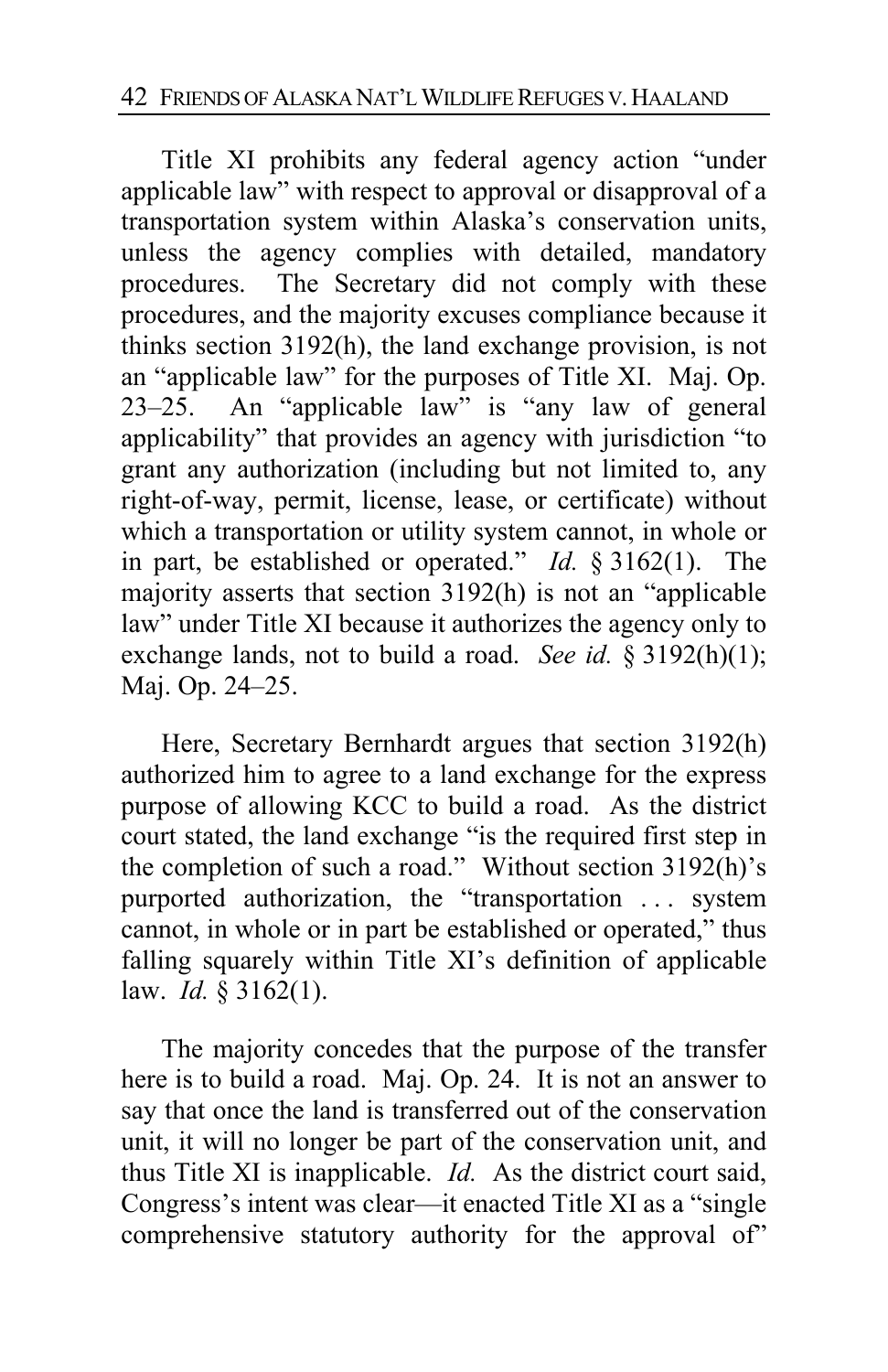transportation systems within conservation areas such as Izembek "to minimize the adverse impacts of sitting transportation . . . systems within units established or expanded by [ANILCA]. *Id.* § 3161. To make Title XI subject to the exchange provision would undermine that purpose. The express purpose of the land exchange is to remove the road corridor from the conservation system so that a road may be built—that is why Title XI's requirements apply. *See id.* § 3162(1). The 2019 Exchange Agreement expressly acknowledges that the land exchange "allows for construction of a road between King Cove and Cold Bay," and Secretary Bernhardt's memorandum lists the "acute necessity . . . for a road connecting King Cove and Cold Bay" as the first reason for entering the land exchange. This appeal demands that we determine whether the removal of this corridor from the conservation unit via a land exchange is proper, not whether a road would be permitted after the land exchange is approved.

Contrary to the majority's assertion, construing section 3192(h) to be an "applicable law" would not open the door for Title XI challenges to all section 3192(h) land exchanges. Maj. Op. [24–](#page-23-0)[25.](#page-24-1) Title XI applies only to authorizations of transportation projects, *id.* § 3162(1), not all land exchanges are de facto "authorizations," and not every land exchange has the express purpose of serving as part of a transportation system. Thus, an agency considering an ANILCA land exchange need only comply with Title XI's procedures if the stated purpose for the land exchange is to authorize a transportation system.

Nor does the fact that KCC must still obtain permits before it may begin the road's construction alter the Title XI analysis. Maj. Op. [25.](#page-24-2) Title XI mandates that "no action by any Federal agency under applicable law with respect to the